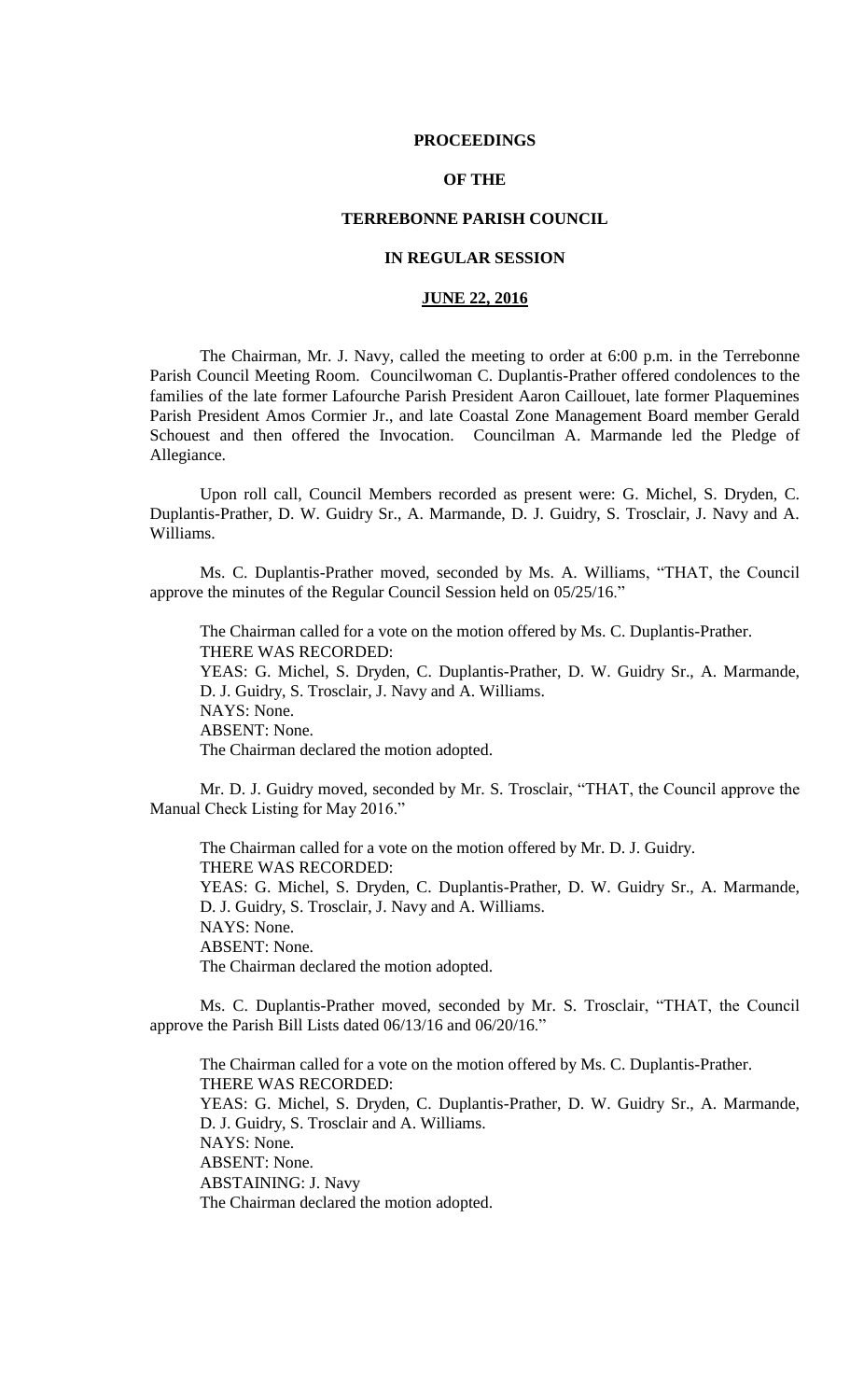Mr. D. J. Guidry, seconded by Mr. S. Trosclair and Ms. A. Williams, "THAT, the Council deviate from tonight's agenda and move to Agenda Item 7B - Announcements, Parish President."

The Chairman called for a vote on the motion offered by Mr. D. J. Guidry. THERE WAS RECORDED: YEAS: G. Michel, S. Dryden, C. Duplantis-Prather, D. W. Guidry Sr., A. Marmande, D. J. Guidry, S. Trosclair, J. Navy and A. Williams. NAYS: None. ABSENT: None. The Chairman declared the motion adopted.

Parish President Dove explained that the sunset provision for the Houma Police Department Chief of Police position as an unclassified position ends on June 30, 2016; therefore, effective July 1, 2016, Chief Dana Coleman will remain as the Chief of Police of the Houma Police Department and that the position of Chief of Police will be a classified civil servant position.

Parish Attorney Jules Hebert explained that the sunset provision provides for the removal of the Chief of Police; however, Police Chief Coleman will remain the Houma Police Chief and the only change is from a unclassified position to a classified position.

Houma Police Chief Dana Coleman thanked President Dove, Administration, and the Council for the opportunity to continue serving the citizens of Houma, the Houma Police Department and the Terrebonne Parish Consolidated Government.

The Chairman acknowledged Ms. Lucretia McBride, a Houma resident, who addressed the Council relative to "Parish Permits, Safety & Public Functions". Ms. McBride provided the Council with a handout and then expressed her concerns regarding the "End of the Road Project" which was to be held on Isle de Charles Road, and stated that, in her opinion, she found that there were "aspects of safety measures and permits had not been attended to" by the project coordinators. Ms. McBride requested that all permits submitted by said project coordinators be denied.

Ms. C. Duplantis-Prather moved, seconded by Mr. D. J. Guidry, "THAT, the Council extend Ms. McBride's time an additional minute."

The Chairman called for a vote on the motion offered by Ms. C. Duplantis-Prather. THERE WAS RECORDED: YEAS: G. Michel, S. Dryden, C. Duplantis-Prather, D. W. Guidry Sr., A. Marmande, D. J. Guidry, S. Trosclair, J. Navy and A. Williams. NAYS: None. ABSENT: None. The Chairman declared the motion adopted.

Ms. McBride continued and explained that she supports art and its endeavors; however in her opinion, outsiders or insiders should not be allowed to publicly exploit communities such as Isle de Jean Charles.

The Chairman acknowledged Chief Shirell Parfait Dardar, Chief of Grand Caillou/Dulac Band of Biloxi Chitimacha Choctaw, who addressed the Council relative to the "End of the Road Project". Chief Dardar expressed her concerns and asked the Council if anything can be done to develop rules and regulations that could govern these types of productions and provide an advanced notice of said productions to the residents and businesses in the community.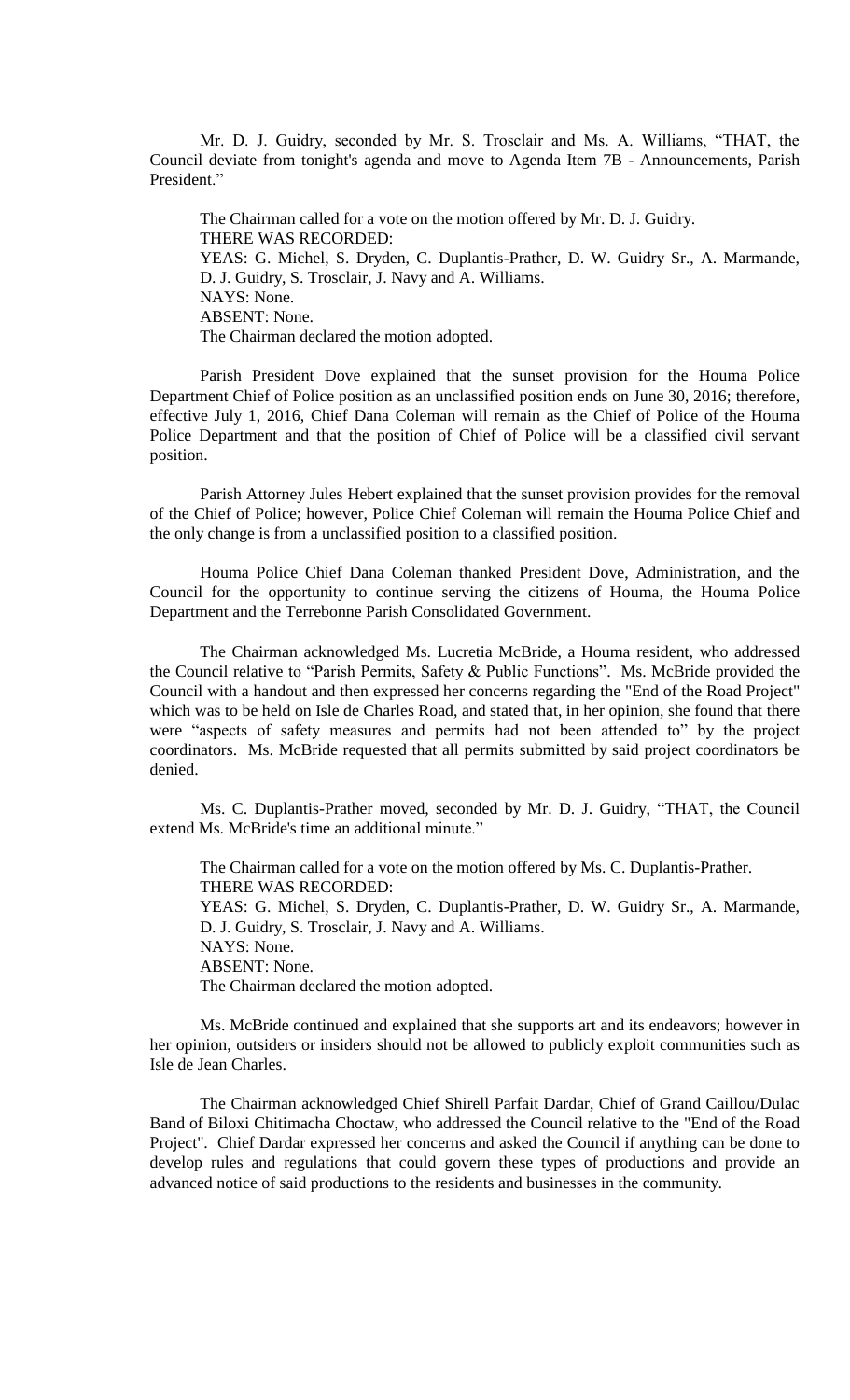The Chairman acknowledged Ms. Shirin Nail, with Re/Max Real Estate, who addressed the Council relative to issues with servitudes and drainage. Ms. Nail thanked President Dove and the Council for serving the Parish and asked the Council to establish rules or an information network to provide Real Estate Agents, Brokers and Insurance Agents with information regarding servitudes and drainage so they can provide a good service to their customers.

The Chairman acknowledged Ms. Alison Moreau, a resident of Godchaux Drive, who addressed the Council relative to the matter of drainage and servitudes. Ms. Moreau expressed her concerns and issues regarding the servitude and drainage on her property.

Mr. D. W. Guidry Sr. moved, seconded by Ms. C. Duplantis-Prather, "THAT, the Council extend Ms. Moreau's time an additional minute."

The Chairman called for a vote on the motion offered by Mr. D. W. Guidry Sr. THERE WAS RECORDED: YEAS: G. Michel, S. Dryden, C. Duplantis-Prather, D. W. Guidry Sr., A. Marmande, D. J. Guidry, S. Trosclair, J. Navy and A. Williams. NAYS: None. ABSENT: None. The Chairman declared the motion adopted.

Ms. Moreau continued and explained that she was unaware of the twenty-five foot servitude and drainage issues when she purchased her home.

The Chairman acknowledged Ms. Karen Thompson, a resident of Godchaux Drive, who addressed the Council relative to drainage in her neighborhood. Ms. Thompson explained that she was the first resident on Godchaux Drive and that she never received any information regarding drainage issues and/or servitudes on her property.

Mr. D. W. Guidry Sr. moved, seconded by Ms. C. Duplantis-Prather and Mr. D. J. Guidry, "THAT, the Council extend Ms. Thompson's time an additional minute."

The Chairman called for a vote on the motion offered by Mr. D. W. Guidry Sr. THERE WAS RECORDED: YEAS: G. Michel, S. Dryden, C. Duplantis-Prather, D. W. Guidry Sr., A. Marmande, D. J. Guidry, S. Trosclair, J. Navy and A. Williams. NAYS: None. ABSENT: None.

The Chairman declared the motion adopted.

Ms. Thompson continued and asked the Council to devise a plan for proper drainage in her neighborhood and a system to inform buyers of any issues before they proceed with the purchase of a home.

Ms. A. Williams moved, seconded by Mr. D. J. Guidry, "THAT, it now being 6:30 p.m., the Council open public hearings."

The Chairman called for a vote on the motion offered by Ms. A. Williams. THERE WAS RECORDED: YEAS: G. Michel, S. Dryden, C. Duplantis-Prather, D. W. Guidry Sr., A. Marmande, D. J. Guidry, S. Trosclair, J. Navy and A. Williams. NAYS: None. ABSENT: None. The Chairman declared the motion adopted.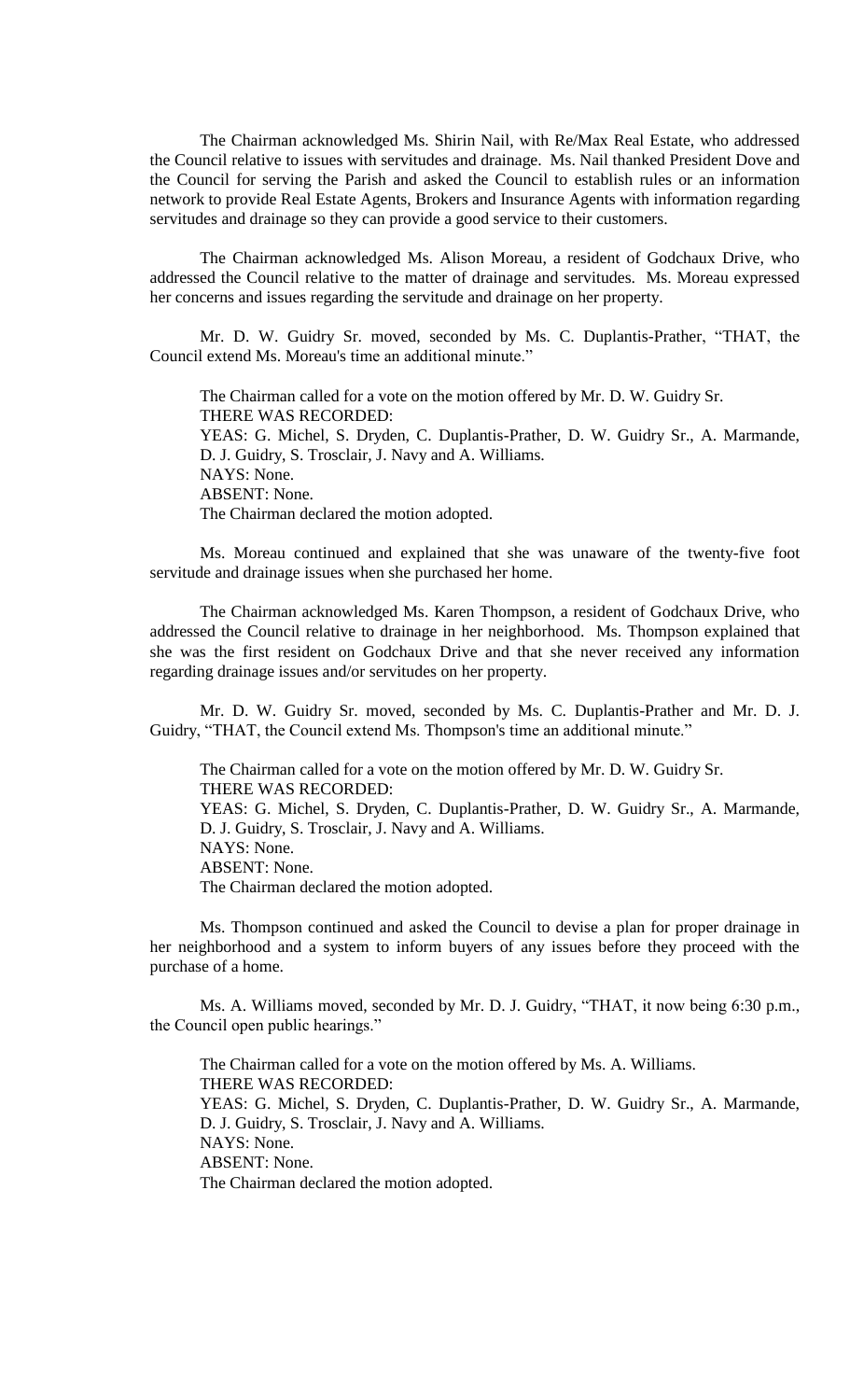The Chairman recognized the public for comments on the following:

A. An ordinance that will establish a "3-Way Stop" at the intersection of Gouaux Avenue and Cherry Street.

There were no comments from the public on the aforementioned proposed ordinance.

Ms. C. Duplantis-Prather moved, seconded by Mr. D. J. Guidry, "THAT, the Council close the aforementioned public hearing."

The Chairman called for a vote on the motion offered by Ms. C. Duplantis-Prather. THERE WAS RECORDED: YEAS: G. Michel, S. Dryden, C. Duplantis-Prather, D. W. Guidry Sr., A. Marmande, D. J. Guidry, S. Trosclair, J. Navy and A. Williams. NAYS: None. ABSENT: None. The Chairman declared the motion adopted.

OFFERED BY: Ms. C. Duplantis-Prather SECONDED BY: Mr. D. J. Guidry

#### **ORDINANCE NO. 8713**

AN ORDINANCE AMENDING THE PARISH CODE OF TERREBONNE PARISH, CHAPTER 18, ARTICLE IV. OPERATION OF VEHICLES, DIVISION 2. PARISH, SECTION 18-88 TO ESTABLISH A "3-WAY STOP" AT THE INTERSECTION OF GOUAUX AVENUE AND CHERRY STREET AND TO AUTHORIZE THE INSTALLATION OF THE APPROPRIATE SIGNS; AND TO ADDRESS OTHER MATTERS RELATIVE THERETO.

#### SECTION I

BE IT ORDAINED by the Terrebonne Parish Council, in regular session convened, acting pursuant to the authority invested in it by the Constitution and laws of the State of Louisiana, the Home Rule Charter for a Consolidated Government for Terrebonne Parish, and including, but not limited to, LSA R.S. 33:1368 and other statutes of the State of Louisiana, to amend the Parish Code of Terrebonne Parish, Chapter 18, Article IV, Section 18-88 to create a "3 Way Stop" at the intersection of Gouaux Avenue and Cherry Street, as follows:

CHAPTER 18, Motor Vehicles and Traffic ARTICLE IV, Operation of Vehicles DIVISION 2. Parish SECTION 18-88. Three-way stop intersections.

(ADD TO LIST) Gouaux Avenue and Cherry Street

The intersection of Gouaux Avenue and Cherry Street shall be declared as a "3 Way Stop" intersection, and appropriate "3 Way Stop" signs shall be erected and maintained along said roadways. Any vehicle traveling on Gouaux Avenue and Cherry Street adhere to the provisions of this ordinance.

SECTION II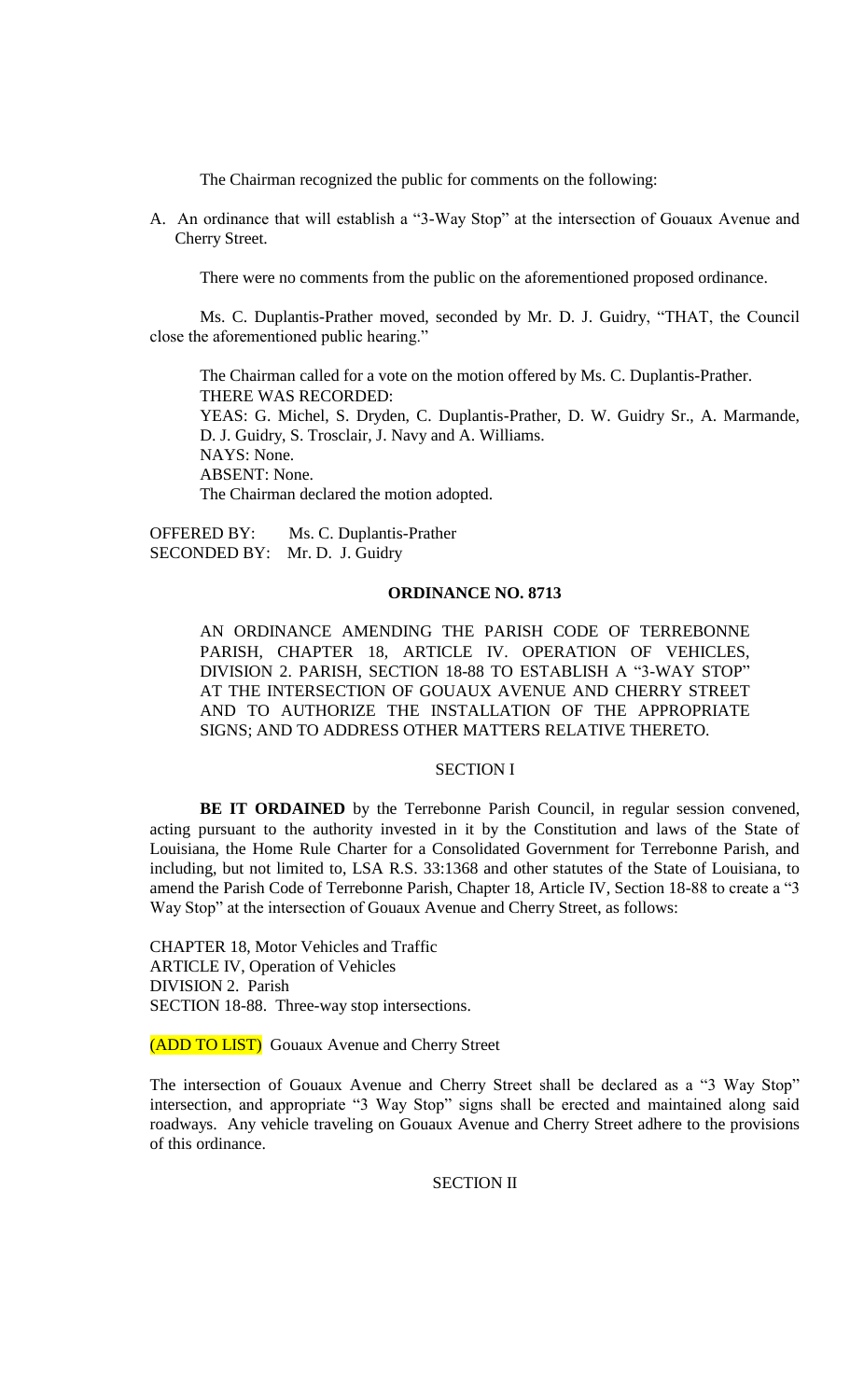If any word, clause, phrase, section or other portion of this ordinance shall be declared null, void, invalid, illegal, or unconstitutional, the remaining words, clauses, phrases, sections or other portions of this ordinance shall remain in full force and effect, the provisions of this section hereby being declared to be severable.

# SECTION III

Any ordinance or part thereof in conflict herewith is hereby repealed.

#### SECTION IV

This ordinance shall become effective upon approval by the Parish President or as otherwise provided in Section 2-13 (b) of the Home Rule Charter for Consolidated Government for Terrebonne Parish, whichever occurs sooner.

This ordinance, having been introduced and laid on the table for at least two weeks, was voted upon as follows:

THERE WAS RECORDED: YEAS: G. Michel, S. Dryden, C. Duplantis-Prather, D.W. Guidry, Sr., A. Marmande, D. J. Guidry, S. Trosclair, J. Navy and A. Williams. NAYS: None. NOT VOTING: None. ABSTAINING: None. ABSENT: None. The Chairman declared the ordinance adopted on this the 22nd day of June 2016.

The Chairman recognized the public for comments on the following:

B. An ordinance that will establish a "2-Way Stop" at the intersection of Gouaux Avenue and Pear Street.

There were no comments from the public on the aforementioned proposed ordinance.

Ms. C. Duplantis-Prather moved, seconded by S. Trosclair, "THAT, the Council close the aforementioned public hearing."

The Chairman called for a vote on the motion offered by Ms. C. Duplantis-Prather. THERE WAS RECORDED: YEAS: G. Michel, S. Dryden, C. Duplantis-Prather, D. W. Guidry Sr., A. Marmande, D. J. Guidry, S. Trosclair, J. Navy and A. Williams. NAYS: None. ABSENT: None. The Chairman declared the motion adopted.

OFFERED BY: Ms. C. Duplantis-Prather SECONDED BY: Mr. G. Michel

#### **ORDINANCE NO. 8714**

AN ORDINANCE AMENDING THE PARISH CODE OF TERREBONNE PARISH, CHAPTER 18, ARTICLE IV. OPERATION OF VEHICLES, DIVISION 2. PARISH, SECTION 18-88 TO ESTABLISH A "2-WAY STOP" AT THE INTERSECTION OF GOUAUX AVENUE AND PEAR STREET AND TO AUTHORIZE THE INSTALLATION OF THE APPROPRIATE SIGNS; AND TO ADDRESS OTHER MATTERS RELATIVE THERETO.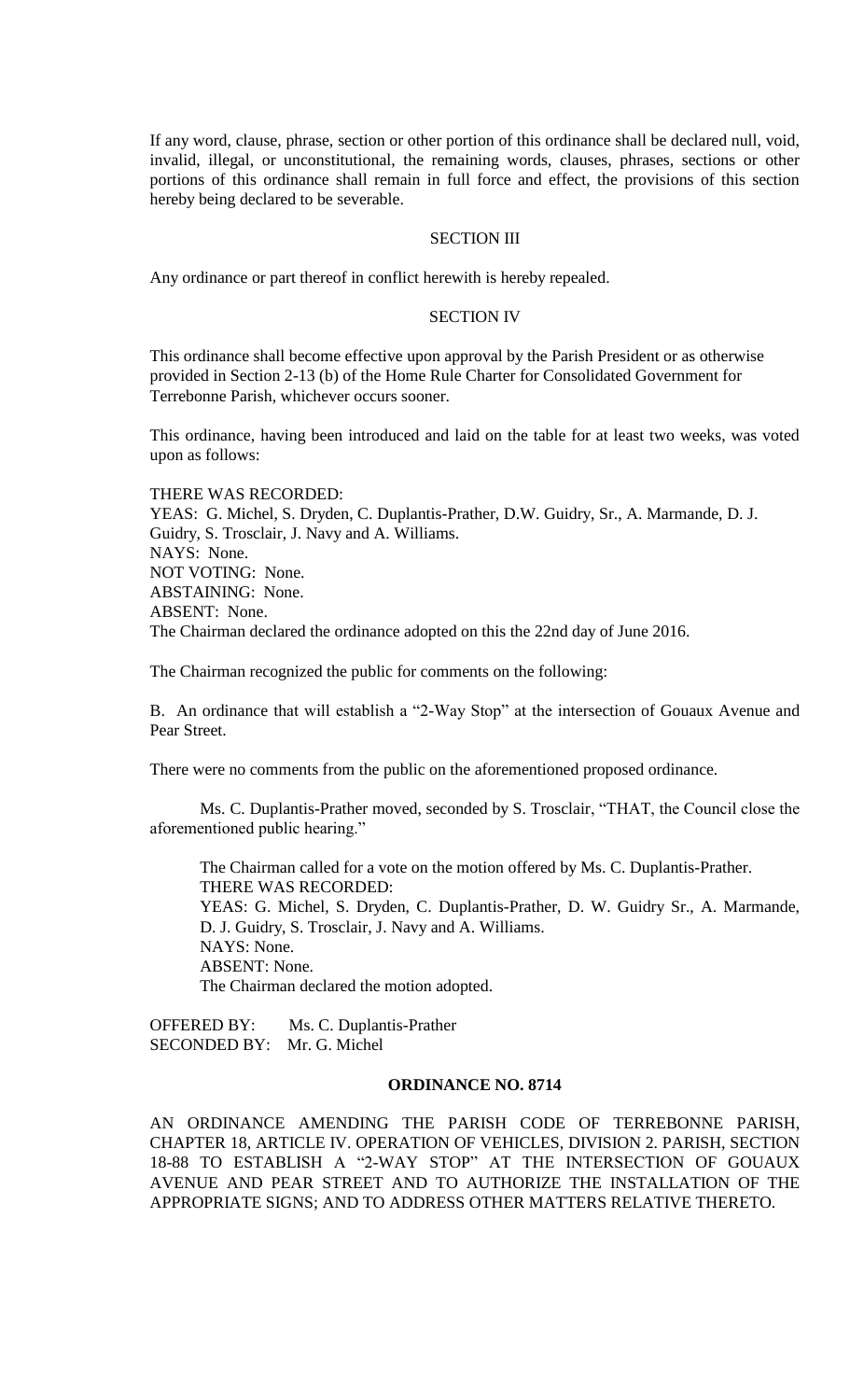# SECTION I

**BE IT ORDAINED** by the Terrebonne Parish Council, in regular session convened, acting pursuant to the authority invested in it by the Constitution and laws of the State of Louisiana, the Home Rule Charter for a Consolidated Government for Terrebonne Parish, and including, but not limited to, LSA R.S. 33:1368 and other statutes of the State of Louisiana, to amend the Parish Code of Terrebonne Parish, Chapter 18, Article IV, Section 18-88 to create a "2 Way Stop" at the intersection of Gouaux Avenue and Pear Street, as follows:

CHAPTER 18, Motor Vehicles and Traffic ARTICLE IV, Operation of Vehicles DIVISION 2. Parish SECTION 18-88. Three-way stop intersections.

(ADD TO LIST) Gouaux Avenue and Pear Street

The intersection of Gouaux Avenue and Pear Street shall be declared as a "2 Way Stop" intersection, and appropriate "Stop" signs shall be erected and maintained along said roadways. Any vehicle traveling on Gouaux Avenue and Pear Street adhere to the provisions of this ordinance.

#### SECTION II

If any word, clause, phrase, section or other portion of this ordinance shall be declared null, void, invalid, illegal, or unconstitutional, the remaining words, clauses, phrases, sections or other portions of this ordinance shall remain in full force and effect, the provisions of this section hereby being declared to be severable.

#### SECTION III

Any ordinance or part thereof in conflict herewith is hereby repealed.

#### SECTION IV

This ordinance shall become effective upon approval by the Parish President or as otherwise provided in Section 2-13 (b) of the Home Rule Charter for Consolidated Government for Terrebonne Parish, whichever occurs sooner.

This ordinance, having been introduced and laid on the table for at least two weeks, was voted upon as follows:

THERE WAS RECORDED: YEAS: G. Michel, S. Dryden, C. Duplantis-Prather, D. W. Guidry, Sr., A. Marmande, D. J. Guidry, S. Trosclair, J. Navy and A. Williams. NAYS: None. NOT VOTING: None. ABSTAINING: None. ABSENT: None. The Chairman declared the ordinance adopted on this the 22nd day of June 2016.

The Chairman recognized the public for comments on the following:

C. An ordinance that will amend Section 18-247 of the Parish Code to amend the current "No Parking Zone" on Gouaux Avenue to reflect: Gouaux Avenue, east side, from its intersection with the center line of right-of-way of Cherry Street, northerly a distance of twelve (12) feet and south a distance of fifty-two (52) feet.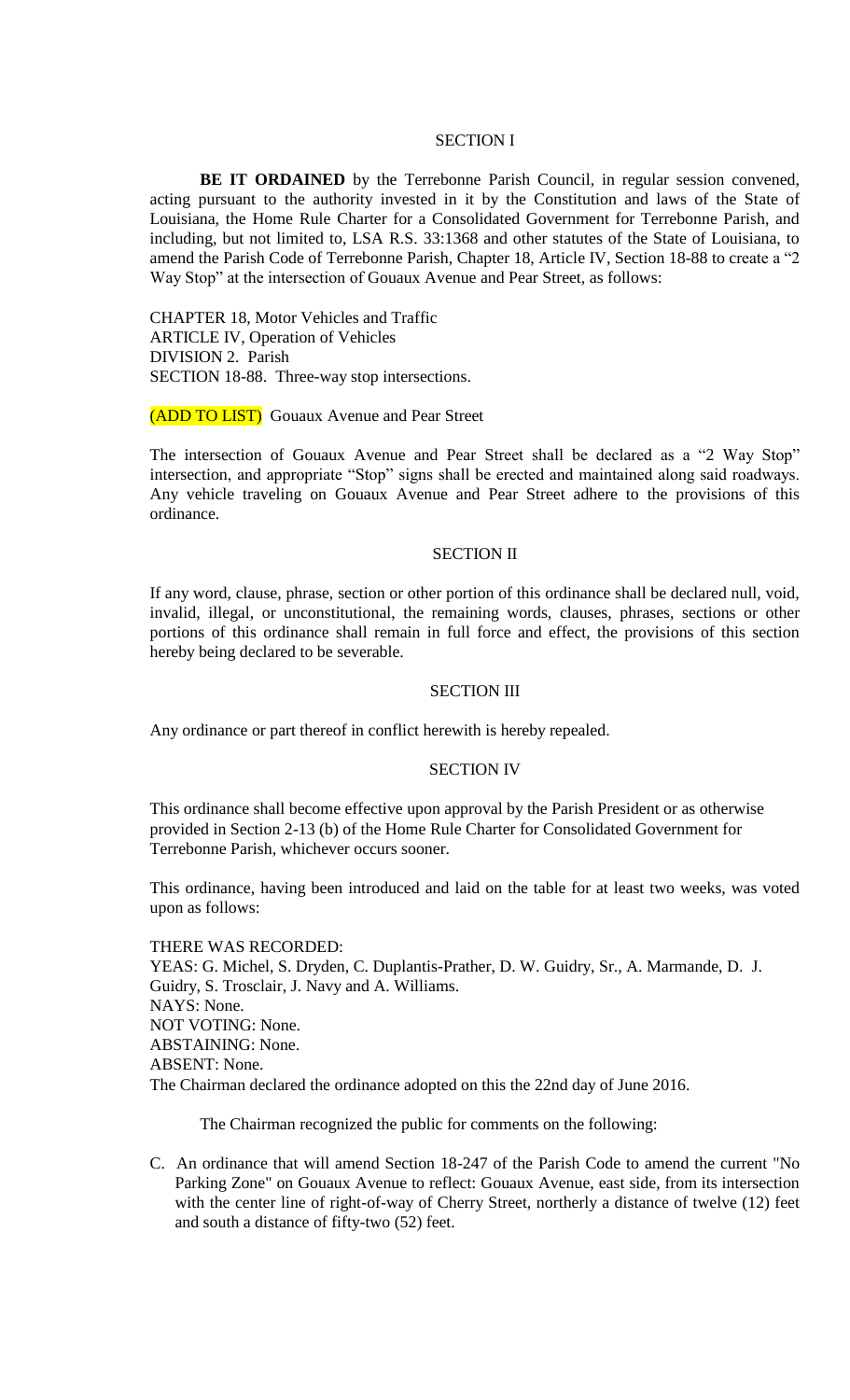There were no comments from the public on the aforementioned proposed ordinance.

Ms. C. Duplantis-Prather moved, seconded by Mr. S. Trosclair, "THAT, the Council close the aforementioned public hearing."

The Chairman called for a vote on the motion offered by Ms. C. Duplantis-Prather. THERE WAS RECORDED: YEAS: G. Michel, S. Dryden, C. Duplantis-Prather, D. W. Guidry Sr., A. Marmande, D. J. Guidry, S. Trosclair, J. Navy and A. Williams. NAYS: None. ABSENT: None. The Chairman declared the motion adopted.

OFFERED BY: Ms. C. Duplantis-Prather SECONDED BY: Ms. A. Williams

# **ORDINANCE NO. 8715**

AN ORDINANCE AMENDING THE PARISH CODE OF TERREBONNE PARISH, CHAPTER 18. MOTOR VEHICLES AND TRAFFIC, ARTICLE V. STOPPING, STANDING AND PARKING, DIVISION 1, SECTION 18- 247. NO PARKING AT ANY TIME, TO AMEND THE CURRENT NO PARKING ZONE ON GOUAUX AVENUE TO REFLECT: GOUAUX AVENUE, EAST SIDE, FROM ITS INTERSECTION WITH THE CENTER LINE OF RHE RIGHT-OF-WAY OF CHERRY STREET, NORTHERY A DISTANCE OF TWELVE (12) FEET AND SOUTH A DISTANCE OF FIFTY-TWO (52) FEET; AND TO AUTHORIZE THE INSTALLATION OF SAID SIGNS AND/ OR PAINTING OF THE CURB, AND TO ADDRESS OTHER MATTERS RELATIVE THERETO.

# SECTION I

**BE IT ORDAINED** by the Terrebonne Parish Council, in regular session convened, acting pursuant to the authority invested in it by the Constitution and laws of the State of Louisiana, the Home Rule Charter for a Consolidated Government for Terrebonne Parish, and including, but not limited to, LSA R.S. 33:1368 and other statutes of the State of Louisiana, to amend the Parish Code of Terrebonne Parish, Chapter 18, Article V, Division 1, Amend Section 18-247, "No Parking at any time" that created a "No Parking" zone on Gouaux Avenue to reflect: Gouaux Avenue, east side, from its intersection with the center line of the right-of-way of Cherry Street, northerly a distance of twelve (12) feet and south a distance of twelve (12) feet and south a distance of fifty-two (52) feet and appropriate "No Parking" signs shall be erected and/or painting of the curb and maintained along said roadway. Any vehicle parking on Gouaux Street shall adhere to the provisions of this ordinance.

# SECTION II

If any word, clause, phrase, section or other portion of this ordinance shall be declared null, void, invalid, illegal, or unconstitutional, the remaining words, clauses, phrases, sections or other portions of this ordinance shall remain in full force and effect, the provisions of this section hereby being declared to be severable.

## SECTION III

Any ordinance or part thereof in conflict herewith is hereby repealed.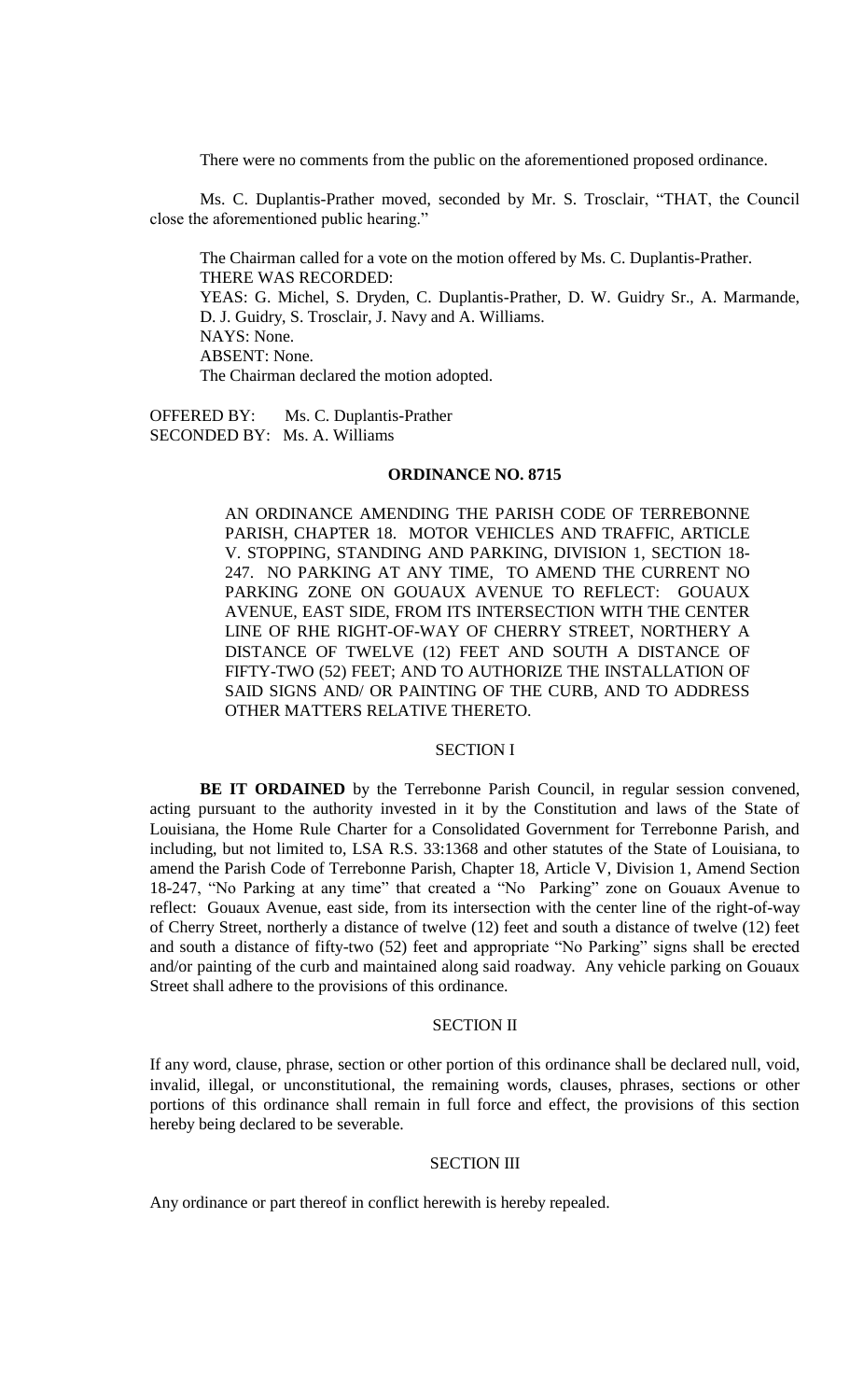#### SECTION IV

This ordinance shall become effective upon approval by the Parish President or as otherwise provided in Section 2-13 (b) of the Home Rule Charter for Consolidated Government for Terrebonne Parish, whichever occurs sooner.

This ordinance, having been introduced and laid on the table for at least two weeks, was voted upon as follows:

THERE WAS RECORDED:

YEAS: G. Michel, S. Dryden, C. Duplantis-Prather, D. W. Guidry, Sr., A. Marmande, D. J. Guidry, S. Trosclair, J. Navy and A. Williams. NAYS: None. NOT VOTING: None. ABSTAINING: None. ABSENT: None. The Chairman declared the ordinance adopted on this the 22nd day of June 2016.

The Chairman recognized the public for comments on the following:

D. An ordinance that will establish a "4-Way Stop" at the intersection of Marmande Street and Buron Street.

There were no comments from the public on the aforementioned proposed ordinance.

Ms. C. Duplantis-Prather moved, seconded by Mr. D. W. Guidry Sr., "THAT, the Council close the aforementioned public hearing."

The Chairman called for a vote on the motion offered by Ms. C. Duplantis-Prather. THERE WAS RECORDED: YEAS: G. Michel, S. Dryden, C. Duplantis-Prather, D. W. Guidry Sr., A. Marmande, D. J. Guidry, S. Trosclair, J. Navy and A. Williams. NAYS: None. ABSENT: None. The Chairman declared the motion adopted.

OFFERED BY: Ms. C. Duplantis-Prather SECONDED BY: Ms. A. Williams

#### **ORDINANCE NO. 8716**

AN ORDINANCE AMENDING THE PARISH CODE OF TERREBONNE PARISH, CHAPTER 18, MOTOR VEHICLES AND TRAFFIC, ARTICLE IV. OPERATION OF VEHICLES, DIVISION 2. PARISH, SECTION 18-87. FOUR-WAY STOP INTERSECTIONS, TO ESTABLISH A "4-WAY STOP" AT THE INTERSECTION OF MARMANDE STREET AND BURON STREET; TO AUTHORIZE THE INSTALLATION OF THE REQUIRED SIGNS; AND TO ADDRESS OTHER MATTERS RELATIVE THERETO.

# SECTION I

**BE IT ORDAINED** by the Terrebonne Parish Council, in regular session convened, acting pursuant to the authority invested in it by the Constitution and laws of the State of Louisiana, the Home Rule Charter for a Consolidated Government for Terrebonne Parish, and including, but not limited to, LSA R.S. 33:1368 and other statutes of the State of Louisiana, to amend the parish Codes of Terrebonne Parish, Chapter 18. Motor Vehicles and Traffic, Article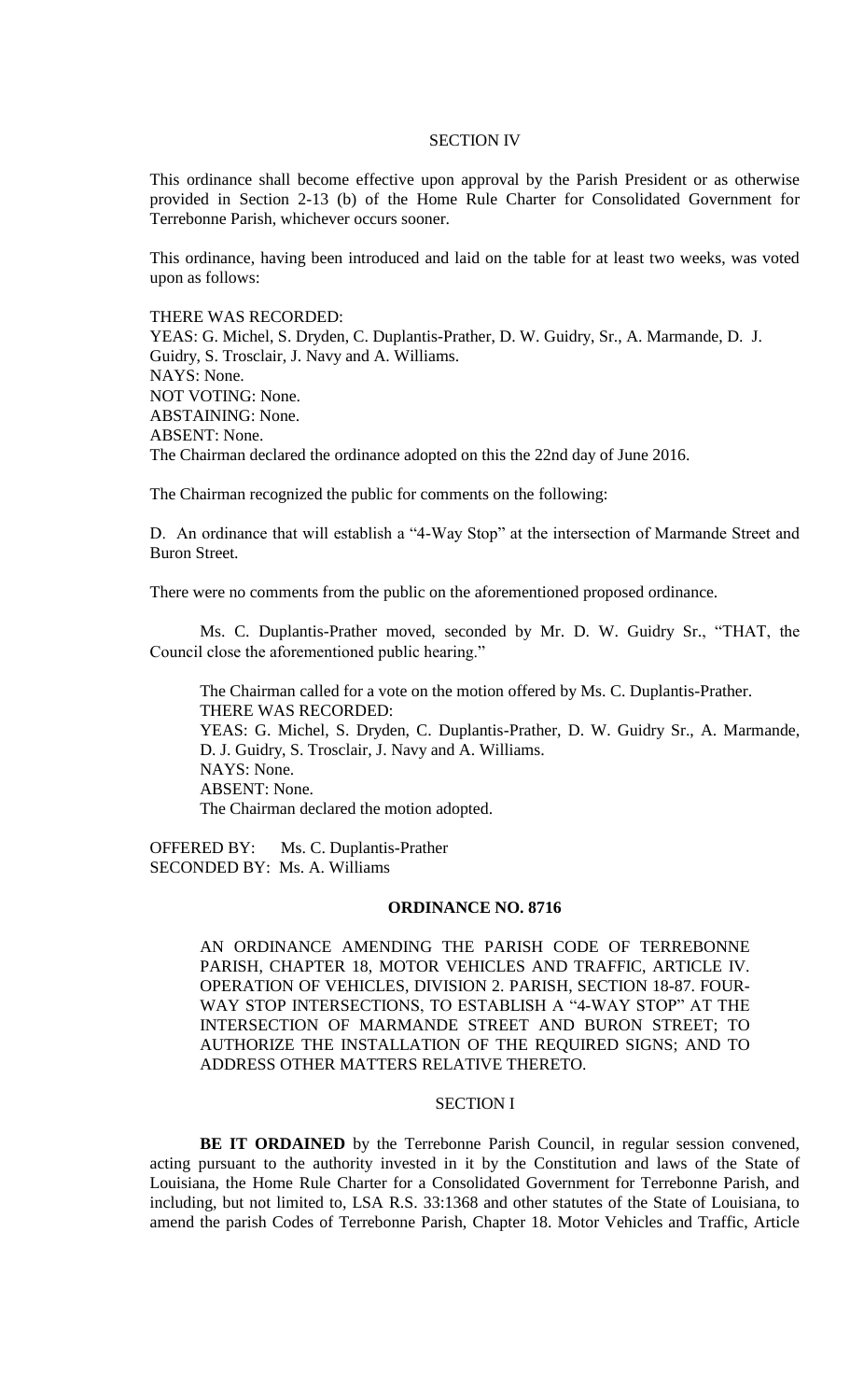IV. Operation of Vehicles, Division 2. Parish, Section 18-87. Four-way stop intersections, so as to establish a "4 Way Stop" at the intersection of Marmande Street and Buron Street, as follows:

# CHAPTER 18. MOTOR VEHICLES AND TRAFFIC ARTICLE IV. OPERATION OF VEHICLES DIVISION 2. PARISH SECTION 18-87. FOUR-WAY STOP INTERSECTIONS

The intersection of Marmande Street and Buron Street shall hereby be established as a "4 Way Stop" and the appropriate "4 Way Stop" signs shall be erected and maintained at said location. Any vehicle traveling at the aforementioned location shall respect and adhere to the signs as posted.

# SECTION II

If any word, clause, phrase, section or other portion of this ordinance shall be declared null, void, invalid, illegal, or unconstitutional, the remaining words, clauses, phrases, sections or other portions of this ordinance shall remain in full force and effect, the provisions of this section hereby being declared to be severable.

#### SECTION III

Any ordinance or part thereof in conflict herewith is hereby repealed.

# SECTION IV

This ordinance shall become effective upon approval by the Parish President or as otherwise provided in Section 2-13 (b) of the Home Rule Charter for Consolidated Government for Terrebonne Parish, whichever occurs sooner.

This ordinance, having been introduced and laid on the table for at least two weeks, was voted upon as follows:

THERE WAS RECORDED: YEAS: G. Michel, S. Dryden, C. Duplantis-Prather, D. W. Guidry, Sr., A. Marmande, D. J. Guidry, S. Trosclair, J. Navy and A. Williams. NAYS: None. NOT VOTING: None. ABSTAINING: None. ABSENT: None. The Chairman declared the ordinance adopted on this the 22nd day of June 2016.

E. An ordinance to amend the 2016 Adopted Operating Budget and 5-Year Capital Outlay Budget of the Terrebonne Parish Consolidated Government for the following items and to provide for related matters.

- I. Statewide Flood Control Program Bayou Terrebonne Dredging, \$800,000
- II. Juvenile Detention, \$120,000.

There were no comments from the public on the aforementioned proposed ordinance.

Mr. D. W. Guidry Sr. moved, seconded by Ms. C. Duplantis-Prather, "THAT, the Council close the aforementioned public hearing."

The Chairman called for a vote on the motion offered by Mr. D. W. Guidry Sr. THERE WAS RECORDED: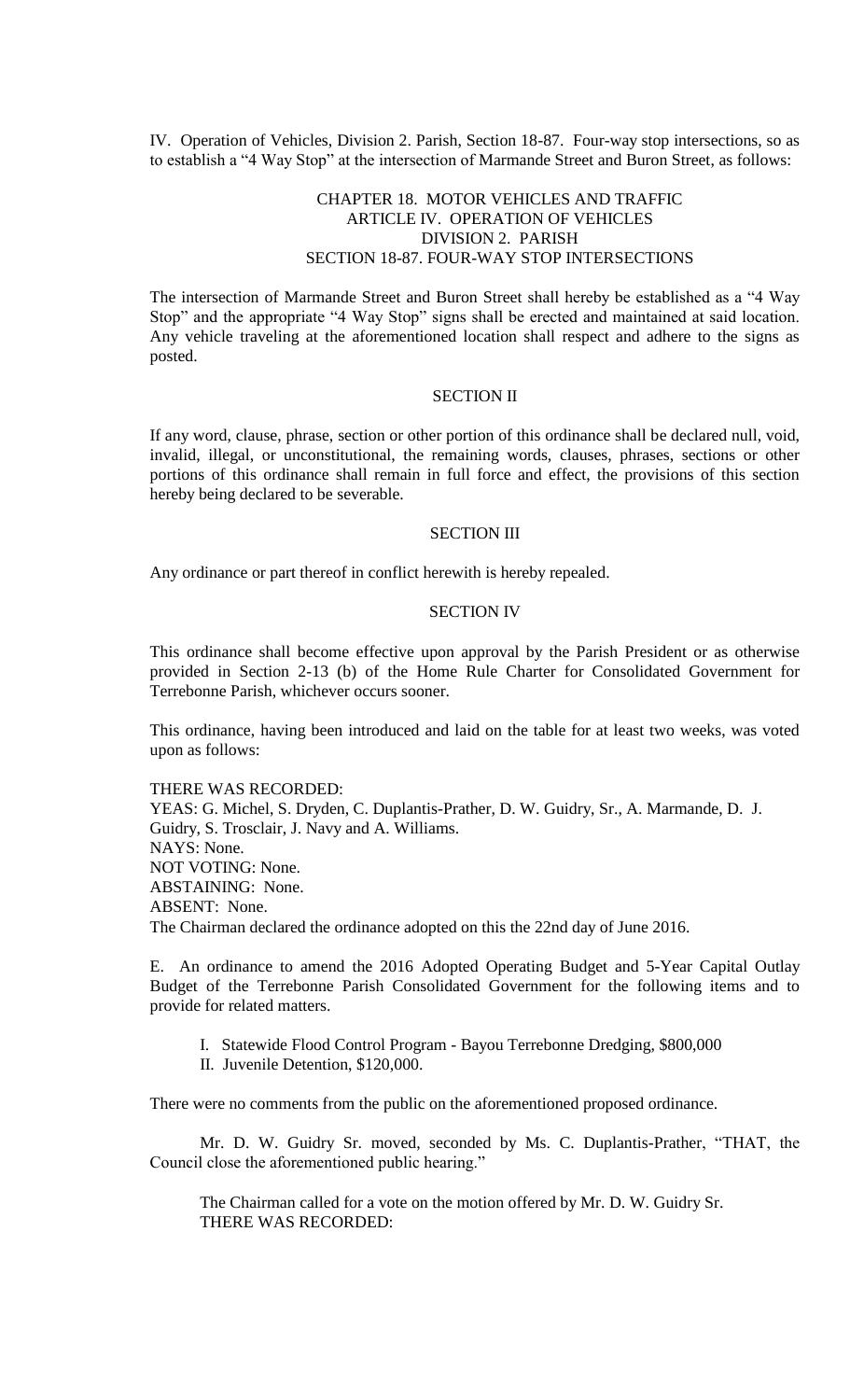YEAS: G. Michel, S. Dryden, C. Duplantis-Prather, D. W. Guidry Sr., A. Marmande, D. J. Guidry, S. Trosclair, J. Navy and A. Williams. NAYS: None. ABSENT: None. The Chairman declared the motion adopted.

OFFERED BY: Mr. S. Trosclair SECONDED BY: Mr. D. J. Guidry, Sr.

#### **ORDINANCE NO. 8717**

AN ORDINANCE TO AMEND THE 2016 ADOPTED OPERATING BUDGET AND 5-YEAR CAPITAL OUTLAY BUDGET OF THE TERREBONNE PARISH CONSOLIDATED GOVERNMENT FOR THE FOLLOWING ITEMS AND TO PROVIDE FOR RELATED MATTERS.

- I. Statewide Flood Control Program Bayou Terrebonne Dredging, \$800,000
- II. Juvenile Detention, \$120,000

# SECTION I

**WHEREAS**, the 2015 Regular Session of the Louisiana Legislature has provided funding for the Statewide Flood Control Program Fiscal Year 2016 to be distributed according to the prioritized list of projects adopted by the Joint Legislative Committee on Transportation, Highways, and Public Works, and

**WHEREAS**, the Program has received \$800,000 for the partial funding of the Bayou Terrebonne Dredge and Removal of Weirs Project, and

**WHEREAS**, the remainder amount to come from the State is \$9,175,587 which will be funded in future years.

**NOW, THEREFORE BE IT ORDAINED**, by the Terrebonne Parish Council, on behalf of the Terrebonne Parish Consolidated Government, that the 2016 Adopted Operating Budget and the 5-Year Capital Outlay be amended to recognize the partial funding from the Statewide Flood Control Program. (Attachment A)

# SECTION II

**WHEREAS**, the anticipated date for completion of the new Juvenile Justice Facility Center was 2015, and

**WHEREAS**, the actual completion date of the new facility was not until May 2016, and

**WHEREAS**, due to the delay in construction and occupancy of the new Juvenile Justice Facility, operations of both facilities required payment for utilities and operational cost, and

**WHEREAS**, the additional cost of \$120,000 will be funded from the fund balance.

**NOW, THEREFORE BE IT FURTHER ORDAINED**, by the Terrebonne Parish Council, on behalf of the Terrebonne Parish Consolidated Government, that the 2016 Adopted Operating Budget be amended for the Juvenile Justice Facility Center. (Attachment B)

# SECTION III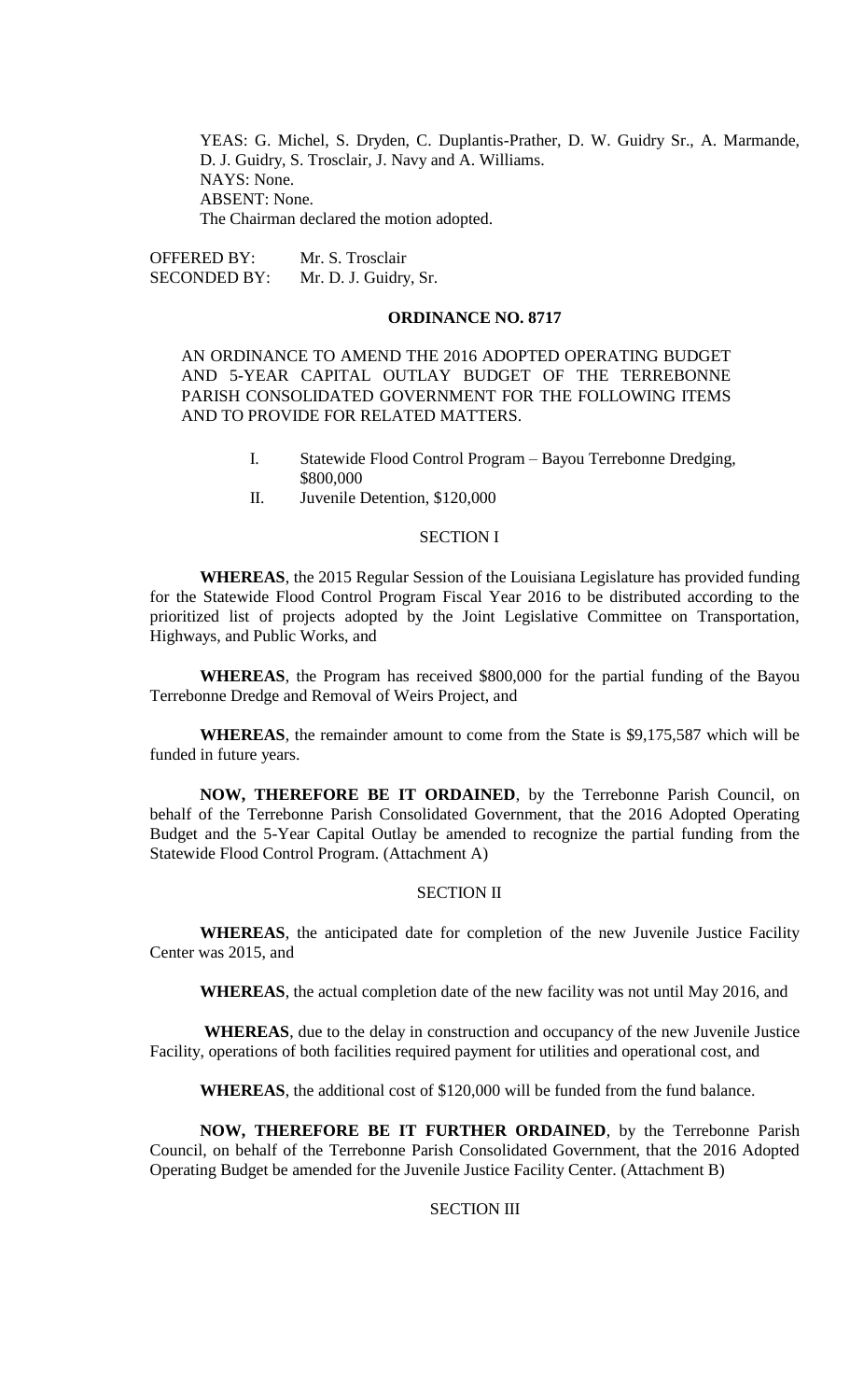If any word, clause, phrase, section or other portion of this ordinance shall be declared null, void, invalid, illegal, or unconstitutional, the remaining words, clauses, phrases, sections and other portions of this ordinance shall remain in full force and effect, the provisions of this ordinance hereby being declared to be severable.

## SECTION IV

This ordinance shall become effective upon approval by the Parish President or as otherwise provided in Section 2-13(b) of the Home Rule Charter for a Consolidated Government for Terrebonne Parish, whichever occurs sooner.

This ordinance, having been introduced and laid on the table for at least two weeks, was voted upon as follows:

THERE WAS RECORDED: YEAS: G. Michel, S. Dryden, C. Duplantis-Prather, D.W. Guidry, Sr., A. Marmande, D. J. Guidry, S. Trosclair, J. Navy and A. Williams. NAYS: None. NOT VOTING: None. ABSTAINING: None. ABSENT: None. The Chairman declared the ordinance adopted on this the 22nd day of June 2016.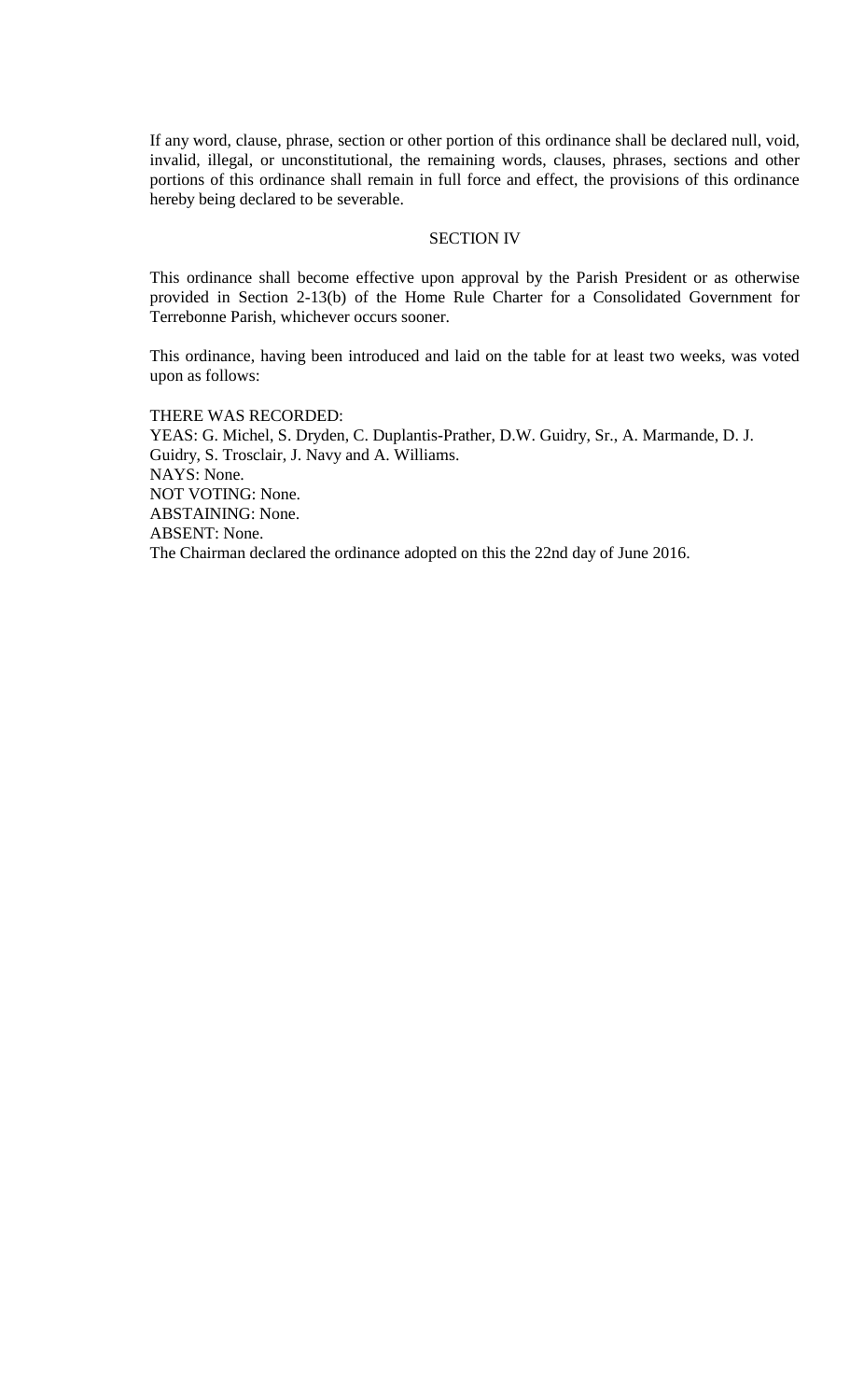# **ATTACHMENT A - Bayou Terrebonne Dredging**

|                                     | 2016           |               |           |
|-------------------------------------|----------------|---------------|-----------|
|                                     | <b>Adopted</b> | <b>Change</b> | Amended   |
|                                     |                |               |           |
| Bayou Terrebonne Clear/Snag         | 546.954        | 800,000       | 1,346,954 |
| Statewide Flood Bayou Terr Dredging | -              | (800,000)     | (800,000) |

# **ATTACHMENT B - Juvenile Detention**

|                           |                | 2016          |         |  |
|---------------------------|----------------|---------------|---------|--|
|                           | <b>Adopted</b> | <b>Change</b> | Amended |  |
| <b>Operating Supplies</b> | 25,000         | 50,000        | 75,000  |  |
| Utilities-Other           | 10,000         | 70,000        | 80,000  |  |
| Fund Balance (decrease)   | N/A            | (120,000)     | N/A     |  |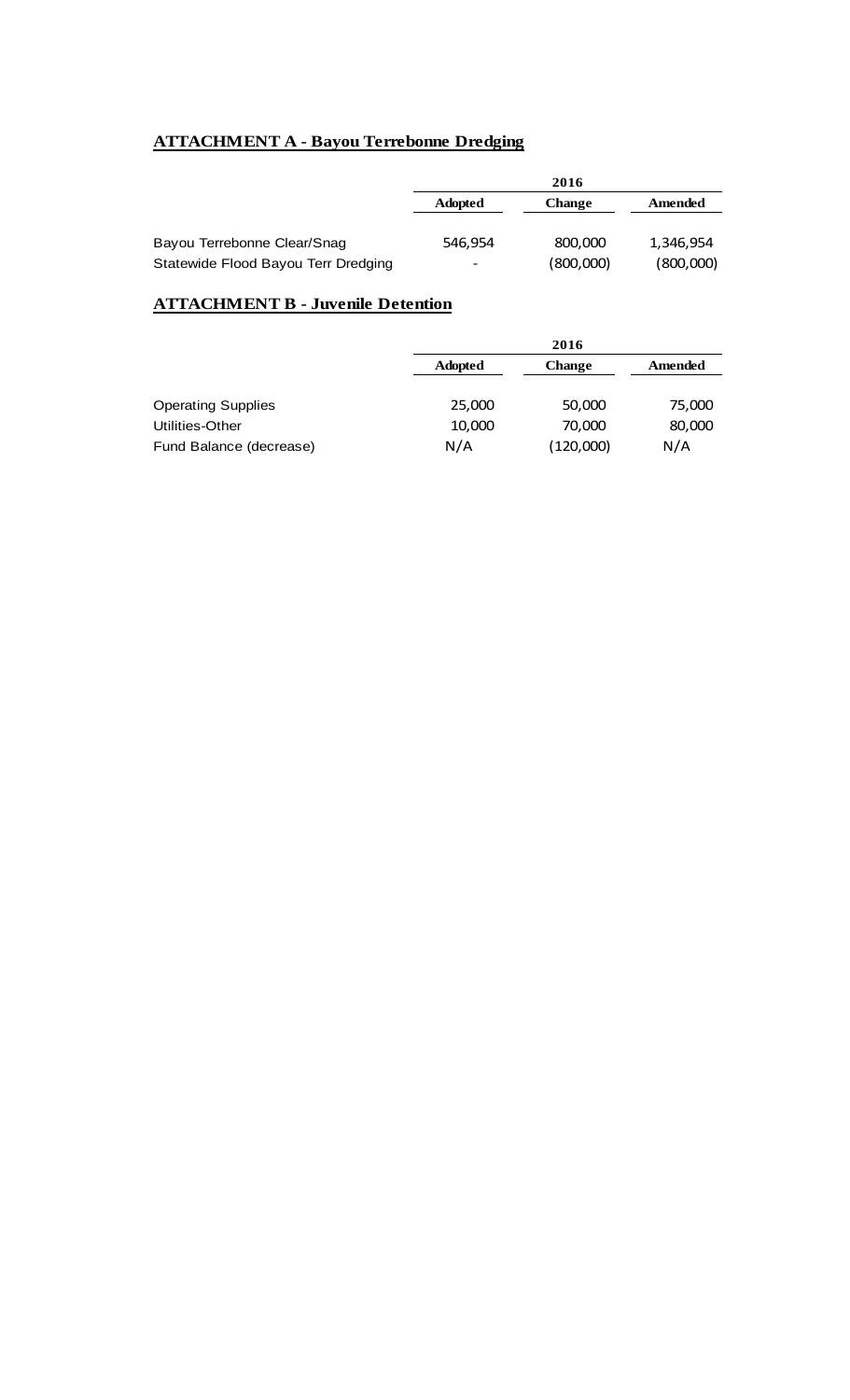The Chairman recognized the public for comments on the following:

F. An ordinance to amend the Terrebonne Parish Code of Ordinances, Section 22-189 in order to provide for a more efficient turnaround, the Terrebonne Parish Council and Parish Administration wishes to transfer these duties to the Parish President, and designate a standard form of agreement.

Ms. Lucretia McBride, a Houma resident, asked the Council to clarify the aforementioned proposed ordinance.

Parish Manager Al Levron explained that, currently, the Parish Code prohibits the placement of any structures within a drainage servitude without first receiving a permit from the Parish Council and that the proposed amendment modifies that provision of the Code with regards to who reviews and issues a permit from the Council to the Parish President.

Ms. McBride expressed her objection to the aforementioned proposed ordinance and asked if any other changes would be made to the process.

Mr. Levron stated that the Parish Administration will perform due diligence with any such application before a recommendation is made to the Parish President.

Ms. McBride asked the Council to hold the aforementioned proposed ordinance over for two weeks.

Mr. S. Trosclair moved, seconded by Ms. A. Williams, "THAT, the Council close the aforementioned public hearing."

The Chairman called for a vote on the motion offered by Mr. S. Trosclair. THERE WAS RECORDED: YEAS: G. Michel, S. Dryden, C. Duplantis-Prather, D. W. Guidry Sr., A. Marmande, D. J. Guidry, S. Trosclair, J. Navy and A. Williams. NAYS: None. ABSENT: None. The Chairman declared the motion adopted.

OFFERED BY: Mr. S. Trosclair SECONDED BY: Mr. S. Dryden

# **ORDINANCE NO. 8718**

AN ORDINANCE TO AMEND TERREBONNE PARISH CODE OF ORDINANCES SECTION 22-189 TO AUTHORIZE THE PARISH PRESIDENT TO ENTER INTO A WRITTEN AGREEMENT WITH A LANDOWNER FOR THE PLACEMENT OF A STRUCTURE WITHIN A DRAINAGE SERVITUDE, TO PROVIDE FOR A STANDARD WRITTEN AGREEMENT FOR SAME, AND TO PROVIDE FOR RELATED MATTERS.

**WHEREAS**, Section 1 – 06 of the Home Rule Charter for the Parish of Terrebonne provides that the parish government shall have the right, power and authority to pass all ordinances requisite or necessary to promote, protect and preserve the general welfare, safety, health, peace and good order of the parish, including, but not by way of limitation, the right, power and authority to pass ordinances on all subject matter necessary, requisite or proper for the management of the parish affairs, and all other subject matter without exception, subject only to the limitations that the same shall not be inconsistent with the Constitution or expressly denied by the general law applicable to the parish; and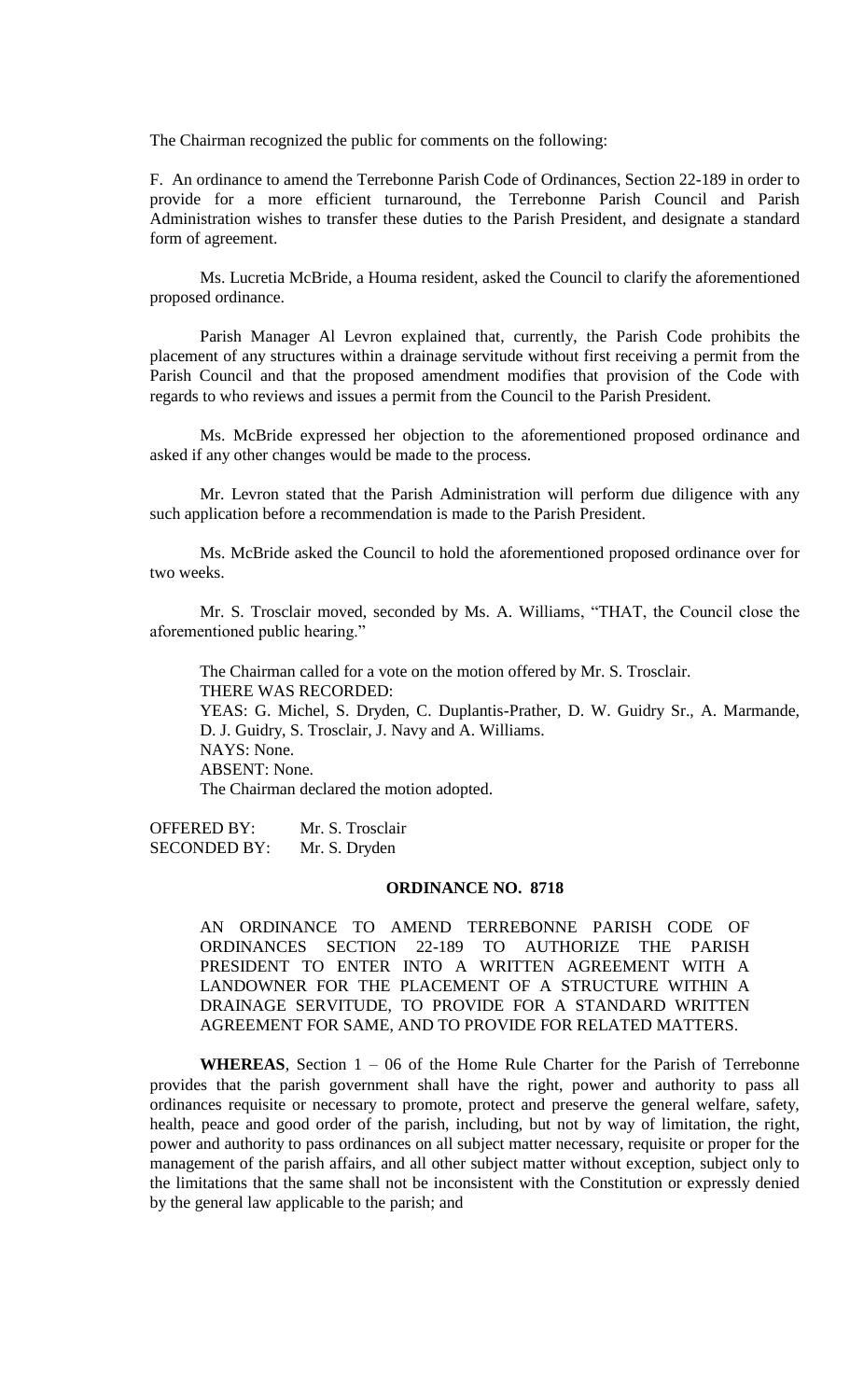**WHEREAS**, the TPCG and its ancestors in title have acquired various drainage servitudes and rights-of-way (Servitudes) for the purpose of installing and maintaining drainage facilities; and

**WHEREAS**, the existence, use, maintenance and improvement of these drainage Servitudes are necessary to provide public services for the benefit of the residents and businesses of Terrebonne Parish; and

**WHEREAS**, these Servitudes are a type of real property interest that cannot be donated, pledged, or given away except in conformance with Article VII, Section 14 of the Constitution of the State of Louisiana; and

**WHEREAS**, the Terrebonne Parish Council on behalf of the Terrebonne Parish Consolidated Government recognizes that the Parish should be good stewards in the management of servitudes due to the vital role they play in the delivery of services to the public and in furtherance of the health, safety and welfare of the public; and

**WHEREAS**, the Terrebonne Parish Council further recognizes that from time to time residents request permission to install fences or other structures on, over or along drainage servitudes and/or wish to install additional items(s) within above noted servitudes herein defined as items such as but not limited to any forms of vegetation and all other structures on, over or along drainage servitudes.

**WHEREAS**, Section 22-189 currently authorizes the Terrebonne Parish Council to enter into a written agreement with the servitude grantor to authorize the placement of a structure within a servitude; and

**WHEREAS**, historically, by virtue of Terrebonne Parish Council Resolution No. 13-179, the Terrebonne Parish Council has authorized same by way of issuance of a Letter of No Objection, when, in the opinion of the Administration, the placement of the structure and/or additional obstructions do not render the enjoyment of these servitude property rights overly burdensome on the public, nor does it prevent the delivery of public service; and

**WHEREAS**, in order to provide for a more efficient turnaround, the Terrebonne Parish Council and Parish Administration wishes to transfer these duties to the Parish President, and designate a standard form of agreement for same; and

**NOW, THEREFORE BE IT RESOLVED** by the Terrebonne Parish Council, that Section 22-189 of the Terrebonne Parish Code of Ordinances be amended to reflect that the Parish President, rather than the Council, be and is hereby authorized to enter into written agreements for the placement of a structure within a servitude as authorized therein, the said amendment being set forth at Section I herein below, and

**BE IT FURTHER RESOLVED** that any Letter of No Objection (LONO) issued in accord with this policy shall include a fully executed Drainage Obstruction Acknowledgement and Indemnity Agreement substantially in conformance with the standard form attached hereto.

#### SECTION I

The Code of Ordinances of Terrebonne Parish at Sections 22 – 189 is hereby amended, using strikethrough to indicate deletions and underlining to indicate additions, to read as follows:

# **Sec. 22-189. - Construction.**

It shall be unlawful for any person to place or construct or in any way cause the construction or placement of any type structure within a drainage servitude without the express written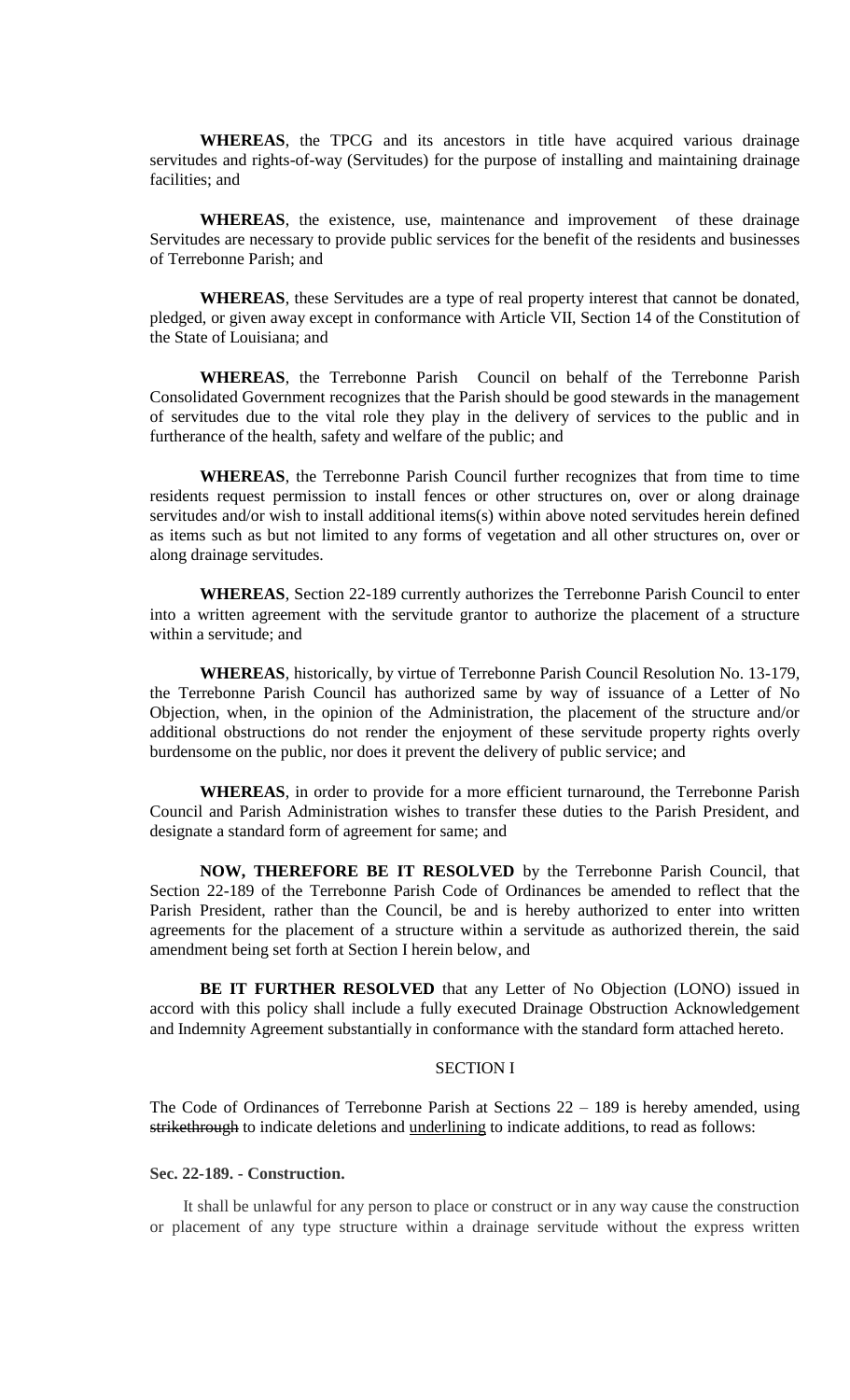consent of the eouncil Parish President and/or the grantor and the execution of a standard Drainage Obstruction Acknowledgement and Indemnity Agreement, subject to the final approval of the Parish President. The standard Drainage Obstruction Acknowledgement and Indemnity Agreement is available at Appendix C, Form 1, of this Code.

#### SECTION II

The Terrebonne Parish Council, on behalf of the Terrebonne Parish Consolidated Government, hereby creates and enacts **Appendix C – Standard Forms** to the Terrebonne Parish Code of Ordinances, for the purposes of codifying standard forms and/or agreements, including, but not limited to, the agreement annexed hereto.

#### SECTION III

The Terrebonne Parish Council does hereby approve the **Drainage Obstruction Acknowledgment and Indemnity Agreement**, a copy of which is annexed hereto and incorporated herein, to serve as the standard form of agreement between the Terrebonne Parish Consolidated Government and any person wishing to place a structure or other obstruction within a drainage right of way. Said agreement shall be subject to the final approval of the Parish President on a case by case basis. The Drainage Obstruction Acknowledgement and Indemnity Agreement shall be and is hereby codified as **Form 1** of Appendix C of the Terrebonne Parish Code of Ordinances.

## SECTION IV

If any word, clause, phrase, section or other portion of this ordinance shall be declared null, void, invalid, illegal, or unconstitutional, the remaining words, clauses, phrases, sections and other portions of this ordinance shall remain in full force and effect, the provisions of this ordinance hereby being declared to be severable.

## SECTION V

This ordinance shall become effective upon approval by the Parish President or as otherwise provided in Section 2-13(b) of the Home Rule Charter for a Consolidated Government for Terrebonne Parish, whichever occurs sooner.

This ordinance, having been introduced and laid on the table for at least two weeks, was voted upon as follows:

THERE WAS RECORDED: YEAS: S. Dryden, C. Duplantis-Prather, D.W. Guidry, Sr., A. Marmande, D. J. Guidry, S. Trosclair, J. Navy and A. Williams. NAYS: G. Michel. NOT VOTING: None. ABSTAINING: one. ABSENT: None. The Chairman declared the ordinance adopted on this the 22nd day of June 2016.

Discussion ensued between several Council members, Parish President Dove and Parish Attorney J. Hebert regarding the aforementioned proposed ordinance. President Dove ensured the Council that that they will be notified and be involved when it pertains to their respective district.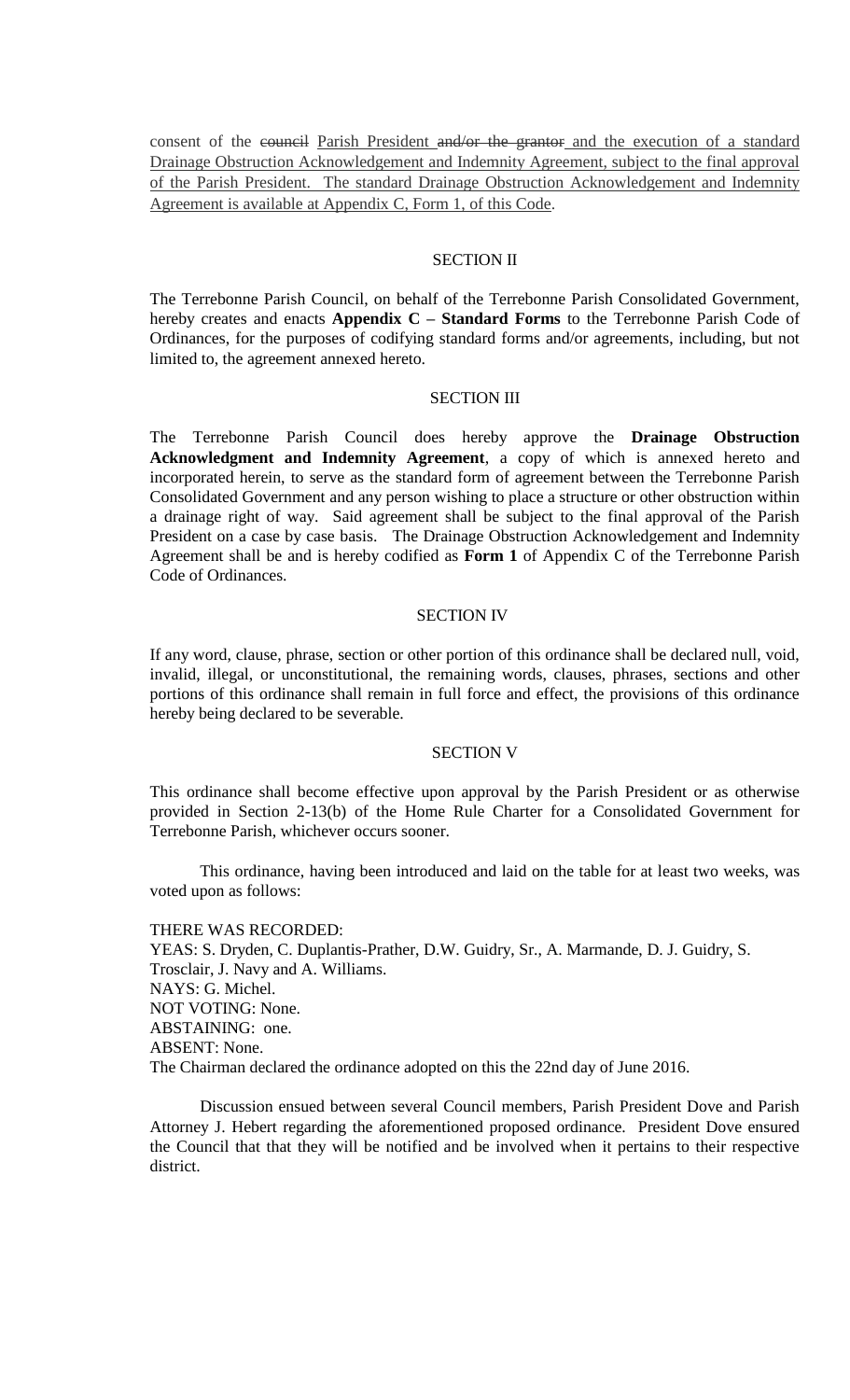The Chairman recognized the public for comments on the following:

G. An ordinance approving the issuance of a Certificate of Public Convenience and Necessity to B & J's Cab LLC.

There were no comments from the public on the aforementioned proposed ordinance.

Ms. A. Williams moved, seconded by Ms. C. Duplantis-Prather, "THAT, the Council close the aforementioned public hearing."

The Chairman called for a vote on the motion offered by Ms. A. Williams. THERE WAS RECORDED: YEAS: G. Michel, S. Dryden, C. Duplantis-Prather, D. W. Guidry Sr., A. Marmande, D. J. Guidry, S. Trosclair, J. Navy and A. Williams. NAYS: None. ABSENT: None. The Chairman declared the motion adopted.

OFFERED BY: Mr. S. Trosclair SECONDED BY: Mr. D. J. Guidry

# **ORDINANCE NO. 8719**

An Ordinance for the issuance of a Certificate of Public Convenience and Necessity to B & J's Cab LLC, and to address other matters relative thereto.

#### SECTION I

**BE IT ORDAINED**, that the Terrebonne Parish Council, on behalf of the Terrebonne Parish Consolidated Government, approves the issuance of a Certificate of Public Convenience and Necessity to B & J's Cab LLC.

# SECTION II

If any word, clause, phrase, section or other portion of this ordinance shall be declared null, void, invalid, illegal, or unconstitutional, the remaining words, clauses, phrases, sections and other portions of this ordinance shall remain in full force and effect, the provisions of this ordinance hereby being declared to be severable.

#### SECTION III

This ordinance shall become effective upon approval by the Parish President or as otherwise provided in Section 2-13(b) of the Home Rule Charter for a Consolidated Government for Terrebonne Parish, whichever occurs sooner.

This ordinance, having been introduced and laid on the table for at least two weeks, was voted upon as follows:

THERE WAS RECORDED: YEAS: G. Michel, S. Dryden, C. Duplantis-Prather, D.W. Guidry, Sr., A. Marmande, D. J. Guidry, S. Trosclair, J. Navy and A. Williams. NAYS: None. NOT VOTING: None. ABSTAINING: None. ABSENT: None. The Chairman declared the ordinance adopted on this the 22nd day of June 2016.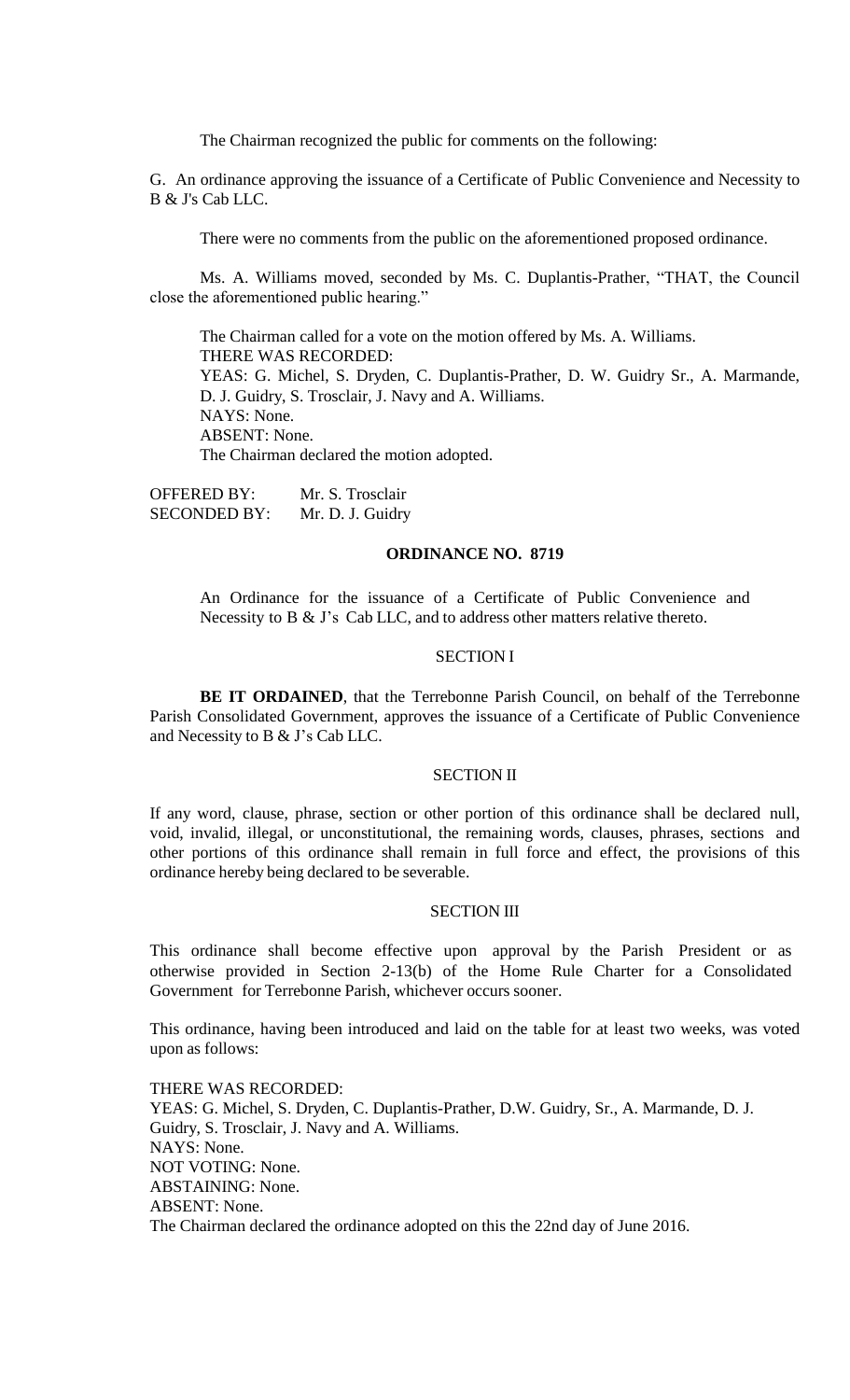Mr. D. J. Guidry moved, seconded by Mr. S. Trosclair, "THAT, the Council open public hearings for the 2016 Millages."

The Chairman called for a vote on the motion offered by Mr. D. J. Guidry. THERE WAS RECORDED: YEAS: G. Michel, S. Dryden, C. Duplantis-Prather, D. W. Guidry Sr., A. Marmande, D. J. Guidry, S. Trosclair, J. Navy and A. Williams. NAYS: None. ABSENT: None. The Chairman declared the motion adopted.

The Chairman recognized the public for comments on the following:

# **2016 Adjusted Millage Rates:** Parish Tax - Alimony (Outside City) 3.01 Mills Parish Tax - Alimony (Inside City) 1.50 Mills Drainage Tax 7.13 Mills Juvenile Detention (Houma) - Maintenance .94 Mills Juvenile Detention (Houma) - Maintenance .98 Mills Waste Collection and Disposal 10.93 Mills Council on Aging 7.31 Mills Terrebonne ARC Tax 5.20 Mills City Ad Valorem Tax 6.23 Mills City of Houma Fire 4.96 Mills City of Houma Fire 4.96 Mills Recreation Tax 2.07 Mills Mental Health Center 0.41 Mills Health Unit 1.62 Mills

#### **Roll Forward 2016 Millage Rates:**

| Parish Tax - Alimony (Outside City)      | 3.09 Mills   |
|------------------------------------------|--------------|
| Parish Tax - Alimony (Inside City)       | 1.55 Mills   |
| Drainage Tax                             | 7.31 Mills   |
| Juvenile Detention (Houma) - Maintenance | .96 Mills    |
| Juvenile Detention (Houma) - Maintenance | .98 Mills    |
| <b>Waste Collection and Disposal</b>     | 11.21 Mills  |
| Council on Aging                         | 7.50 Mills   |
| <b>Terrebonne ARC Tax</b>                | 5.33 Mills   |
| City Ad Valorem Tax                      | 6.38 Mills   |
| City of Houma Fire                       | 5.08 Mills   |
| City of Houma Police                     | 5.08 Mills   |
| <b>Recreation Tax</b>                    | 2.12 Mills   |
| Mental Health Center                     | 0.42 Mills   |
| Health Unit                              | $1.66$ Mills |

Ms. A. Williams and Mr. D. J. Guidry moved, seconded by Mr. S. Trosclair, "THAT, the Council close the public hearings for the 2016 Millages."

The Chairman called for a vote on the motion offered by Ms. A. Williams and Mr. D. J. Guidry.

# THERE WAS RECORDED:

YEAS: G. Michel, S. Dryden, C. Duplantis-Prather, D. W. Guidry Sr., A. Marmande, D. J. Guidry, S. Trosclair, J. Navy and A. Williams. NAYS: None. ABSENT: None.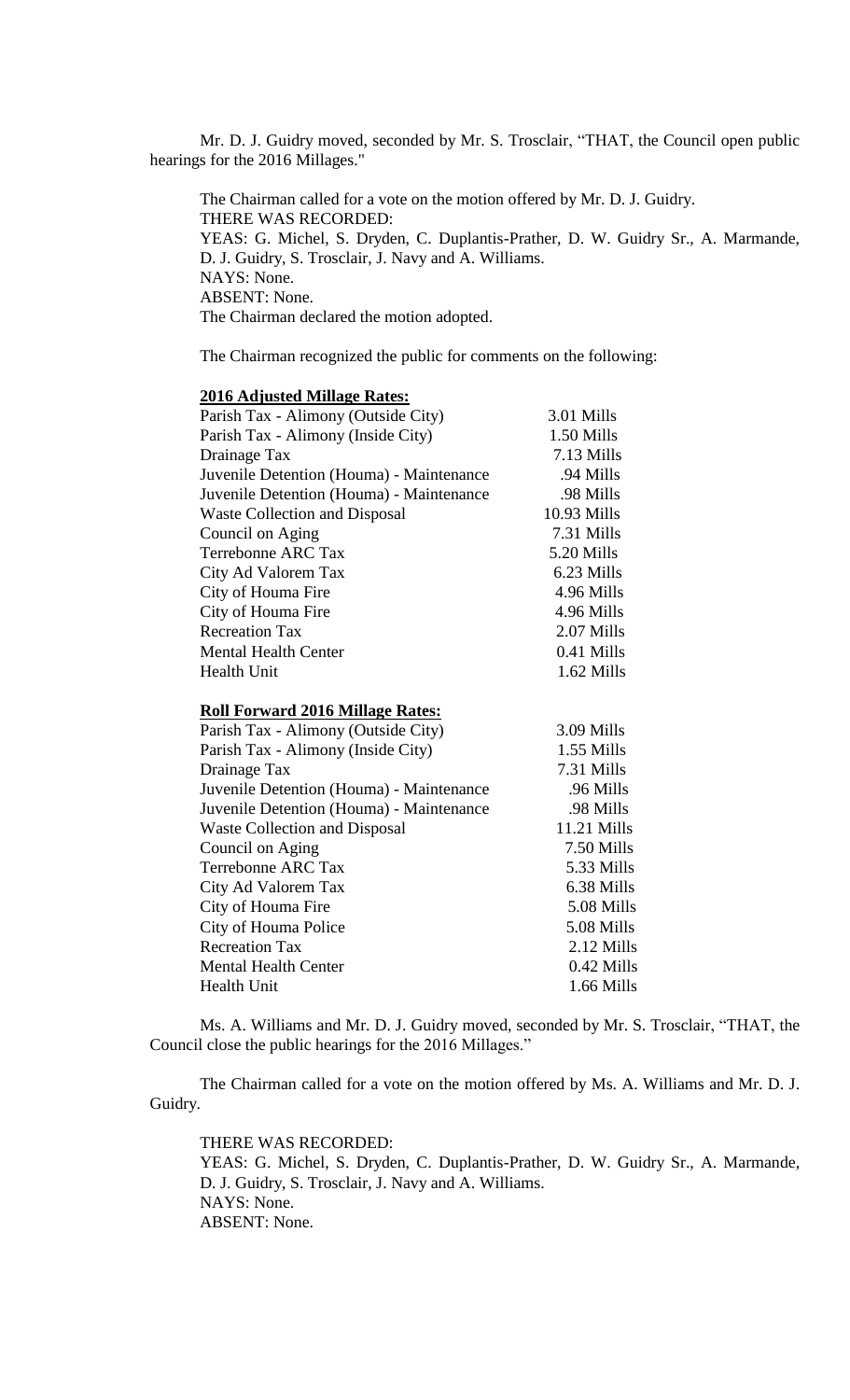The Chairman declared the motion adopted.

Mr. D. J. Guidry moved, seconded by Mr. S. Trosclair and Mr. S. Dryden, "THAT, the Council go back into regular order to take action on the 2016 Millages."

The Chairman called for a vote on the motion offered by Mr. D. J. Guidry. THERE WAS RECORDED: YEAS: G. Michel, S. Dryden, C. Duplantis-Prather, D. W. Guidry Sr., A. Marmande, D. J. Guidry, S. Trosclair, J. Navy and A. Williams. NAYS: None. ABSENT: None. The Chairman declared the motion adopted.

Council Clerk V. Chauvin explained that tonight's agenda was done in a different manner due to the requirements of the State Legislative Auditor with regards to adopting millages.

| <b>OFFERED BY:</b>  | Mr. S. Trosclair |
|---------------------|------------------|
| <b>SECONDED BY:</b> | Ms. A. Williams  |

#### **ORDINANCE NO. 8720**

**BE IT ORDAINED** by the Terrebonne Parish Council of the Parish of Terrebonne, Louisiana, in a public meeting held on June 22, 2016, which meeting was conducted in accordance with the Open Meetings Law and the additional requirements of Article VII, Section 23(C) of the Louisiana Constitution and R.S. 47:1705(B), that the following **adjusted** millage rate(s) be and they are hereby levied upon the dollar of the assessed valuation of all property subject to ad valorem taxation within said Parish for the year **2016**, for the purpose of raising revenue:

#### MILLAGE

| Parish Tax – Alimony (Outside) | 3.01 Mills |
|--------------------------------|------------|
| Parish Tax – Alimony (Inside)  | 1.50 Mills |

**BE IT FURTHER ORDAINED** that the Assessor of the Parish of Terrebonne, shall extend upon the assessment roll for the year **2016** the taxes herein levied, and the tax collector of said Parish shall collect and remit the same to said taxing authority in accordance with law.

The foregoing ordinance was read in full, the roll was called on the adoption thereof, and the ordinance was adopted by the following votes:

THERE WAS RECORDED: YEAS: G. Michel, S. Dryden, C. Duplantis-Prather, D.W. Guidry, Sr., A. Marmande, D. J. Guidry, S. Trosclair, J. Navy and A. Williams. NAYS: None. NOT VOTING: None. ABSTAINING: None. ABSENT: None. The Chairman declared the ordinance adopted on this the 22nd day of June 2016.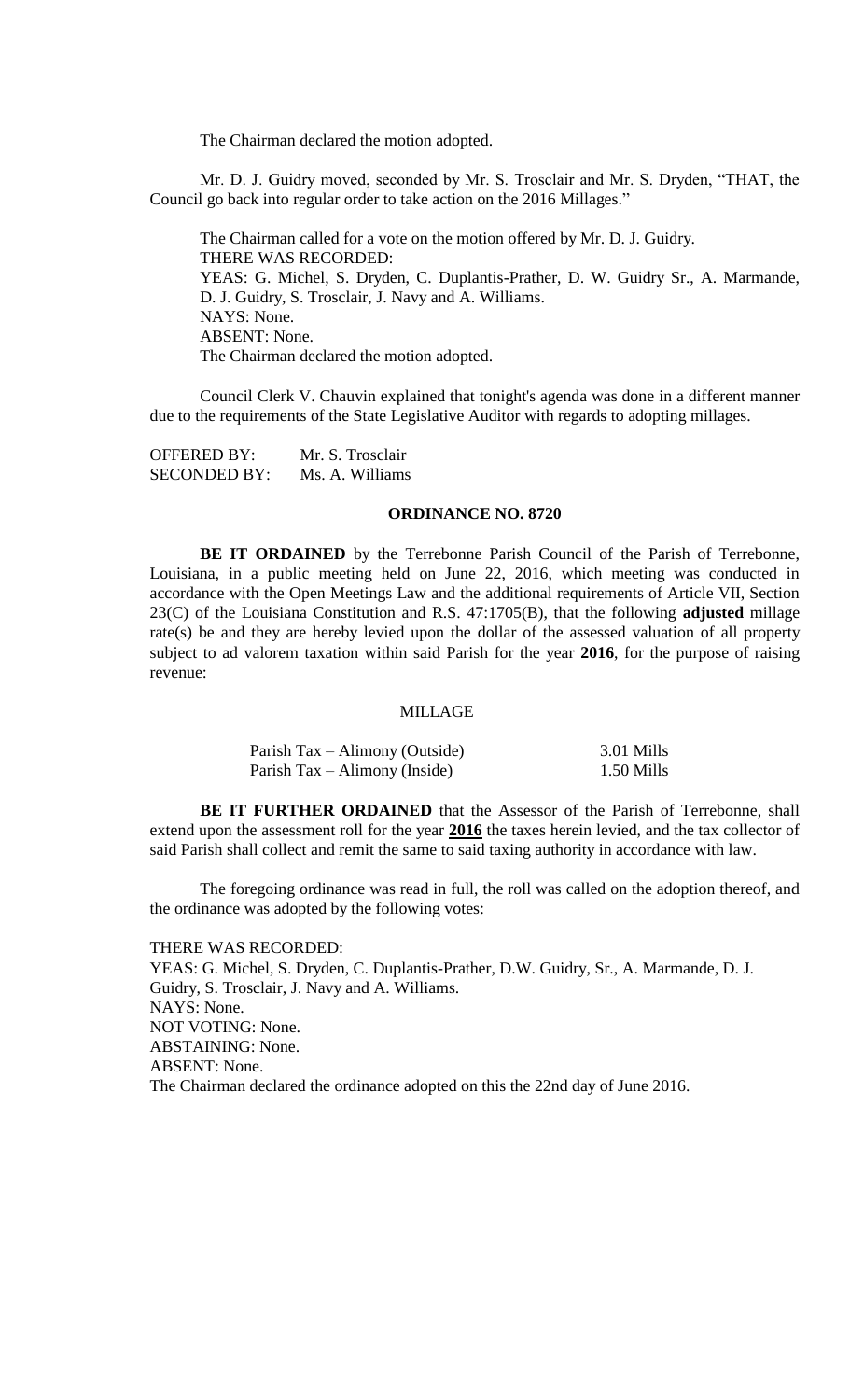| <b>OFFERED BY:</b>  | Mr. D. J. Guidry |
|---------------------|------------------|
| <b>SECONDED BY:</b> | Mr. G. Michel    |

#### **ORDINANCE NO. 8721**

**BE IT ORDAINED** by the Terrebonne Parish Council of the Parish of Terrebonne, Louisiana, in a public meeting held on **June 22, 2016**, which meeting was conducted in accordance with the Open Meetings Law and the additional requirements of Article VII, Section 23(C) of the Louisiana Constitution and R.S. 47:1705(B), that the taxing district voted to increase the millage rate(s) but not in excess of the prior year's maximum rate(s) on all taxable property shown on the official assessment roll for the year **2016**, and when collected, the revenues from said taxes shall be used only for the specific purposes for which said taxes have been levied. Said millage rate(s) are:

|                                | <b>Adjusted Rate</b> | $2016$ Levy  |
|--------------------------------|----------------------|--------------|
| Parish Tax – Alimony (Outside) | 3.01 Mills           | 3.09 Mills   |
| Parish Tax – Alimony (Inside)  | 1.50 Mills           | $1.55$ Mills |

**BE IT FURTHER ORDAINED** that the Assessor of the Parish of Terrebonne, shall extend upon the Assessment Roll for the year **2016** the taxes herein levied, and the Tax Collector of said Parish shall collect and remit the same to said Taxing Authority in accordance with law.

The foregoing ordinance was read in full, the roll was called on the adoption thereof, and the ordinance was adopted by no less than two-thirds of the total membership of the taxing authority voting in favor as required by Article VII, Section 23(C) of the Louisiana Constitution and R.S.47:1705 (B). The votes were:

## THERE WAS RECORDED:

YEAS: G. Michel, S. Dryden, C. Duplantis-Prather, D. W. Guidry, Sr., A. Marmande, D. J. Guidry, S. Trosclair, J. Navy and A. Williams. NAYS: None. NOT VOTING: None. ABSTAINING: None. ABSENT: None. The Chairman declared the ordinance adopted on this the 22nd day of June 2016.

OFFERED BY: Mr. D.J. Guidry SECONDED BY: Mr. S. Trosclair

# **ORDINANCE 8722**

**BE IT ORDAINED** by the Terrebonne Parish Council of the Parish of Terrebonne, Louisiana, in a public meeting held on **June 22, 2016**, which meeting was conducted in accordance with the Open Meetings Law and the additional requirements of Article VII, Section 23(C) of the Louisiana Constitution and R.S. 47:1705(B), that the following **adjusted** millage rate(s) be and they are hereby levied upon the dollar of the assessed valuation of all property subject to ad valorem taxation within said Parish for the year **2016**, for the purpose of raising revenue:

#### MILLAGE

DRAINAGE TAX 7.13 Mills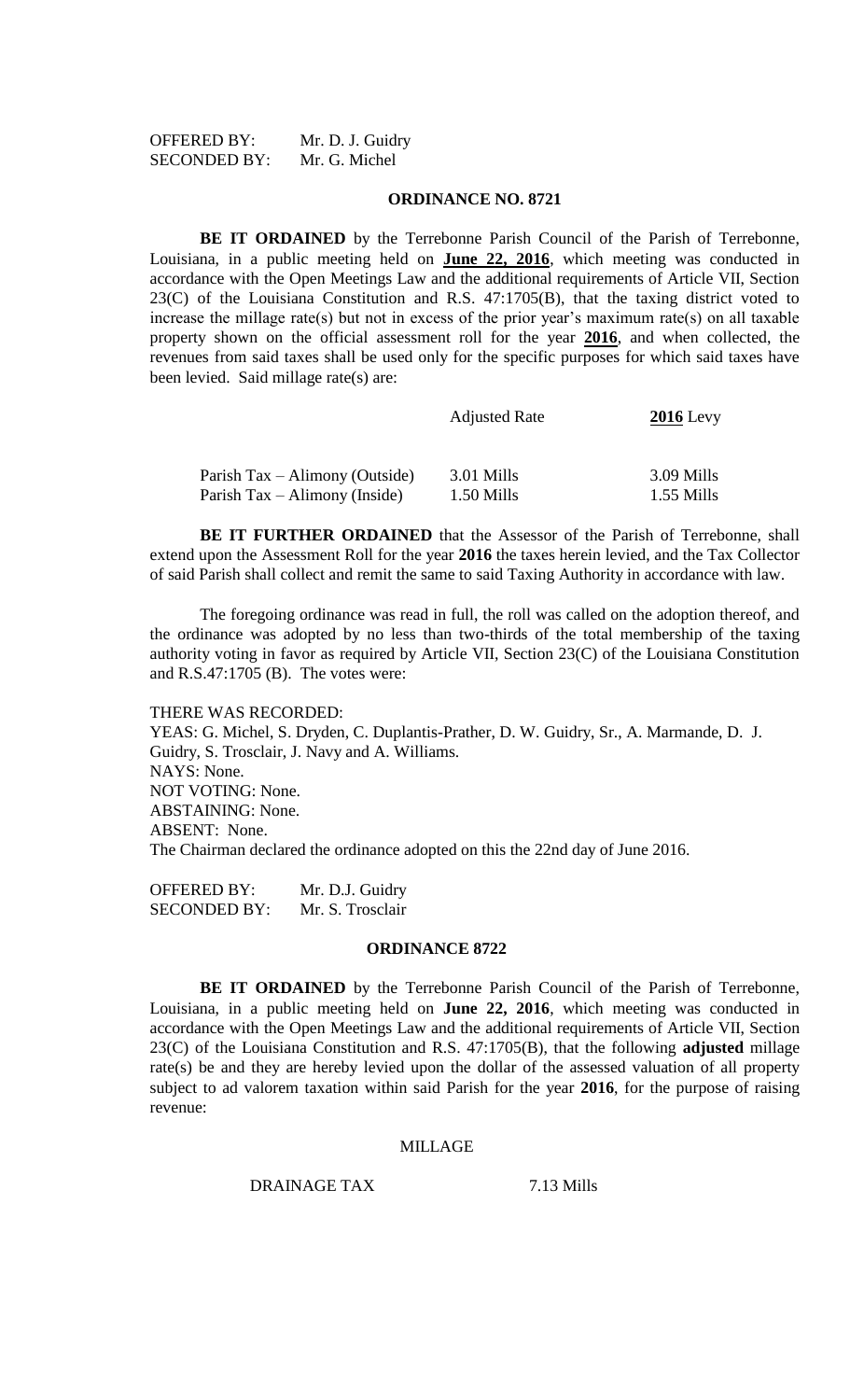**BE IT FURTHER ORDAINED** that the Assessor of the Parish of Terrebonne, shall extend upon the assessment roll for the year **2016** the taxes herein levied, and the tax collector of said Parish shall collect and remit the same to said taxing authority in accordance with law.

The foregoing ordinance was read in full, the roll was called on the adoption thereof, and the ordinance was adopted by the following votes:

THERE WAS RECORDED:

YEAS: G. Michel, S. Dryden, C. Duplantis-Prather, D. W. Guidry, Sr., A. Marmande, D. J. Guidry, S. Trosclair, J. Navy and A. Williams. NAYS: None. NOT VOTING: None. ABSTAINING: None. ABSENT: None. The Chairman declared the ordinance adopted on this the 22nd day of June 2016.

OFFERED BY: Ms. A. Williams SECONDED BY: Mr. G. Michel

#### **ORDINANCE NO. 8723**

**BE IT ORDAINED** by the Terrebonne Parish Council of the Parish of Terrebonne, Louisiana, in a public meeting held on June 22, 2016, which meeting was conducted in accordance with the Open Meetings Law and the additional requirements of Article VII, Section 23(C) of the Louisiana Constitution and R.S. 47:1705(B), that the taxing district voted to increase the millage rate(s) but not in excess of the prior year's maximum rate(s) on all taxable property shown on the official assessment roll for the year **2016**, and when collected, the revenues from said taxes shall be used only for the specific purposes for which said taxes have been levied. Said millage rate(s) are:

| <b>Adjusted Rate</b> | $2016$ Levy |
|----------------------|-------------|
|                      |             |

DRAINAGE TAX 7.13 Mills 7.31 Mills

**BE IT FURTHER ORDAINED** that the Assessor of the Parish of Terrebonne, shall extend upon the Assessment Roll for the year **2016** the taxes herein levied, and the Tax Collector of said Parish shall collect and remit the same to said Taxing Authority in accordance with law.

The foregoing ordinance was read in full, the roll was called on the adoption thereof, and the ordinance was adopted by no less than two-thirds of the total membership of the taxing authority voting in favor as required by Article VII, Section 23(C) of the Louisiana Constitution and R.S.47:1705 (B). The votes were:

THERE WAS RECORDED:

YEAS: G. Michel, S. Dryden, C. Duplantis-Prather, D. W. Guidry, Sr., A. Marmande, D. J. Guidry, S. Trosclair, J. Navy and A. Williams. NAYS: None. NOT VOTING: None. ABSTAINING: None. ABSENT: None. The Chairman declared the ordinance adopted on this the 22nd day of June 2016.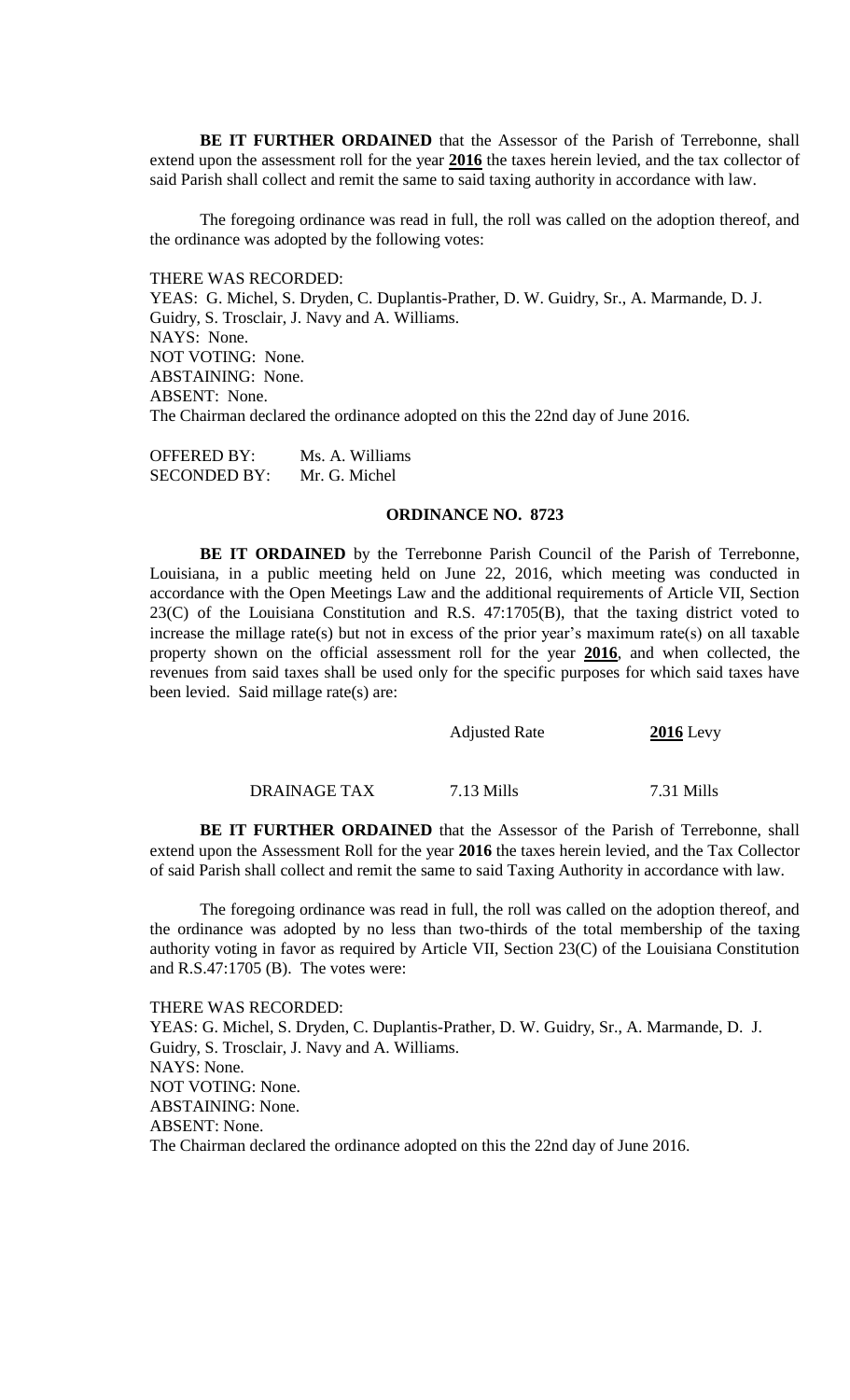| <b>OFFERED BY:</b>  | Mr. S. Trosclair |
|---------------------|------------------|
| <b>SECONDED BY:</b> | Mr. D. J. Guidry |

#### **ORDINANCE NO. 8724**

**BE IT ORDAINED** by the Terrebonne Parish Council of the Parish of Terrebonne, Louisiana, in a public meeting held on **June 22, 2016,** which meeting was conducted in accordance with the Open Meetings Law and the additional requirements of Article VII, Section 23(C) of the Louisiana Constitution and R.S. 47:1705(B), that the following **adjusted** millage rate(s) be and they are hereby levied upon the dollar of the assessed valuation of all property subject to ad valorem taxation within said Parish for the year **2016**, for the purpose of raising revenue:

#### MILLAGE

| Juvenile Detention (Houma) - Maintenance | .94 Mills |
|------------------------------------------|-----------|
| Juvenile Detention (Houma) - Maintenance | .96 Mills |

**BE IT FURTHER ORDAINED** that the Assessor of the Parish of Terrebonne, shall extend upon the assessment roll for the year **2016** the taxes herein levied, and the tax collector of said Parish shall collect and remit the same to said taxing authority in accordance with law.

The foregoing ordinance was read in full, the roll was called on the adoption thereof, and the ordinance was adopted by the following votes:

THERE WAS RECORDED: YEAS: G. Michel, S. Dryden, C. Duplantis-Prather, D.W. Guidry, Sr., A. Marmande, D. J. Guidry, S. Trosclair, J. Navy and A. Williams. NAYS: None. NOT VOTING: None. ABSTAINING: None. ABSENT: None. The Chairman declared the ordinance adopted on this the 22nd day of June 2016.

OFFERED BY: Mr. G. Michel SECONDED BY: Ms. A. Williams

#### **ORDINANCE NO. 8725**

**BE IT ORDAINED** by the Terrebonne Parish Council of the Parish of Terrebonne, Louisiana, in a public meeting held on June 22, 2016, which meeting was conducted in accordance with the Open Meetings Law and the additional requirements of Article VII, Section 23(C) of the Louisiana Constitution and R.S. 47:1705(B), that the taxing district voted to increase the millage rate(s) but not in excess of the prior year's maximum rate(s) on all taxable property shown on the official assessment roll for the year **2016**, and when collected, the revenues from said taxes shall be used only for the specific purposes for which said taxes have been levied. Said millage rate(s) are:

|                                          | <b>Adjusted Rate</b> | $2016$ Levy |  |
|------------------------------------------|----------------------|-------------|--|
| Juvenile Detention (Houma) - Maintenance | .94 Mills            | .96 Mills   |  |
| Juvenile Detention (Houma) – Maintenance | .96 Mills            | .98 Mills   |  |

**BE IT FURTHER ORDAINED** that the Assessor of the Parish of Terrebonne, shall extend upon the Assessment Roll for the year **2016** the taxes herein levied, and the Tax Collector of said Parish shall collect and remit the same to said Taxing Authority in accordance with law.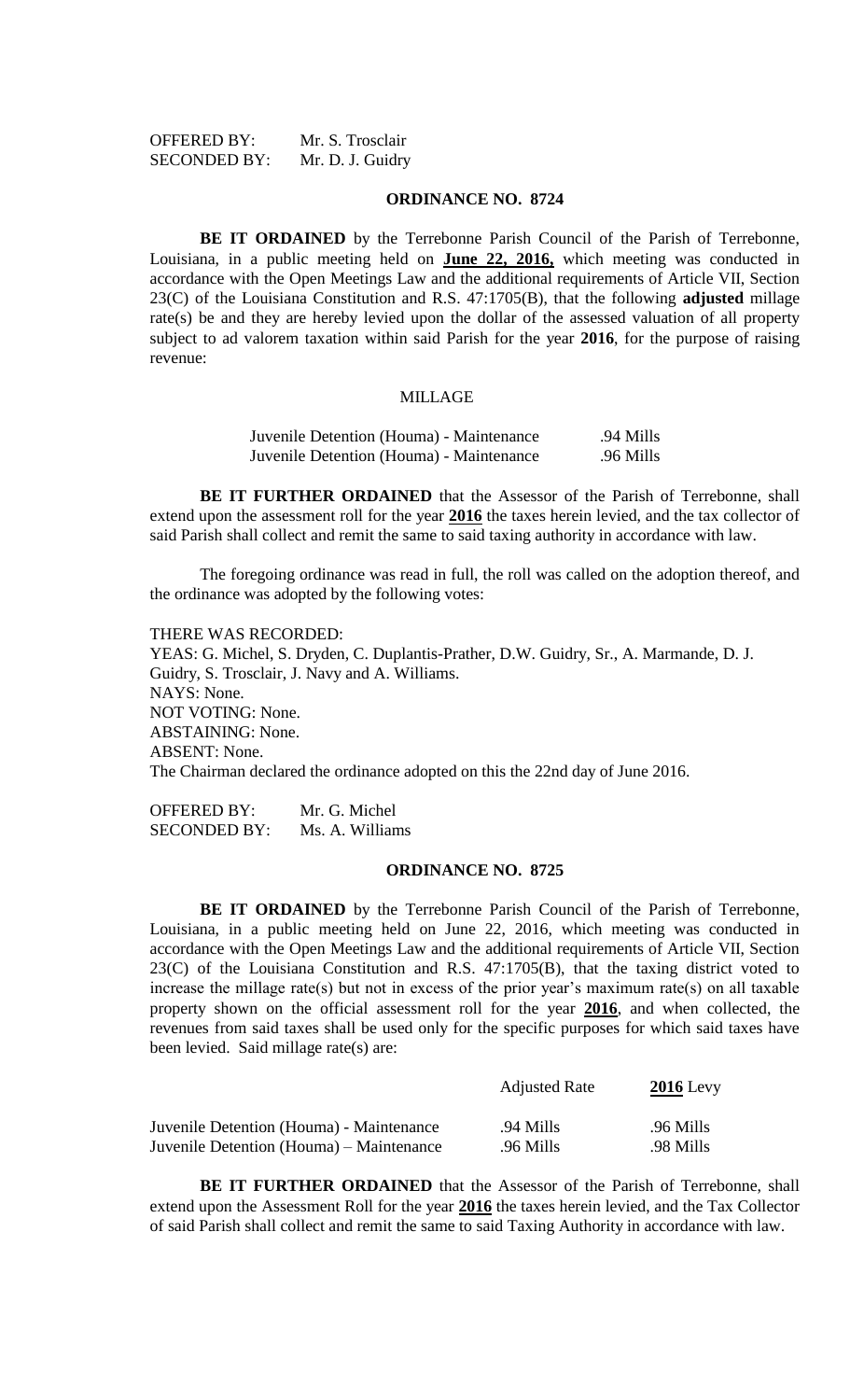The foregoing ordinance was read in full, the roll was called on the adoption thereof, and the ordinance was adopted by no less than two-thirds of the total membership of the taxing authority voting in favor as required by Article VII, Section 23(C) of the Louisiana Constitution and R.S.47:1705 (B). The votes were:

#### THERE WAS RECORDED:

YEAS: G. Michel, S. Dryden, C. Duplantis-Prather, D. W. Guidry, Sr., A. Marmande, D. J. Guidry, S. Trosclair, J. Navy and A. Williams. NAYS: None. NOT VOTING: None. ABSTAINING: None. ABSENT: None. The Chairman declared the ordinance adopted on this the 22nd day of June 2016.

OFFERED BY: Mr. D. J. Guidry SECONDED BY: Mr. S. Trosclair

#### **ORDINANCE NO. 8726**

**BE IT ORDAINED** by the Terrebonne Parish Council of the Parish of Terrebonne, Louisiana, in a public meeting held on **June 22, 2016**, which meeting was conducted in accordance with the Open Meetings Law and the additional requirements of Article VII, Section 23(C) of the Louisiana Constitution and R.S. 47:1705(B), that the following **adjusted** millage rate(s) be and they are hereby levied upon the dollar of the assessed valuation of all property subject to ad valorem taxation within said Parish for the year **2016**, for the purpose of raising revenue:

#### MILLAGE

WASTE COLLECTION AND DISPOSAL 10.93 Mills

**BE IT FURTHER ORDAINED** that the Assessor of the Parish of Terrebonne, shall extend upon the assessment roll for the year **2016** the taxes herein levied, and the tax collector of said Parish shall collect and remit the same to said taxing authority in accordance with law.

The foregoing ordinance was read in full, the roll was called on the adoption thereof, and the ordinance was adopted by the following votes:

THERE WAS RECORDED:

YEAS: G. Michel, S. Dryden, C. Duplantis-Prather, D. W. Guidry, Sr., A. Marmande, D. J. Guidry, S. Trosclair, J. Navy and A. Williams. NAYS: None. NOT VOTING: None. ABSTAINING: None. ABSENT: None. The Chairman declared the ordinance adopted on this the 22nd day of June 2016.

OFFERED BY: Mr. D. J. Guidry SECONDED BY: Mr. S. Trosclair

# **ORDINANCE NO. 8727**

**BE IT ORDAINED** by the Terrebonne Parish Council of the Parish of Terrebonne, Louisiana, in a public meeting held on **June 22, 2016**, which meeting was conducted in accordance with the Open Meetings Law and the additional requirements of Article VII, Section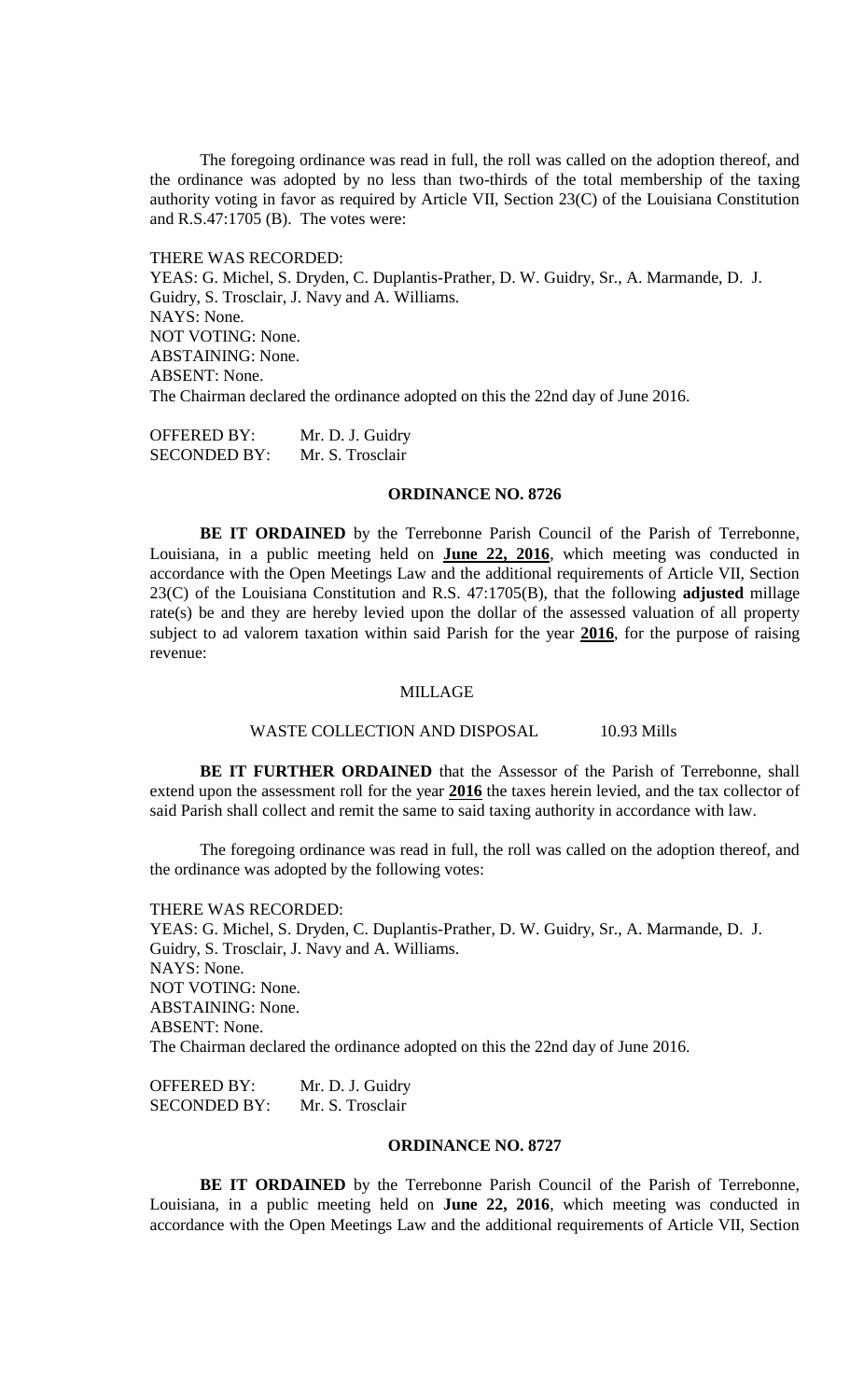23(C) of the Louisiana Constitution and R.S. 47:1705(B), that the taxing district voted to increase the millage rate(s) but not in excess of the prior year's maximum rate(s) on all taxable property shown on the official assessment roll for the year **2016**, and when collected, the revenues from said taxes shall be used only for the specific purposes for which said taxes have been levied. Said millage rate(s) are:

| <b>Adjusted Rate</b> | $2016$ Levy |
|----------------------|-------------|
|                      |             |

WASTE COLLECTION AND DISPOSAL 10.93 Mills 11.21 Mills

**BE IT FURTHER ORDAINED** that the Assessor of the Parish of Terrebonne, shall extend upon the Assessment Roll for the year **2016** the taxes herein levied, and the Tax Collector of said Parish shall collect and remit the same to said Taxing Authority in accordance with law.

The foregoing ordinance was read in full, the roll was called on the adoption thereof, and the ordinance was adopted by no less than two-thirds of the total membership of the taxing authority voting in favor as required by Article VII, Section

#### THERE WAS RECORDED:

YEAS: G. Michel, S. Dryden, C. Duplantis-Prather, D. W. Guidry, Sr., A. Marmande, D. J. Guidry, S. Trosclair, J. Navy and A. Williams. NAYS: None. NOT VOTING: None. ABSTAINING: None. ABSENT: None. The Chairman declared the ordinance adopted on this the 22nd day of June 2016.

OFFERED BY: Ms. A. Williams SECONDED BY: Mr. S. Trosclair

# **ORDINANCE NO. 8728**

**BE IT ORDAINED** by the Terrebonne Parish Council of the Parish of Terrebonne, Louisiana, in a public meeting held on **June 22, 2016**, which meeting was conducted in accordance with the Open Meetings Law and the additional requirements of Article VII, Section 23(C) of the Louisiana Constitution and R.S. 47:1705(B), that the following **adjusted** millage rate(s) be and they are hereby levied upon the dollar of the assessed valuation of all property subject to ad valorem taxation within said Parish for the year **2016**, for the purpose of raising revenue:

#### MILLAGE

#### COUNCIL ON AGING 7.31 Mills

**BE IT FURTHER ORDAINED** that the Assessor of the Parish of Terrebonne, shall extend upon the assessment roll for the year **2016** the taxes herein levied, and the tax collector of said Parish shall collect and remit the same to said taxing authority in accordance with law.

The foregoing ordinance was read in full, the roll was called on the adoption thereof, and the ordinance was adopted by the following votes:

THERE WAS RECORDED:

YEAS: G. Michel, S. Dryden, C. Duplantis-Prather, D. W. Guidry, Sr., A. Marmande, D. J. Guidry, S. Trosclair, J. Navy and A. Williams. NAYS: None.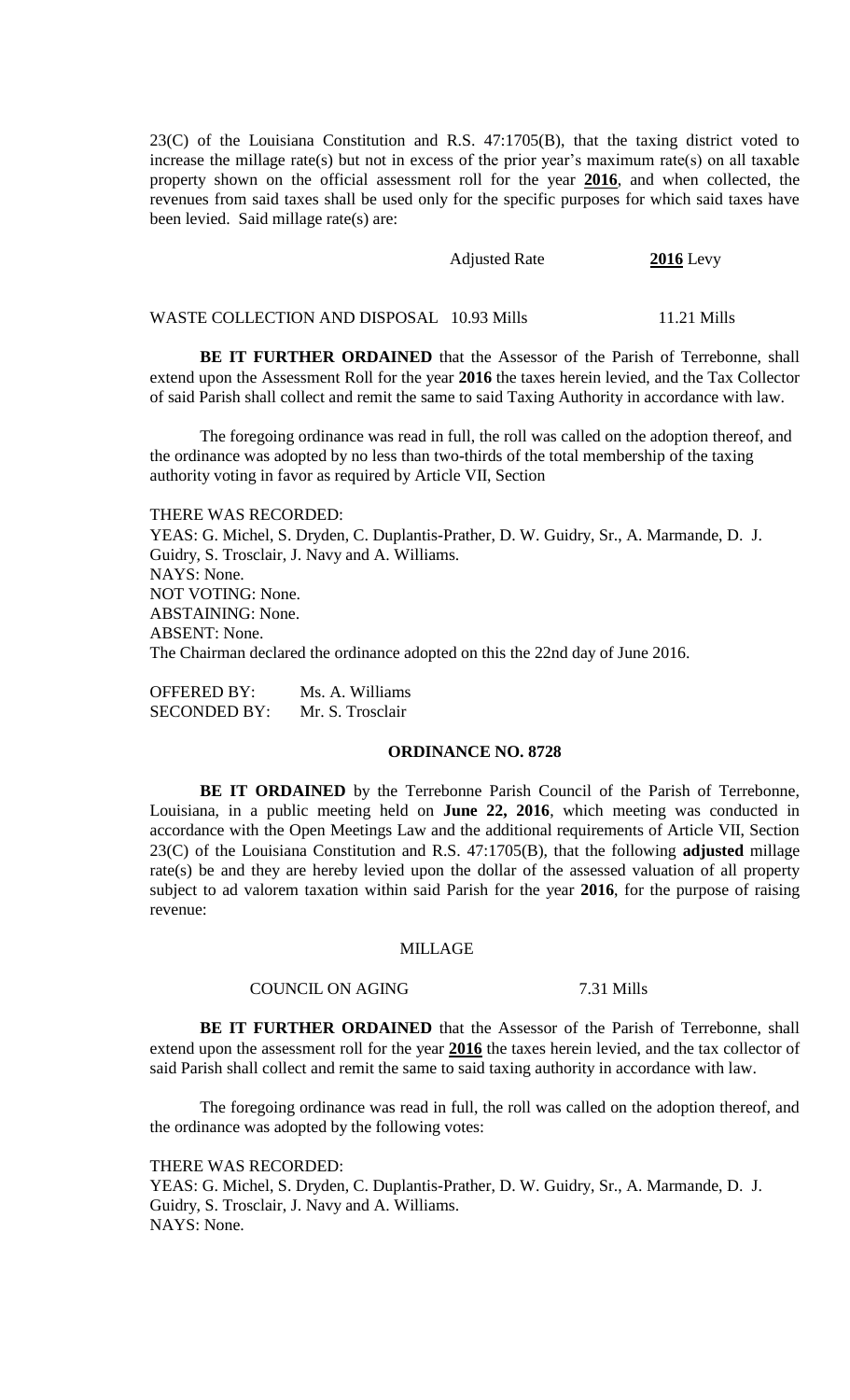NOT VOTING: None. ABSTAINING: None. ABSENT: None. The Chairman declared the ordinance adopted on this the 22nd day of June 2016.

OFFERED BY: Mr. G. Michel SECONDED BY: Ms. A. Williams

#### **ORDINANCE NO. 8729**

**BE IT ORDAINED** by the Terrebonne Parish Council of the Parish of Terrebonne, Louisiana, in a public meeting held on **June 22, 2016**, which meeting was conducted in accordance with the Open Meetings Law and the additional requirements of Article VII, Section 23(C) of the Louisiana Constitution and R.S. 47:1705(B), that the taxing district voted to increase the millage rate(s) but not in excess of the prior year's maximum rate(s) on all taxable property shown on the official assessment roll for the year **2016**, and when collected, the revenues from said taxes shall be used only for the specific purposes for which said taxes have been levied. Said millage rate(s) are:

|                  | <b>Adjusted Rate</b> | $2016$ Levy |
|------------------|----------------------|-------------|
| COUNCIL ON AGING | 7.31 Mills           | 7.50 Mills  |

**BE IT FURTHER ORDAINED** that the Assessor of the Parish of Terrebonne, shall extend upon the Assessment Roll for the year **2016** the taxes herein levied, and the Tax Collector of said Parish shall collect and remit the same to said Taxing Authority in accordance with law.

The foregoing ordinance was read in full, the roll was called on the adoption thereof, and the ordinance was adopted by no less than two-thirds of the total membership of the taxing authority voting in favor as required by Article VII, Section 23(C) of the Louisiana Constitution and R.S.47:1705 (B). The votes were:

#### THERE WAS RECORDED:

YEAS: G. Michel, S. Dryden, C. Duplantis-Prather, D.W. Guidry, Sr., A. Marmande, D. J. Guidry, S. Trosclair, J. Navy and A. Williams. NAYS: None. NOT VOTING: None. ABSTAINING: None. ABSENT: None. The Chairman declared the ordinance adopted on this the 22nd day of June 2016.

OFFERED BY: Mr. D. J. Guidry SECONDED BY: Ms. A. Williams and Mr. A. Marmande

#### **ORDINANCE NO. 8730**

**BE IT ORDAINED** by the Terrebonne Parish Council of the Parish of Terrebonne, Louisiana, in a public meeting held on **June 22, 2016**, which meeting was conducted in accordance with the Open Meetings Law and the additional requirements of Article VII, Section 23(C) of the Louisiana Constitution and R.S. 47:1705(B), that the following **adjusted** millage rate(s) be and they are hereby levied upon the dollar of the assessed valuation of all property subject to ad valorem taxation within said Parish for the year **2016**, for the purpose of raising revenue: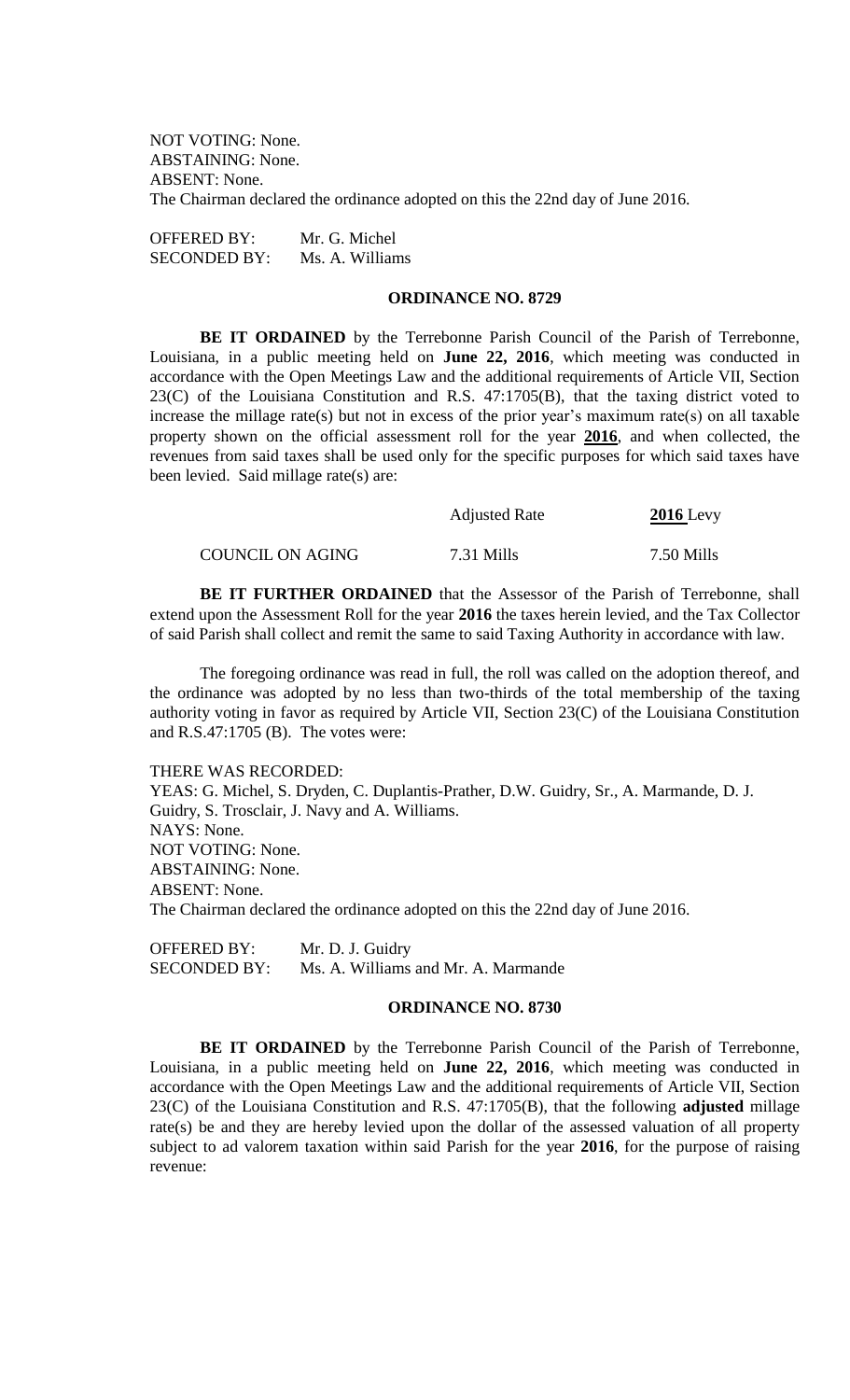## MILLAGE

Terrebonne ARC Tax 5.20 Mills

**BE IT FURTHER ORDAINED** that the Assessor of the Parish of Terrebonne, shall extend upon the assessment roll for the year **2016** the taxes herein levied, and the tax collector of said Parish shall collect and remit the same to said taxing authority in accordance with law.

The foregoing ordinance was read in full, the roll was called on the adoption thereof, and the ordinance was adopted by the following votes:

THERE WAS RECORDED:

YEAS: G. Michel, S. Dryden, C. Duplantis-Prather, D. W. Guidry, Sr., A. Marmande, D. J. Guidry, S. Trosclair, J. Navy and A. Williams. NAYS: None. NOT VOTING: None. ABSTAINING: None. ABSENT: None. The Chairman declared the ordinance adopted on this the 22nd day of June 2016.

OFFERED BY: Mr. D. J. Guidry SECONDED BY: Mr. S. Trosclair

# **ORDINANCE NO. 8731**

**BE IT ORDAINED** by the Terrebonne Parish Council of the Parish of Terrebonne, Louisiana, in a public meeting held on **June 22, 2016**, which meeting was conducted in accordance with the Open Meetings Law and the additional requirements of Article VII, Section 23(C) of the Louisiana Constitution and R.S. 47:1705(B), that the taxing district voted to increase the millage rate(s) but not in excess of the prior year's maximum rate(s) on all taxable property shown on the official assessment roll for the year **2016**, and when collected, the revenues from said taxes shall be used only for the specific purposes for which said taxes have been levied. Said millage rate(s) are:

|                           | <b>Adjusted Rate</b> | $2016$ Levy |
|---------------------------|----------------------|-------------|
| <b>Terrebonne ARC Tax</b> | 5.20 Mills           | 5.33 Mills  |

**BE IT FURTHER ORDAINED** that the Assessor of the Parish of Terrebonne, shall extend upon the Assessment Roll for the year **2016** the taxes herein levied, and the Tax Collector of said Parish shall collect and remit the same to said Taxing Authority in accordance with law.

The foregoing ordinance was read in full, the roll was called on the adoption thereof, and the ordinance was adopted by no less than two-thirds of the total membership of the taxing authority voting in favor as required by Article VII, Section 23(C) of the Louisiana Constitution and R.S.47:1705 (B). The votes were:

THERE WAS RECORDED: YEAS: G. Michel, S. Dryden, C. Duplantis-Prather, D. W. Guidry, Sr., A. Marmande, D. J. Guidry, S. Trosclair, J. Navy and A. Williams. NAYS: None. NOT VOTING: None. ABSTAINING: None. ABSENT: None.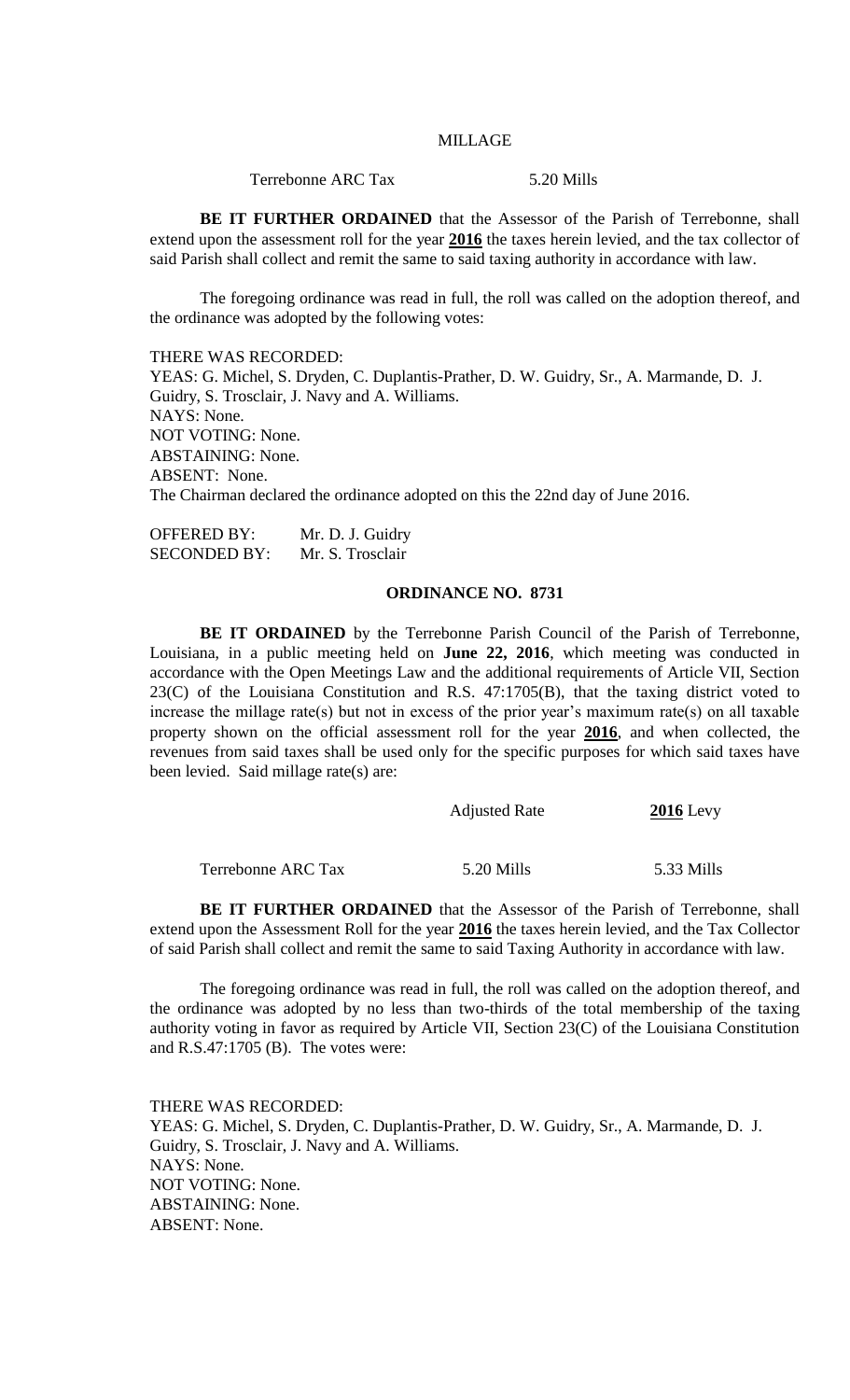The Chairman declared the ordinance adopted on this the 22nd day of June 2016.

| <b>OFFERED BY:</b>  | Mr. S. Trosclair |
|---------------------|------------------|
| <b>SECONDED BY:</b> | Ms. A. Williams  |

#### **ORDINANCE NO. 8732**

**BE IT ORDAINED** by the Terrebonne Parish Council of the Parish of Terrebonne, Louisiana, in a public meeting held on **June 22, 2016,** which meeting was conducted in accordance with the Open Meetings Law and the additional requirements of Article VII, Section 23(C) of the Louisiana Constitution and R.S. 47:1705(B), that the following **adjusted** millage rate(s) be and they are hereby levied upon the dollar of the assessed valuation of all property subject to ad valorem taxation within said Parish for the year **2016**, for the purpose of raising revenue:

#### MILLAGE

| City Ad Valorem Tax  | 6.23 Mills |
|----------------------|------------|
| City of Houma Fire   | 4.96 Mills |
| City of Houma Police | 4.96 Mills |

**BE IT FURTHER ORDAINED** that the Assessor of the Parish of Terrebonne, shall extend upon the assessment roll for the year **2016** the taxes herein levied, and the tax collector of said Parish shall collect and remit the same to said taxing authority in accordance with law.

The foregoing ordinance was read in full, the roll was called on the adoption thereof, and the ordinance was adopted by the following votes:

#### THERE WAS RECORDED:

YEAS: G. Michel, S. Dryden, C. Duplantis-Prather, D. W. Guidry, Sr., A. Marmande, D. J. Guidry, S. Trosclair, J. Navy and A. Williams. NAYS: None. NOT VOTING: None. ABSTAINING: None. ABSENT: None. The Chairman declared the ordinance adopted on this the 22nd day of June 2016.

OFFERED BY: Mr. D. J. Guidry SECONDED BY: Mr. G. Michel

#### **ORDINANCE NO. 8733**

**BE IT ORDAINED** by the Terrebonne Parish Council of the Parish of Terrebonne, Louisiana, in a public meeting held on **June 22, 2016**, which meeting was conducted in accordance with the Open Meetings Law and the additional requirements of Article VII, Section 23(C) of the Louisiana Constitution and R.S. 47:1705(B), that the taxing district voted to increase the millage rate(s) but not in excess of the prior year's maximum rate(s) on all taxable property shown on the official assessment roll for the year **2016**, and when collected, the revenues from said taxes shall be used only for the specific purposes for which said taxes have been levied. Said millage rate(s) are:

|                      | <b>Adjusted Rate</b> | $2016$ Levy |
|----------------------|----------------------|-------------|
| City Ad Valorem Tax  | 6.23 Mills           | 6.38 Mills  |
| City of Houma Fire   | 4.96 Mills           | 5.08 Mills  |
| City of Houma Police | 4.96 Mills           | 5.08 Mills  |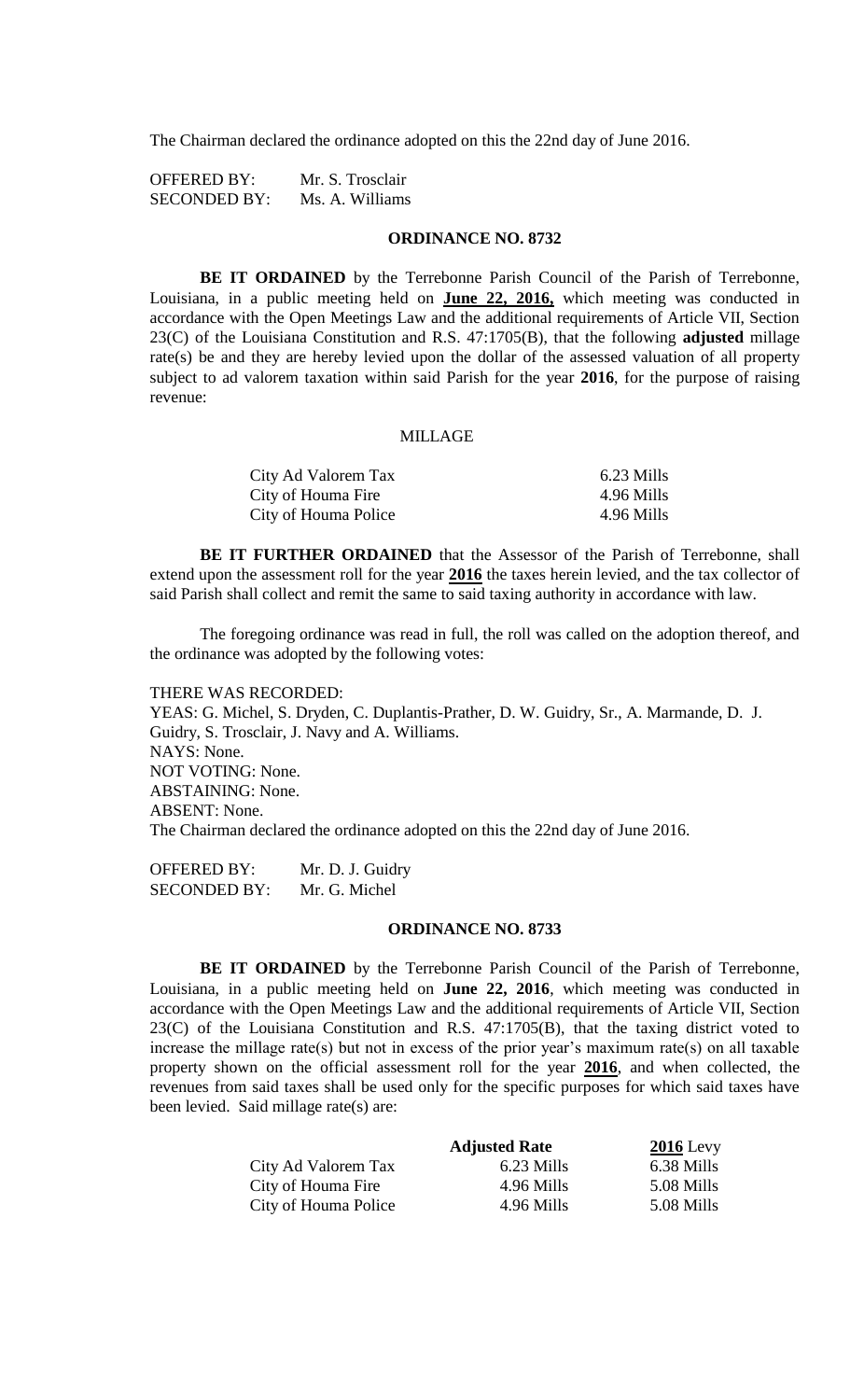**BE IT FURTHER ORDAINED** that the Assessor of the Parish of Terrebonne, shall extend upon the assessment roll for the year 2016 the taxes herein levied, and the tax collector of said Parish shall collect and remit the same to said taxing authority in accordance with law.

The foregoing ordinance was read in full, the roll was called on the adoption thereof, and the ordinance was adopted by no less than two-thirds of the total membership of the taxing authority voting in favor as required by Article VII, Section 23(C) of the Louisiana Constitution and R.S.47:1705 (B). The votes were:

THERE WAS RECORDED: YEAS: G. Michel, S. Dryden, C. Duplantis-Prather, D. W. Guidry, Sr., A. Marmande, D. J. Guidry, S. Trosclair, J. Navy and A. Williams. NAYS: None. NOT VOTING: None. ABSTAINING: None. ABSENT: None. The Chairman declared the ordinance adopted on this the 22nd day of June 2016.

OFFERED BY: Mr. S. Trosclair SECONDED BY: Ms. A. Williams

# **ORDINANCE NO. 8734**

**BE IT ORDAINED** by the Terrebonne Parish Council of the Parish of Terrebonne, Louisiana, in a public meeting held on **June 22, 2016,** which meeting was conducted in accordance with the Open Meetings Law and the additional requirements of Article VII, Section 23(C) of the Louisiana Constitution and R.S. 47:1705(B), that the following **adjusted** millage rate(s) be and they are hereby levied upon the dollar of the assessed valuation of all property subject to ad valorem taxation within said Parish for the year **2016**, for the purpose of raising revenue:

# MILLAGE

Recreation Tax 2.07 Mills

**BE IT FURTHER ORDAINED** that the Assessor of the Parish of Terrebonne, shall extend upon the assessment roll for the year **2016** the taxes herein levied, and the tax collector of said Parish shall collect and remit the same to said taxing authority in accordance with law.

The foregoing ordinance was read in full, the roll was called on the adoption thereof, and the ordinance was adopted by the following votes:

# THERE WAS RECORDED:

YEAS: G. Michel, S. Dryden, C. Duplantis-Prather, D. W. Guidry, Sr., A. Marmande, D. J. Guidry, S. Trosclair, J. Navy and A. Williams. NAYS: None. NOT VOTING: None. ABSTAINING: None. ABSENT: None. The Chairman declared the ordinance adopted on this the 22nd day of June 2016.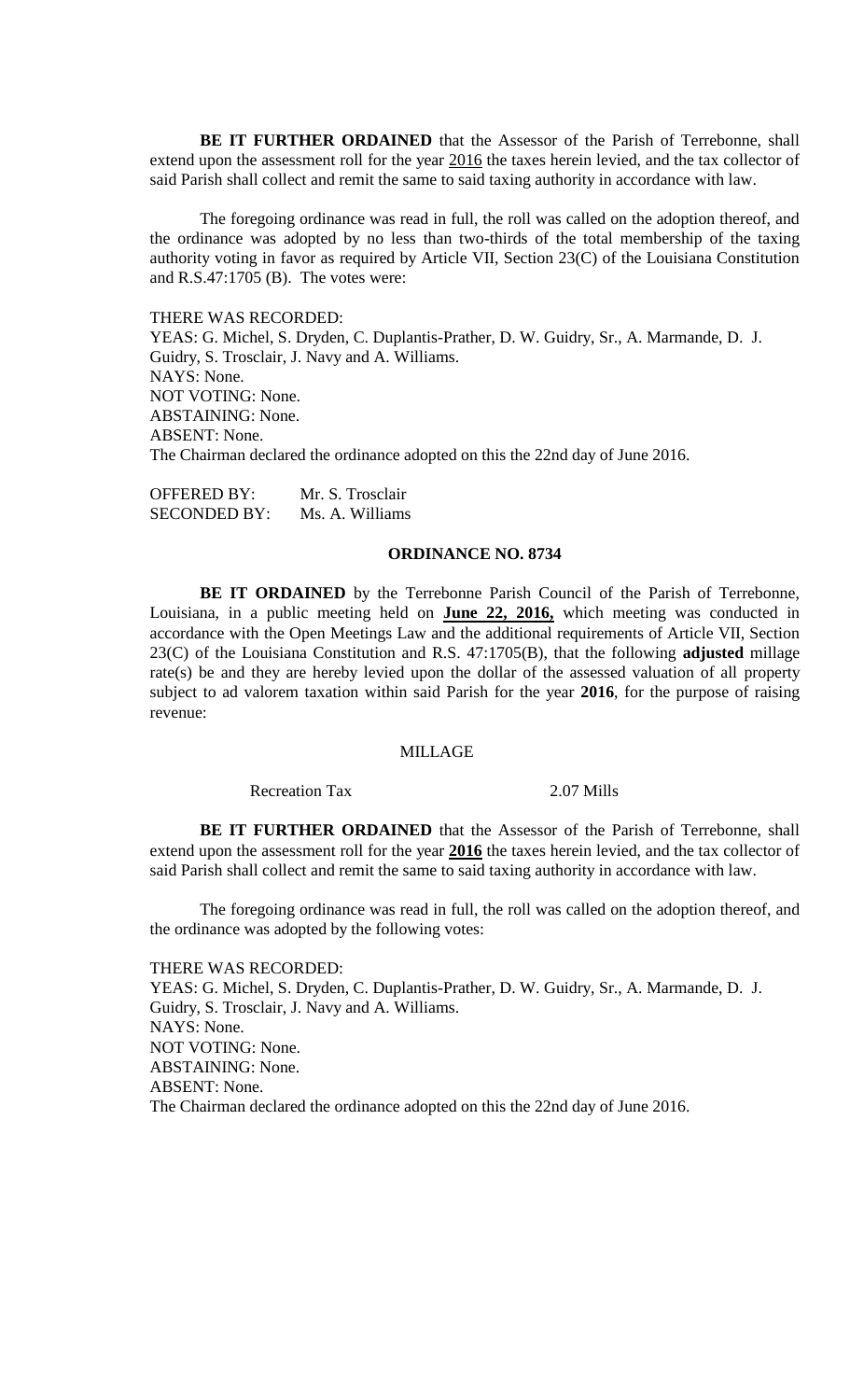| <b>OFFERED BY:</b>  | Mr. D. J. Guidry |
|---------------------|------------------|
| <b>SECONDED BY:</b> | Mr. G. Michel    |

#### **ORDINANCE NO. 8735**

**BE IT ORDAINED** by the Terrebonne Parish Council of the Parish of Terrebonne, Louisiana, in a public meeting held on **June 22, 2016**, which meeting was conducted in accordance with the Open Meetings Law and the additional requirements of Article VII, Section 23(C) of the Louisiana Constitution and R.S. 47:1705(B), that the taxing district voted to increase the millage rate(s) but not in excess of the prior year's maximum rate(s) on all taxable property shown on the official assessment roll for the year **2016**, and when collected, the revenues from said taxes shall be used only for the specific purposes for which said taxes have been levied. Said millage rate(s) are:

**Adjusted Rate 2016** Levy

| <b>Recreation Tax</b> | 2.07 Mills | $2.12$ Mills |
|-----------------------|------------|--------------|

**BE IT FURTHER ORDAINED** that the Assessor of the Parish of Terrebonne, shall extend upon the Assessment Roll for the Year 2016 the taxes herein levied, and the Tax Collector of said Parish shall collect and remit the same to said Taxing Authority in accordance with law.

The foregoing ordinance was read in full, the roll was called on the adoption thereof, and the ordinance was adopted by no less than two-thirds of the total membership of the taxing authority voting in favor as required by Article VII, Section 23(C) of the Louisiana Constitution and R.S.47:1705 (B). The votes were:

#### THERE WAS RECORDED:

YEAS: G. Michel, S. Dryden, C. Duplantis-Prather, D.W. Guidry, Sr., A. Marmande, D. J. Guidry, S. Trosclair, J. Navy and A. Williams. NAYS: None. NOT VOTING: None. ABSTAINING: None. ABSENT: None. The Chairman declared the ordinance adopted on this the 22nd day of June 2016.

OFFERED BY: Mr. D. J. Guidry SECONDED BY: Ms. A. Williams

#### **ORDINANCE NO. 8736**

**BE IT ORDAINED** by the Terrebonne Parish Council of the Parish of Terrebonne, Louisiana, in a public meeting held on **June 22, 2016,** which meeting was conducted in accordance with the Open Meetings Law and the additional requirements of Article VII, Section 23(C) of the Louisiana Constitution and R.S. 47:1705(B), that the following **adjusted** millage rate(s) be and they are hereby levied upon the dollar of the assessed valuation of all property subject to ad valorem taxation within said Parish for the year **2016**, for the purpose of raising revenue:

#### MILLAGE

Mental Health Center 0.41 Mills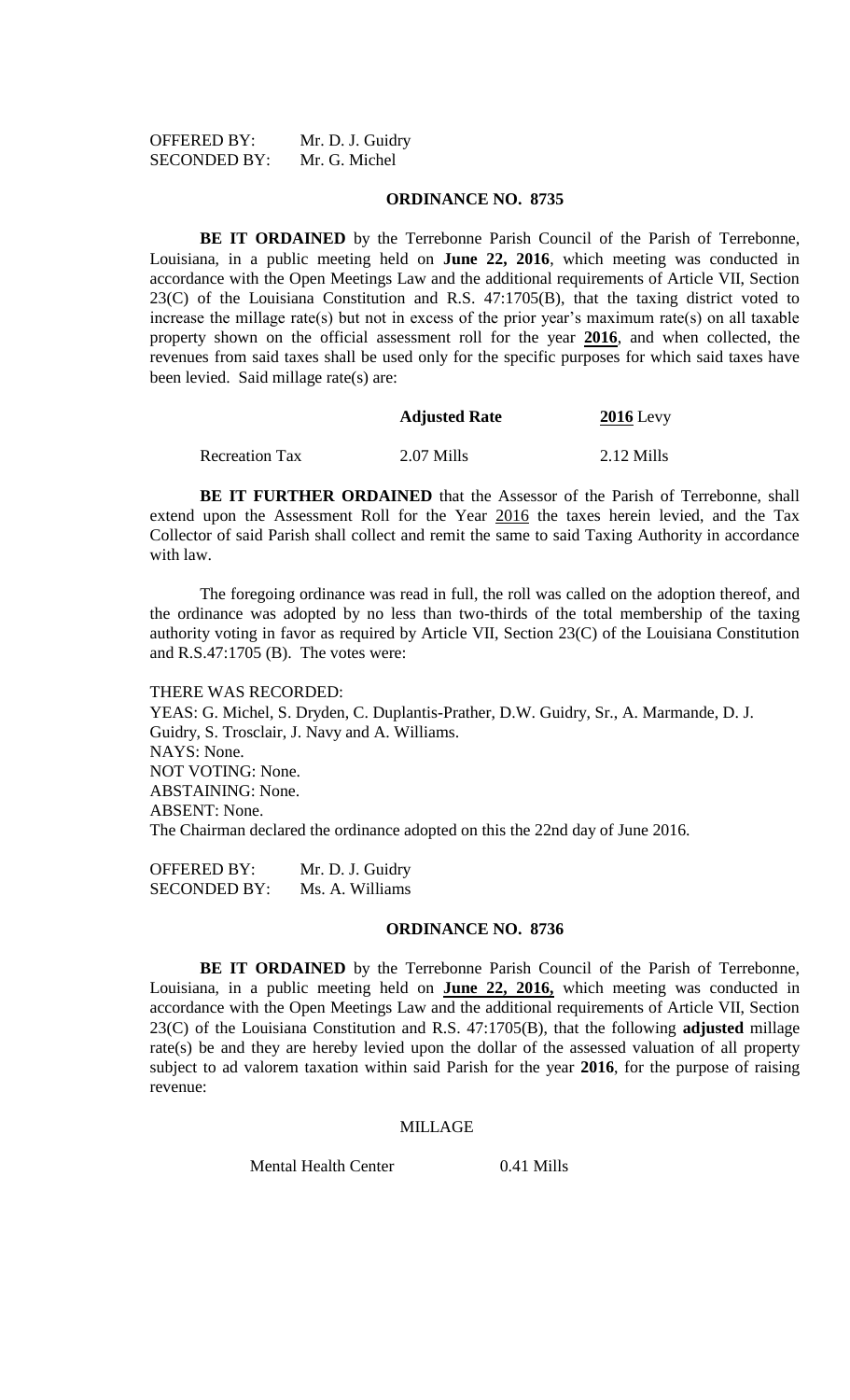**BE IT FURTHER ORDAINED** that the Assessor of the Parish of Terrebonne, shall extend upon the assessment roll for the year **2016** the taxes herein levied, and the tax collector of said Parish shall collect and remit the same to said taxing authority in accordance with law.

The foregoing ordinance was read in full, the roll was called on the adoption thereof, and the ordinance was adopted by the following votes:

THERE WAS RECORDED:

YEAS: G. Michel, S. Dryden, C. Duplantis-Prather, D. W. Guidry, Sr., A. Marmande, D. J. Guidry, S. Trosclair, J. Navy and A. Williams. NAYS: None. NOT VOTING: None. ABSTAINING: None. ABSENT: None. The Chairman declared the ordinance adopted on this the 22nd day of June 2016.

OFFERED BY: Mr. G. Michel SECONDED BY: Mr. D. J. Guidry

## **ORDINANCE NO. 8737**

**BE IT ORDAINED** by the Terrebonne Parish Council of the Parish of Terrebonne, Louisiana, in a public meeting held on **June 22, 2016**, which meeting was conducted in accordance with the Open Meetings Law and the additional requirements of Article VII, Section 23(C) of the Louisiana Constitution and R.S. 47:1705(B), that the taxing district voted to increase the millage rate(s) but not in excess of the prior year's maximum rate(s) on all taxable property shown on the official assessment roll for the year **2016**, and when collected, the revenues from said taxes shall be used only for the specific purposes for which said taxes have been levied. Said millage rate(s) are:

|                      | <b>Adjusted Rate</b> | $2016$ Levy  |
|----------------------|----------------------|--------------|
| Mental Health Center | $0.41$ Mills         | $0.42$ Mills |

**BE IT FURTHER ORDAINED** that the Assessor of the Parish of Terrebonne, shall extend upon the assessment roll for the year 2016 the taxes herein levied, and the tax collector of said Parish shall collect and remit the same to said taxing authority in accordance with law.

The foregoing ordinance was read in full, the roll was called on the adoption thereof, and the ordinance was adopted by no less than two-thirds of the total membership of the taxing authority voting in favor as required by Article VII, Section 23(C) of the Louisiana Constitution and R.S.47:1705 (B). The votes were:

THERE WAS RECORDED: YEAS: G. Michel, S. Dryden, C. Duplantis-Prather, D.W. Guidry, Sr., A. Marmande, D. J. Guidry, S. Trosclair, J. Navy and A. Williams. NAYS: None. NOT VOTING: None. ABSTAINING: None. ABSENT: None. The Chairman declared the ordinance adopted on this the 22nd day of June 2016.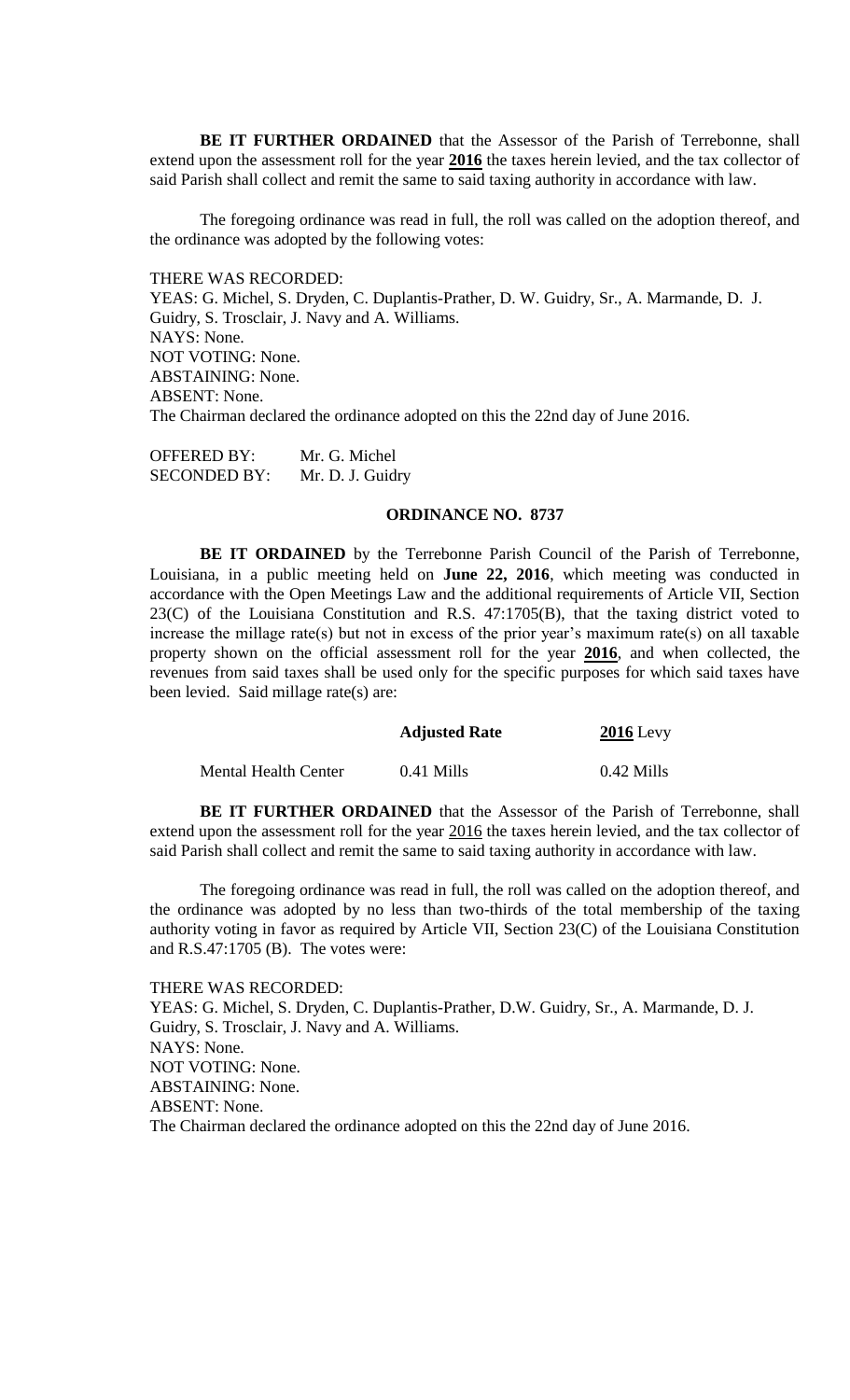OFFERED BY: Ms. A. Williams SECONDED BY: Mr. D. J. Guidry

#### **ORDINANCE NO. 8738**

**BE IT ORDAINED** by the Terrebonne Parish Council of the Parish of Terrebonne, Louisiana, in a public meeting held on **June 22, 2016,** which meeting was conducted in accordance with the Open Meetings Law and the additional requirements of Article VII, Section 23(C) of the Louisiana Constitution and R.S. 47:1705(B), that the following **adjusted** millage rate(s) be and they are hereby levied upon the dollar of the assessed valuation of all property subject to ad valorem taxation within said Parish for the year **2016**, for the purpose of raising revenue:

#### MILLAGE

# Health Unit 1.62 Mills

**BE IT FURTHER ORDAINED** that the Assessor of the Parish of Terrebonne, shall extend upon the assessment roll for the year **2016** the taxes herein levied, and the tax collector of said Parish shall collect and remit the same to said taxing authority in accordance with law.

The foregoing ordinance was read in full, the roll was called on the adoption thereof, and the ordinance was adopted by the following votes:

THERE WAS RECORDED:

YEAS: G. Michel, S. Dryden, C. Duplantis-Prather, D.W. Guidry, Sr., A. Marmande, D. J. Guidry, S. Trosclair, J. Navy and A. Williams. NAYS: None. NOT VOTING: None. ABSTAINING: None. ABSENT: None. The Chairman declared the ordinance adopted on this the 22nd day of June 2016.

OFFERED BY: Ms. A. Williams SECONDED BY: Mr. S. Trosclair

#### **ORDINANCE NO. 8739**

**BE IT ORDAINED** by the Terrebonne Parish Council of the Parish of Terrebonne, Louisiana, in a public meeting held on **June 22, 2016**, which meeting was conducted in accordance with the Open Meetings Law and the additional requirements of Article VII, Section 23(C) of the Louisiana Constitution and R.S. 47:1705(B), that the taxing district voted to increase the millage rate(s) but not in excess of the prior year's maximum rate(s) on all taxable property shown on the official assessment roll for the year **2016**, and when collected, the revenues from said taxes shall be used only for the specific purposes for which said taxes have been levied. Said millage rate(s) are:

| <b>Adjusted Rate</b> | <b>2016</b> Levy |
|----------------------|------------------|
|                      |                  |

Health Unit 1.62 Mills 1.66 Mills

**BE IT FURTHER ORDAINED** that the Assessor of the Parish of Terrebonne, shall extend upon the Assessment Roll for the Year 2016 the taxes herein levied, and the Tax Collector of said Parish shall collect and remit the same to said Taxing Authority in accordance with law.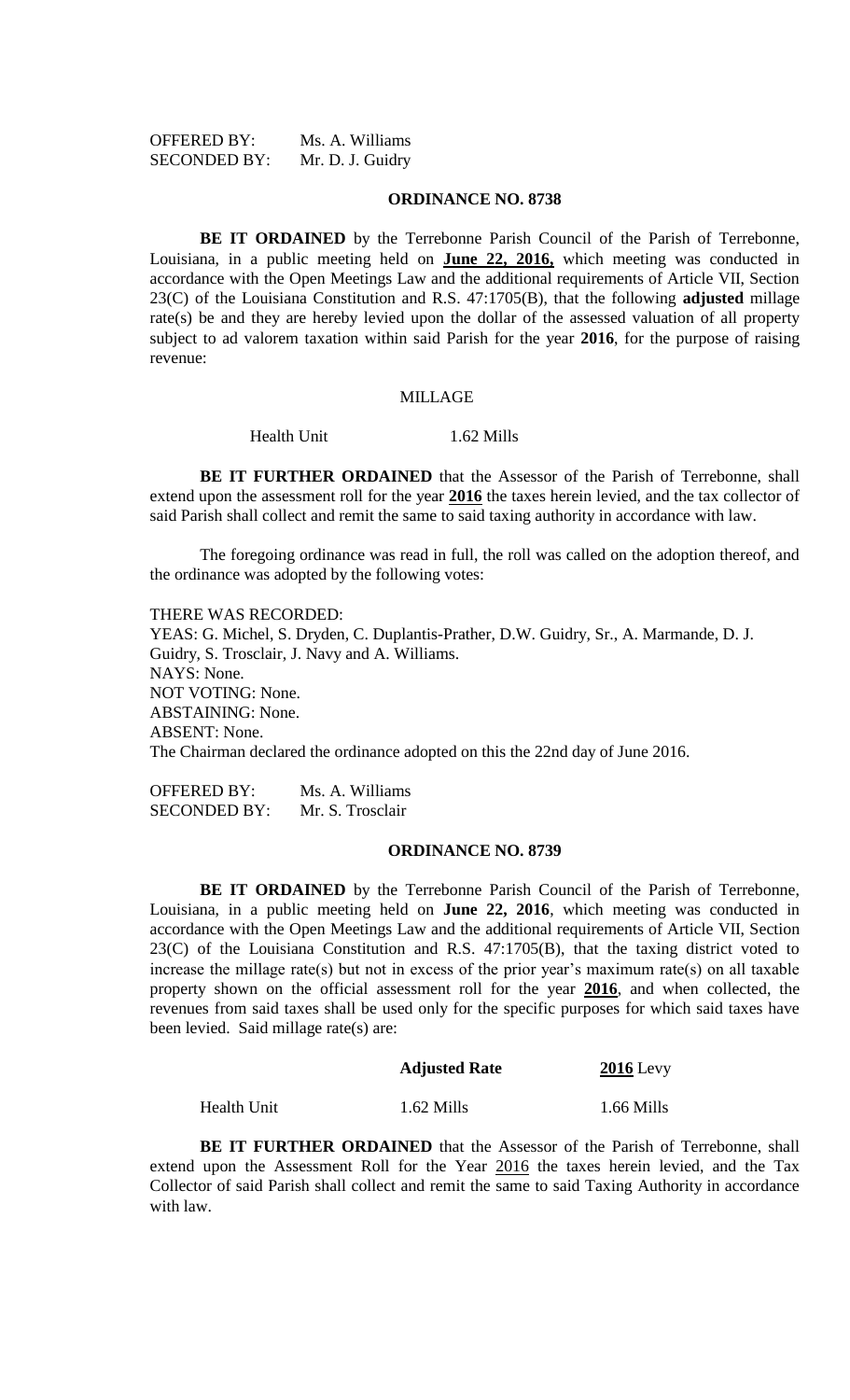The foregoing ordinance was read in full, the roll was called on the adoption thereof, and the ordinance was adopted by no less than two-thirds of the total membership of the taxing authority voting in favor as required by Article VII, Section 23(C) of the Louisiana Constitution and R.S.47:1705 (B). The votes were:

THERE WAS RECORDED:

YEAS: G. Michel, S. Dryden, C. Duplantis-Prather, D. W. Guidry, Sr., A. Marmande, D. J. Guidry, S. Trosclair, J. Navy and A. Williams. NAYS: None. NOT VOTING: None. ABSTAINING: None. ABSENT: None. The Chairman declared the ordinance adopted on this the 22nd day of June 2016.

Mr. D. J. Guidry moved, seconded by Ms. A. Williams and Mr. S. Trosclair and Mr. S. Dryden, "THAT, the Council deviate from the agenda and continue with Agenda Item 1 - Public Wishing to Address the Council."

The Chairman called for a vote on the motion offered by Ms. C. Duplantis-Prather. THERE WAS RECORDED: YEAS: G. Michel, S. Dryden, C. Duplantis-Prather, D. W. Guidry Sr., A. Marmande, D. J. Guidry, S. Trosclair, J. Navy and A. Williams. NAYS: None. ABSENT: None. The Chairman declared the motion adopted.

The Chairman acknowledged Mr. Danny Picou, with the Terrebonne Patriots, who addressed the Council relative to the Independence Day Celebration. Mr. Picou encouraged everyone to attend the July 4th festivities to support all Veterans. The festivities will include a memorial at Veterans Memorial Park at 11:00 a.m., a parade beginning at Stadium Drive at 1:00 p.m., events and food at the Civic Center at 3:00 p.m. and a firework display beginning at 9:00 p.m.

Mr. Danny Picou introduced Veteran Jack Croker who proudly informed the Council that the Roger Songe Park dedication will kick off the beginning of the July 4th festivities and invited everyone to attend.

Several Council members thanked Mr. Danny Picou and Mr. Jack Croker for serving our country and for their hard work and dedication for all veterans.

The Chairman called for a report on the Public Services Committee meeting held on 06/20/16, whereupon the Committee Chairwoman rendered the following:

#### **PUBLIC SERVICES COMMITTEE**

# **JUNE 20, 2016**

The Chairwoman, C. Duplantis-Prather, called the Public Services Committee meeting to order at 5:31 p. m. in the Terrebonne Parish Council Meeting Room with an Invocation offered by Committee member D. J. Guidry and the Pledge of Allegiance led by Committee member A. Marmande. Upon roll call, Committee Members recorded as present were: G. Michel, S. Dryden, C. Duplantis-Prather, D. W. Guidry, Sr., A. Marmande, D. J. Guidry, S. Trosclair, J. Navy and A. Williams. A quorum was declared present.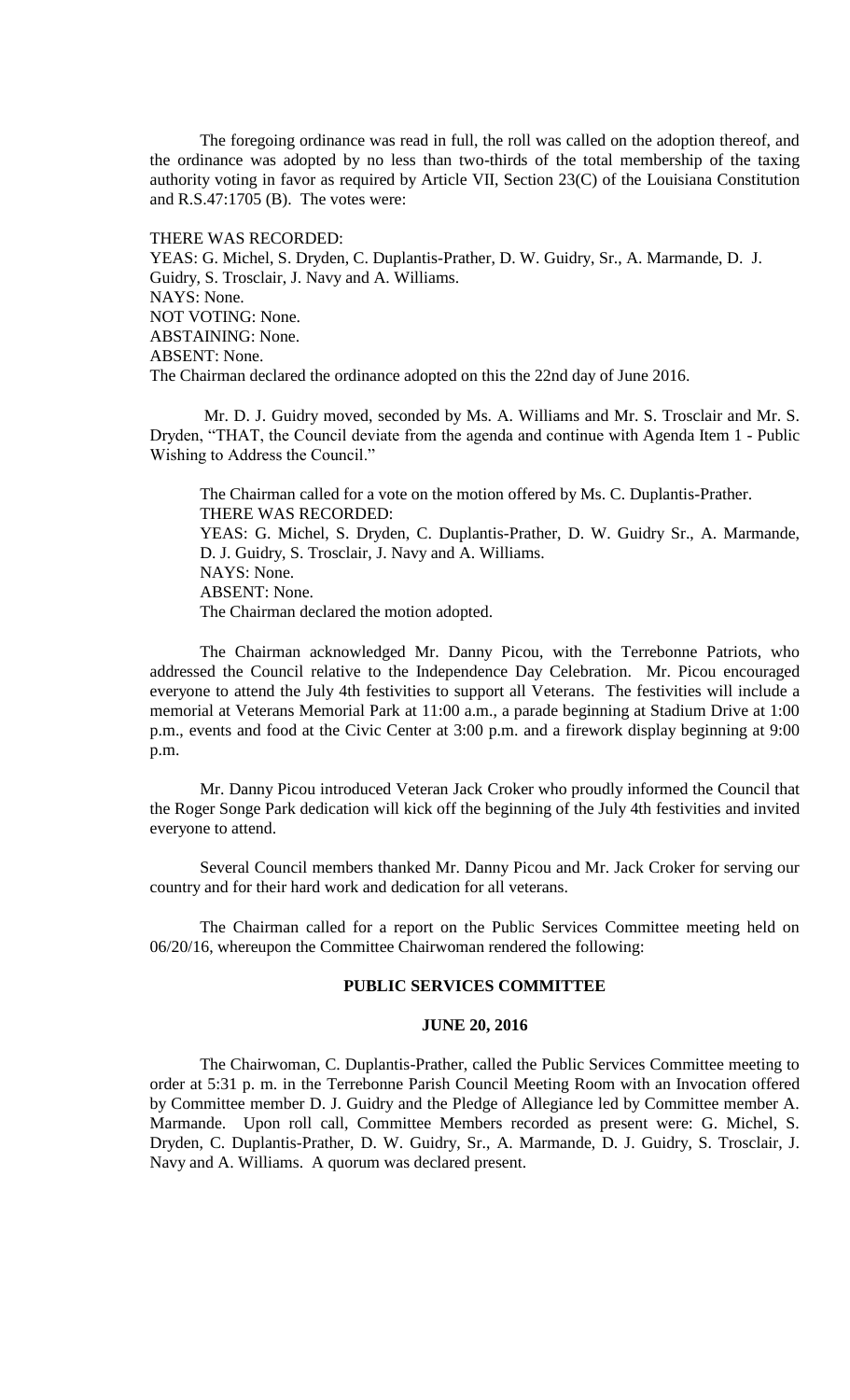SECONDED BY: MR. D. J. GUIDRY

OFFERED BY: MR. A. MARMANDE

#### **RESOLUTION NO. 16-300**

A Resolution authorizing the execution of Change Order No. 2 to the Construction Agreement for Parish Project No. 10-SEW-96, Ashland Wetland Assimilation Discharge System Project, CWSRF Contract No. 221492-01, contingent upon the approval of the Louisiana Department of Environmental Quality (LA DEQ).

**WHEREAS**, the Terrebonne Parish Consolidated Government did enter into a Construction Agreement with Cycle Construction Company, LLC, dated August 18, 2015, Recordation Number 1487686, for Parish Project No. 10-SEW-96, Ashland Wetland Assimilation Discharge System Project, CWSRF Contract No. 221492-01, Terrebonne Parish, Louisiana, and

**WHEREAS**, Providence/GSE Associates, LLC, the Project Engineer has recommended this Change Order No. 2, for the six foot chain link fence with barbed wire on top, and

**WHEREAS**, this Change Order will increase the contract price, in the amount of \$3,345.00, with an increase of 23 calendar days.

**WHEREAS**, this change order is contingent upon approval from DEQ (Department of Environmental Quality), and

**NOW THEREFORE BE IT RESOLVED**, by the Terrebonne Parish Council (Public Services Committee), on behalf of the Terrebonne Parish Consolidated Government, does hereby approve this Change Order No. 2 to the Construction Agreement for an increase of \$3,345.00 and authorizes Parish President Gordon E. Dove to execute this Change Order No. 2 to the Construction Agreement for the Ashland Wetland Assimilation Discharge System Project, Parish Project No. 10-SEW-96, CWSRF Contract No. 221492-01, and

BE IT FURTHER RESOLVED, that a certified copy of the resolution be forwarded to the Engineer, Providence/GSE Associates, LLC.

THERE WAS RECORDED:

YEAS: G. Michel, S. Dryden, C. Duplantis-Prather, D. W. Guidry, Sr., A. Marmande, D. J. Guidry, S. Trosclair, J. Navy, and A. Williams. NAYS: None. ABSTAINING: None. ABSENT: None. The Chairwoman declared the resolution adopted on this the 20th day of June 2016.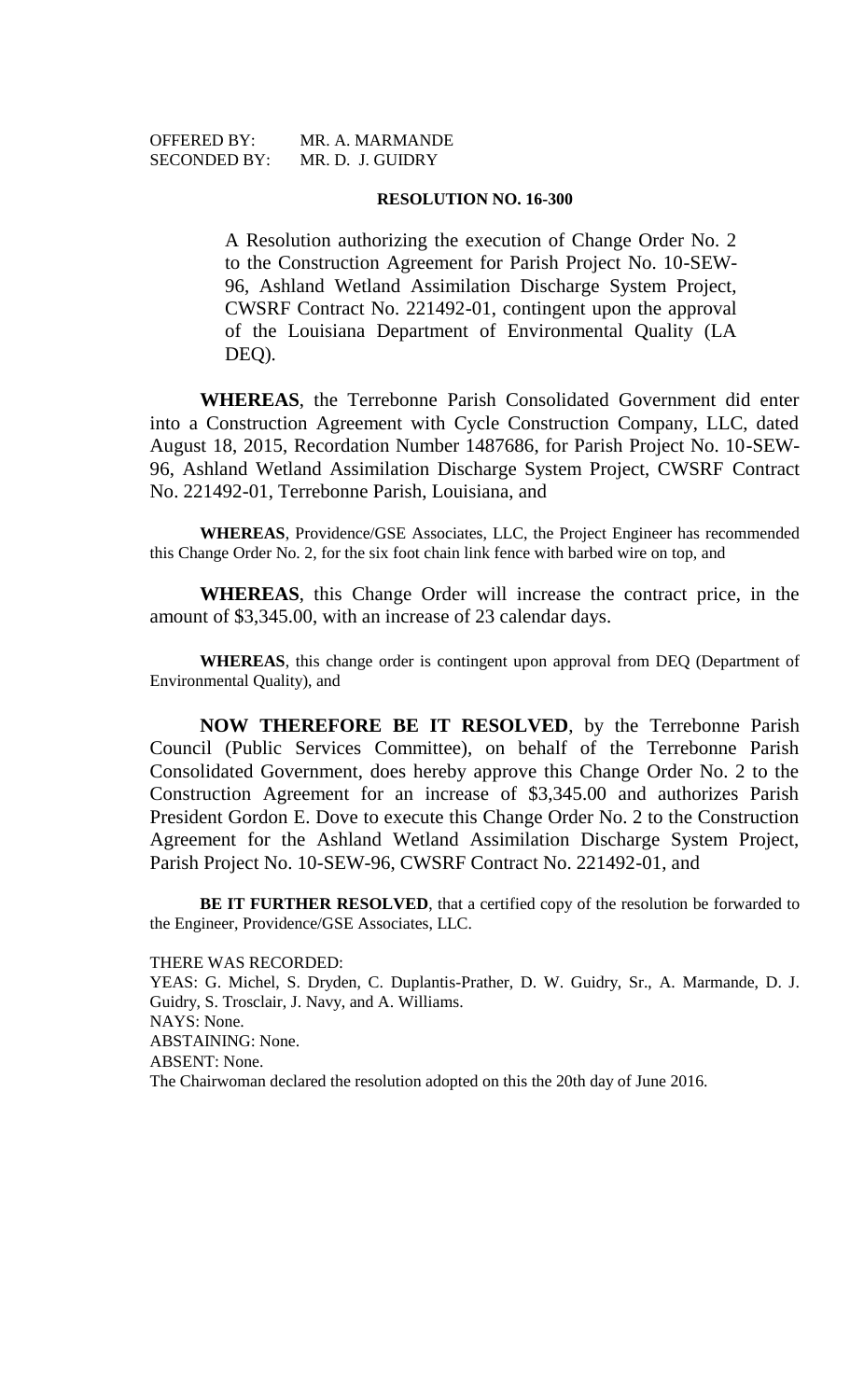OFFERED BY: MR. D. J. GUIDRY SECONDED BY: MR. S. TROSCLAIR

## **RESOLUTIONNO. 16-301**

A resolution ratifying the Parish President's appointment of Providence Engineering and Environmental Group, LLC to provide professional services relative to the Post Closure of the Ashland Landfill Groundwater Monitoring Program, Required by Louisiana Department Environmental Quality.

**WHEREAS,** Terrebonne Parish Consolidated Government, Department of Utilities, Solid Waste Division is in need of professional services relative to the Post Closure of the Ashland Landfill Groundwater Monitoring that is Required by Louisiana Department of Environmental Quality, and

**WHEREAS,** Providence Engineering and Environmental Group LLC has proposed to provide such services, and

**WHEREAS,** it has been determined that the proposal of Providence Engineering and Environmental Group LLC is suitable to fulfill the Department's need, and

**WHEREAS,** the Parish President has appointed Providence Engineering and Environmental Group LLC to provide professional services relative to Post Closure of the Ashland Landfill Groundwater Monitoring that is Required by Louisiana Department of Environmental Quality, and

**NOW THEREFORE BE IT RESOLVED,** by the Terrebonne Parish Council, (Public Services Committee), on behalf of the Terrebonne Parish Consolidated Government, that the Parish President's appointment of Providence Engineering and Environmental Group LLC to a provide professional services for a period of three years relative to Post Closure of the Ashland Landfill Groundwater Monitoring that is Required by Louisiana Department of Environmental Quality be, and is hereby, ratified, and

**BE IT FURTHER RESOLVED,** that the Legal Department is directed to prepare the necessary contract documents, as authorized herein.

THERE WAS RECORDED:

YEAS: G. Michel, S. Dryden, C. Duplantis-Prather, D. W. Guidry, Sr., A. Marmande, D. J. Guidry, S. Trosclair, J. Navy, and A. Williams. NAYS: None. ABSTAINING: None. ABSENT: None. The Chairwoman declared the resolution adopted on this the 20th day of June 2016.

OFFERED BY: MR. A. MARMANDE SECONDED BY: MR. S. DRYDEN

# **RESOLUTION NO. 16-302**

A resolution authorizing the execution of Change Order No. 4 (Final) for the Construction Agreement for Parish Project No. 12-CHSE-12, Courthouse Annex Generator, Terrebonne Parish, Louisiana.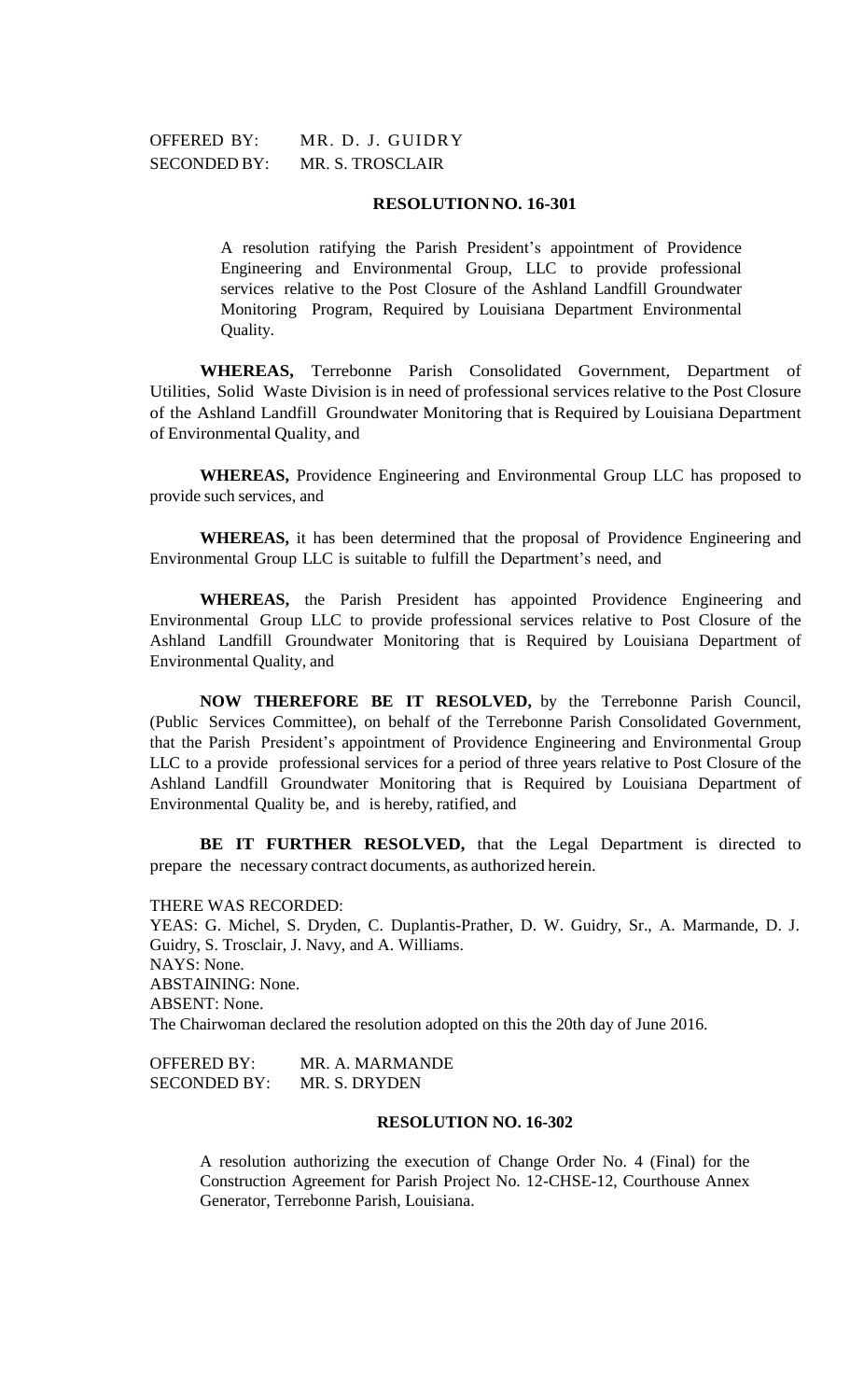**WHEREAS**, the Terrebonne Parish Consolidated Government entered into a contract dated August 3, 2015 with Thomassie Construction, Inc., Recordation Number 1486521, for Parish Project No. 12-CHSE-12, Courthouse Annex Generator, Terrebonne Parish Consolidated Government, Terrebonne Parish, Louisiana, and

**WHEREAS**, this change order has been recommended so as to adjust the estimated contract item quantities for the completion of the project described on the attached Change Order No. 4 for the above referenced project, and

**WHEREAS**, this change order will increase the overall contract price by Four Thousand, Three Hundred and Ten Dollars and Twenty-Two Cents (\$4,310.22), and

**WHEREAS**, this Change Order No. 4 (Final) had been recommended by the Engineer, Providence/GSE Associates, LLC, for this project.

**NOW, THEREFORE BE IT RESOLVED** that the Terrebonne Parish Council on behalf of the Terrebonne Parish Consolidated Government, does hereby approve and authorize the execution by Terrebonne Parish President Gordon E. Dove of Change Order No. 4 (Final) to the construction agreement with Thomassie Construction, Inc. for Parish Project No. 13-CHSE-12, Courthouse Annex Generator, Terrebonne Parish, Louisiana, for an increase to the contract amount of Four Thousand, Four Thousand, Three Hundred and Ten Dollars and Twenty-Two Cents (\$4,310.22), and

**BE IT FURTHER RESOLVED** that a certified copy of the resolution be forwarded to Engineer, Providence/GSE Associates, LLC.

THERE WAS RECORDED:

YEAS: G. Michel, S. Dryden, C. Duplantis-Prather, D. W. Guidry, Sr., A. Marmande, D. J. Guidry, S. Trosclair, J. Navy, and A. Williams. NAYS: None. ABSTAINING: None. ABSENT: None. The Chairwoman declared the resolution adopted on this the 20th day of June 2016.

OFFERED BY: MR. G. MICHEL SECONDED BY: MR. S. TROSCLAIR

#### **RESOLUTION NO. 16-303**

A resolution providing for the acceptance of work performed by Edward J. Laperouse Metal Works, Inc., in accordance with the Certificate of Substantial Completion for Parish Project 15- BLDGS-09, Municipal Auditorium Reroofing Project, Terrebonne Parish, Louisiana.

**WHEREAS**, the Terrebonne Parish Consolidated Government entered into a contract dated July 8, 2015 with Edward J. Laperouse Metal Works, Inc., for Parish Project 15-BLDGS-09, Municipal Auditorium Reroofing Project, Terrebonne Parish, Louisiana, as will be seen by reference to said contract which is recorded under Entry No. 1484332 of the records of Terrebonne Parish; and

**WHEREAS**, the work performed has been inspected by authorized representatives of the Owner, Engineer, and Contractor and found to be substantially complete; and

**WHEREAS**, the Engineer for this project, The Merlin Group LTD, recommends the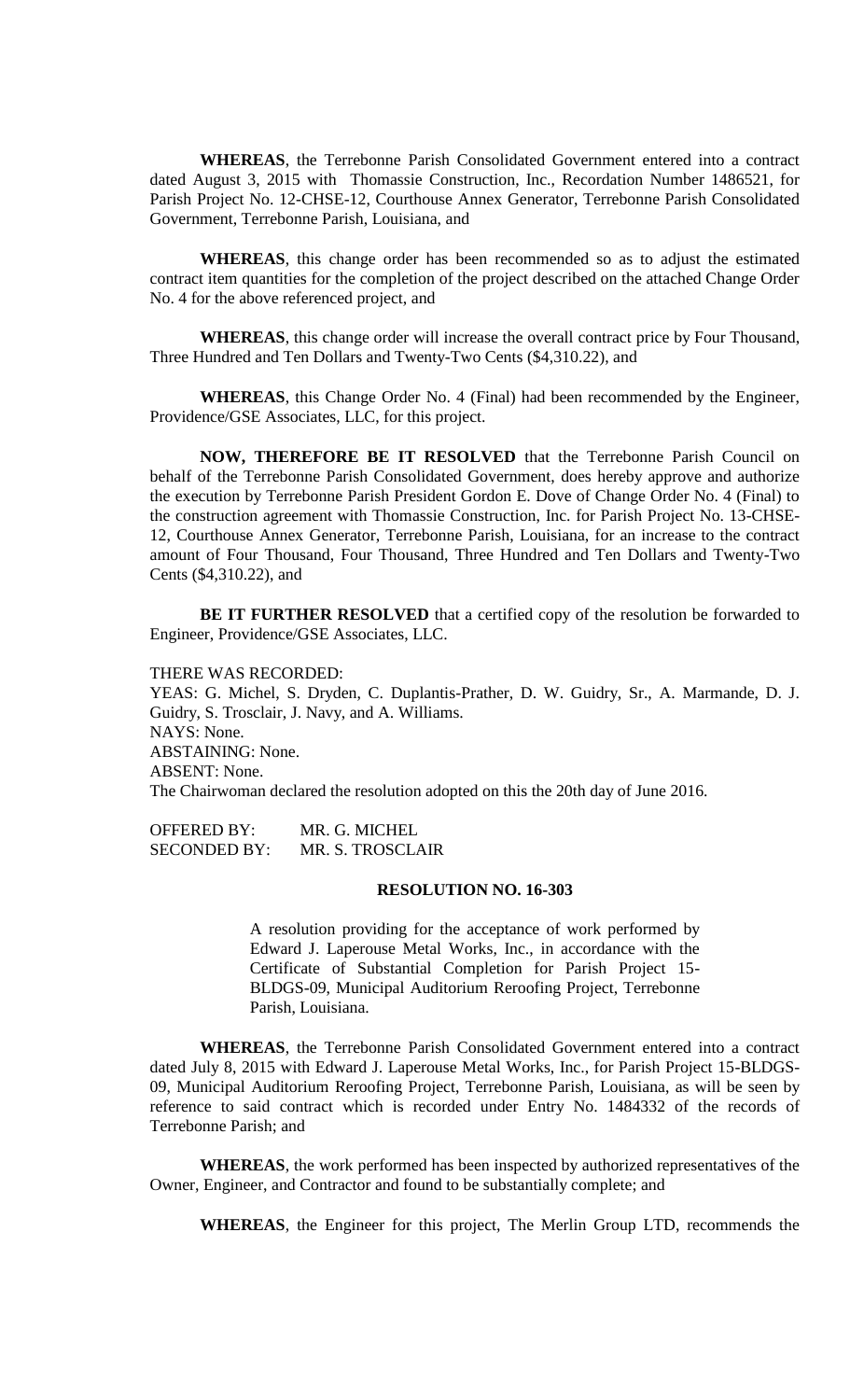acceptance of the substantial completion,

**NOW, THEREFORE BE IT RESOLVED** that the Terrebonne Parish Council, on behalf of the Terrebonne Parish Consolidated Government, does hereby accept the work performed, effective as of the date of recording of this resolution, and does authorize and direct the Clerk of Court and Ex-Officio Recorder of Mortgages of Terrebonne Parish to note this acceptance thereof in the margin of the inscription of said contract under Entry No. 1484332 of the Records of Terrebonne Parish, Louisiana; and

**BE IT FURTHER RESOLVED** that a certified copy of the resolution be forwarded to the Architect, The Merlin Group, LTD, and

**BE IT FURTHER RESOLVED** that a certified copy of the resolution be recorded in the office of the Clerk of Court of Terrebonne Parish to commence a 45-day clear lien period; and

**BE IT FURTHER RESOLVED** that the Administration is authorized to make payment of retainage upon the presentation of a Clear Lien Certificate.

THERE WAS RECORDED: YEAS: G. Michel, S. Dryden, C. Duplantis-Prather, D. W. Guidry, Sr., A. Marmande, D. J. Guidry, S. Trosclair, J. Navy, and A. Williams. NAYS: None. ABSTAINING: None. ABSENT: None. The Chairwoman declared the resolution adopted on this the 20th day of June 2016.

OFFERED BY: MR. D. J. GUIDRY SECONDED BY: MS. A. WILLIAMS

# **RESOLUTION NO. 16-304**

A resolution providing approval of Amendment No. 4 to the Engineering Agreement for Parish Project No. **02-WALK-38**, **Eastside Walking Tracks/Pavilions Project, Phase 2,** Terrebonne Parish, Louisiana.

**WHEREAS**, the Terrebonne Parish Consolidated Government entered into an engineering agreement dated October 16, 2002 with Providence/GSE Associates, LLC to perform engineering services for Project No. 02-WALK-38; filed under folio No. 1131663, Eastside Walking Tracks/Pavilions, and

**WHEREAS,** the engineering agreement between OWNER and ENGINEER has provisions for certain limitations for Basic and for Additional Services, and

**WHEREAS,** TPCG has applied for Transportation Enhancement Program (TEP) funds through LADOTD to construct the Bayou Terrebonne Eastside Sidewalk Phase 2 project, and

**WHEREAS,** Amendment No. 4 will include basic engineering services and associated additional services to complete the sidewalk on the south side of Bayou Terrebonne, and

**WHEREAS,** this above work will increase the basic services section of the contract by an additional \$21,300.00 and the additional services section by \$45,000.00 for a total of \$66,300.00 to the engineering agreement, and

**NOW, THEREFORE BE IT RESOLVED** that the Terrebonne Parish Council, on behalf of the Terrebonne Parish Consolidated Government, does hereby approve and authorize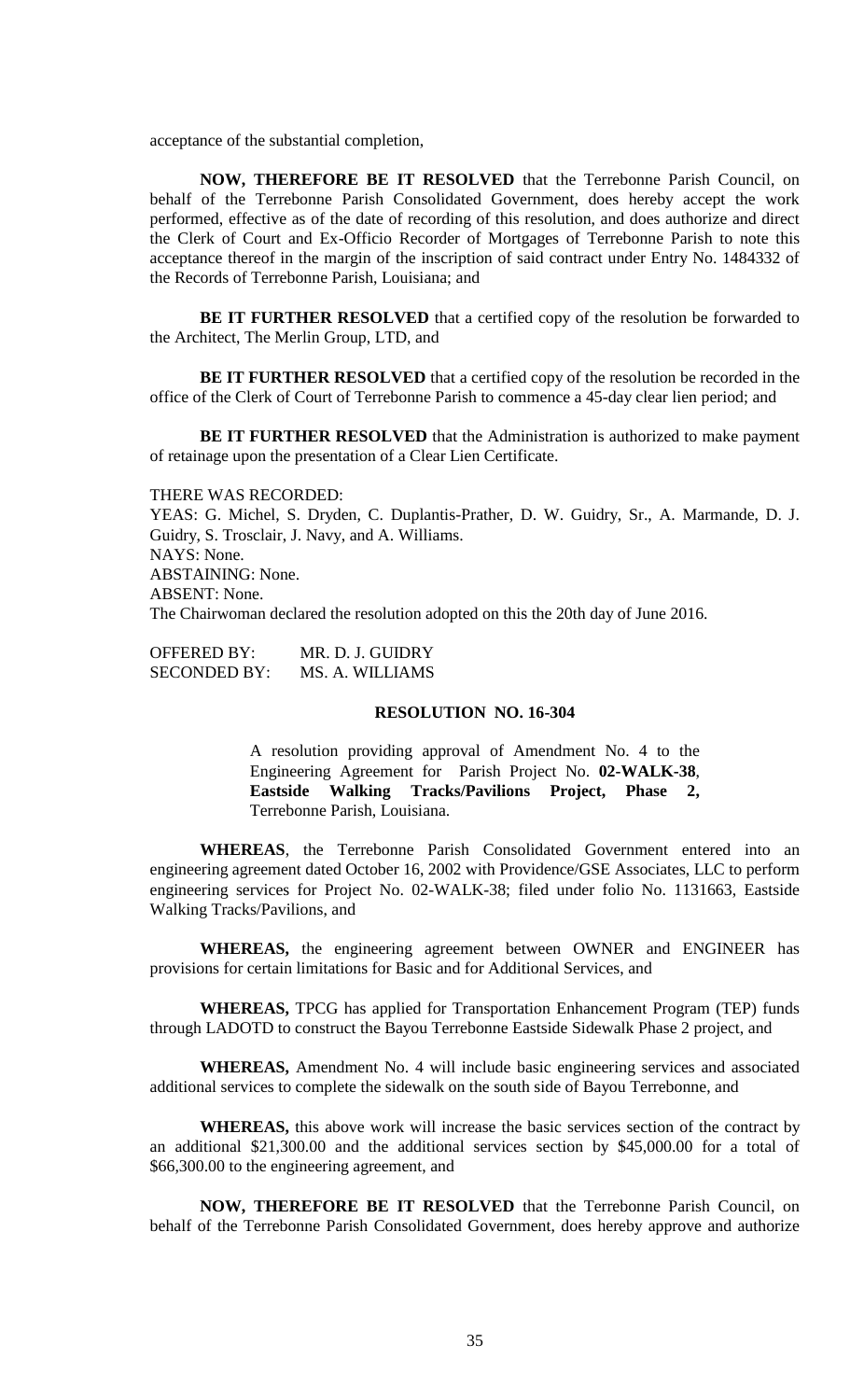the execution by Terrebonne Parish President Gordon E. Dove of Amendment No. 4 to the engineering agreement with Providence/GSE Associates, LLC, to perform engineering services for Project No. 02-WALK-38, Eastside Walking Tracks/Pavilions Project, which results in a total increase of Sixty-Six Thousand Three Hundred Dollars and No Cents (\$66,300.00) to the original contract amount.

**BE IT FURTHER RESOLVED** that a certified copy of the resolution be forwarded to the Engineer, Providence/GSE Associates, LLC.

THERE WAS RECORDED:

YEAS: G. Michel, S. Dryden, C. Duplantis-Prather, D. W. Guidry, Sr., A. Marmande, D. J. Guidry, S. Trosclair, J. Navy, and A. Williams. NAYS: None. ABSTAINING: None. ABSENT: None. The Chairwoman declared the resolution adopted on this the 20th day of June 2016.

Committee member D. W. Guidry, Sr. asked that this item - Discussion and possible action with respect to No Wake Zone signage - be placed on the agenda because he has received numerous calls from constituents regarding signage. He explained that there are some No Wake Zones in front of some of the marinas, which have missing or damaged signs. He pointed out the intersection of Bush Canal and Bayou Petit Caillou near a marina as one such area without proper signage. Mr. D. W. Guidry asked if the Public Works Department can assess this area and replace the signage that is no longer there.

Discussion ensued with several Committee members inquiring about where the current No Wake Zone signs are and whether or not it is feasible to establish a No Wake Zone along the entirety of Bayou Terrebonne/Bayou Petite Caillou with some members noting that this is an enforcement issue instead of a signage problem.

Parish Manager A. Levron explained that the Parish Code has a number of ordinances that deals with No Wake Zone signs; noted that the specific areas in the ordinances for the No Wake Zone are not continuous; and added that there are ten (10) No Wake Zone areas in Bayou Little Caillou alone.

Mr. D. J. Guidry moved, seconded by Mr. D. W. Guidry, Sr., "THAT, the Public Services Committee request that an ordinance be drafted to establish a 5 MPH speed zone along Bayou Petite Caillou (where it intersects with Bayou Terrebonne) from Houma to Cocodrie including Madison Canal." \*\*(*MOTION WITHDRAWN AFTER DISCUSSION)\*\**

Discussion continued with Committee members expressing concern over the area to be included in the No Wake Zones as well as who has jurisdiction over enforcement.

Parish Attorney J. Hebert suggested that this matter be deferred until his office is able to do some research on the current No Wake Zone ordinances; and noted that there may be other ordinances in the Parish Code that already exist to address the areas of concern.

# \*\**Mr. D. J. Guidry withdrew the motion and Mr. D. W. Guidry, Sr., withdrew the seconded.\*\**

Mr. D. J. Guidry moved, seconded by Mr. D. W. Guidry, Sr., "THAT, the Public Services Committee defer establishing a No Wake Zone ordinance along Bayou Petite Caillou from Houma to Cocodrie including Madison Canal for thirty (30) days, pending legal review."

The Chairwoman called for the vote on the motion offered by Mr. D. J. Guidry. THERE WAS RECORDED: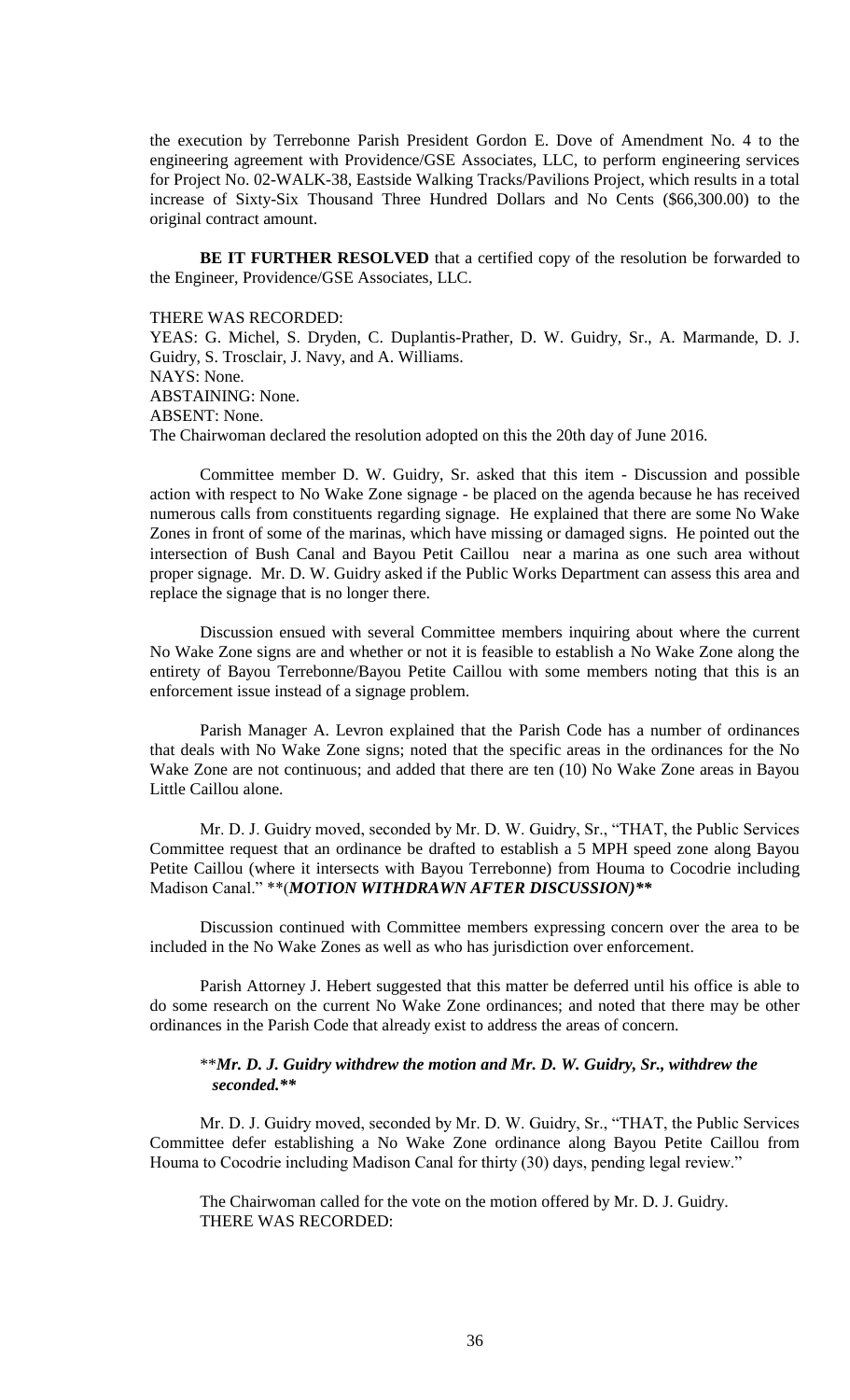YEAS: S. Dryden, C. Duplantis-Prather, D.W. Guidry, Sr., A. Marmande, D. J. Guidry, S. Trosclair, J. Navy, A. Williams and G. Michel. NAYS: None. ABSENT: None. The Chairwoman declared the motion adopted.

Committee Chairwoman recognized and welcomed Houma Chief of Police Dana Coleman who was in the audience for tonight's proceedings.

Ms. A. Williams moved, seconded by Mr. S. Trosclair, "THAT, there being no further business to come before the Public Services Committee, the meeting be adjourned."

The Chairwoman called for the vote on the motion offered by Ms. A. Williams. THERE WAS RECORDED:

YEAS: S. Dryden, C. Duplantis-Prather, D.W. Guidry, Sr., A. Marmande, D. J. Guidry, S. Trosclair, J. Navy, A. Williams and G. Michel.

NAYS: None.

ABSENT: None.

The Chairwoman declared the motion adopted and the meeting was adjourned at 5:51 p.m.

Christa Duplantis-Prather, Chairwoman

#### Tammy E. Triggs, Minute Clerk

Ms. C. Duplantis-Prather moved, seconded by Mr. D. J. Guidry, "THAT, the Council accept and ratify the minutes of the Public Services Committee meeting held on 06/20/16."

The Chairman called for a vote on the motion offered by Ms. C. Duplantis-Prather. THERE WAS RECORDED: YEAS: G. Michel, S. Dryden, C. Duplantis-Prather, D. W. Guidry Sr., A. Marmande, D. J. Guidry, S. Trosclair, J. Navy and A. Williams. NAYS: None. ABSENT: None. The Chairman declared the motion adopted.

The Chairman called for a report on the Community Development and Planning Committee meeting held on 06/20/16, whereupon the Committee Chairman noting ratification of minutes calls public hearings on July 13, 2016 at 6:30 p.m., rendered the following:

## **COMMUNITY DEVELOPMENT & PLANNING COMMITTEE**

# **JUNE 20, 2016**

The Chairman, Dirk Guidry, called the Community Development & Planning Committee meeting to order at 5:53 p. m. in the Terrebonne Parish Council Meeting Room with an Invocation offered by Committee member A. Williams and the Pledge of Allegiance by Committee member S. Dryden. Upon roll call, Committee Members recorded as present were: G. Michel, S. Dryden, C. Duplantis-Prather, D. W. Guidry, Sr., A. Marmande, D. J. Guidry, S. Trosclair, J. Navy and A. Williams. A quorum was declared present.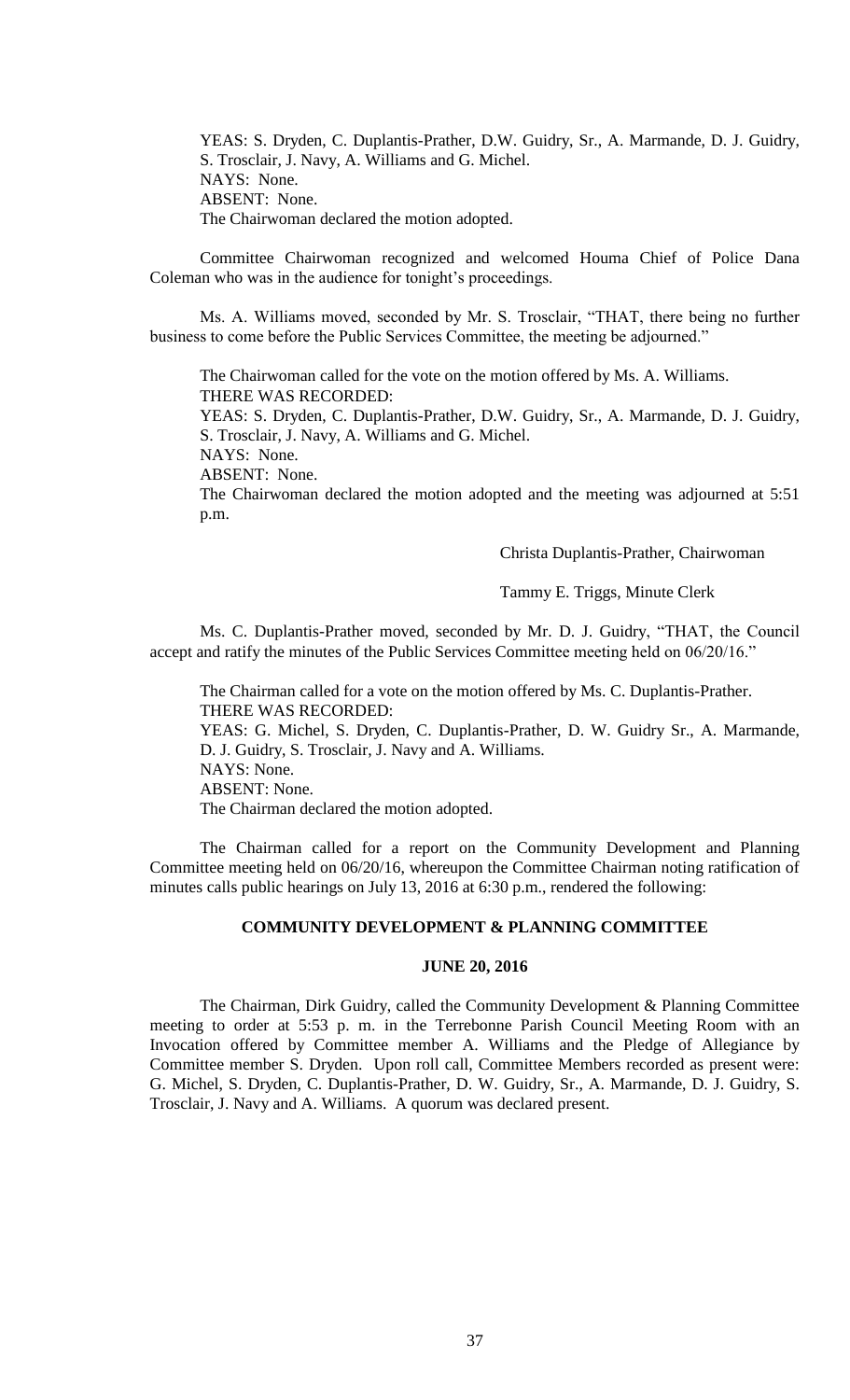| <b>OFFERED BY:</b>  | MR. G. MICHEL |
|---------------------|---------------|
| <b>SECONDED BY:</b> | MR. S. DRYDEN |

#### **RESOLUTION NO. 16-305**

A Resolution giving Notice of Intent to adopt an Ordinance to dedicate and accept the maintenance/operation of the street(s), drainage servitudes, and rights-of-way for "Rue Colton John"; and to incorporate into the Enhanced 911 Emergency Response System for the purpose of providing a better means of locating addresses.

**THEREFORE, BE IT RESOLV**ED by the Terrebonne Parish Council (Community Development and Planning Committee), on behalf of the Terrebonne Parish Consolidated Government, that Notice of Intent is given for adopting an ordinance to dedicate and accept the maintenance/ operation of the street(s), drainage servitudes, and rights-of-way for "Rue Colton John"; and to incorporate into the Enhanced 911 Emergency Response System for the purpose of providing a better means of locating addresses.

**BE IT FURTHER RESOLVED** that a public hearing on said ordinance be called for Wednesday, July 13, 2016 at 6:30 p.m.

THERE WAS RECORDED: YEAS: G. Michel, S. Dryden, C. Duplantis-Prather, D. W. Guidry, Sr., A. Marmande, D. J. Guidry, S. Trosclair, J. Navy, and A. Williams. NAYS: None. ABSTAINING: None. ABSENT: None. The Chairman declared the resolution adopted on this the 20th day of June 2016.

OFFERED BY: MR. S. DRYDEN SECONDED BY: MR. S. TROSCLAIR

#### **RESOLUTION NO. 16-306**

A Resolution giving Notice of Intent to adopt an Ordinance to dedicate and accept the maintenance/operation of the 20' right-of-way for and improvements to Duplantis Street.

**THEREFORE, BE IT RESOLVED** by the Terrebonne Parish Council (Community Development and Planning Committee), on behalf of the Terrebonne Parish Consolidated Government, that Notice of Intent is given for adopting an ordinance to dedicate and accept the 20' right-of-way for and improvements to Duplantis Street.

**BE IT FURTHER RESOLVED** that a public hearing on said ordinance be called · for Wednesday, July 13, 2016 at 6:30 p.m.

#### THERE WAS RECORDED:

YEAS: G. Michel, S. Dryden, C. Duplantis-Prather, D. W. Guidry, Sr., A. Marmande, D. J. Guidry, S. Trosclair, J. Navy, and A. Williams. NAYS: None. ABSTAINING: None. ABSENT: None. The Chairman declared the resolution adopted on this the 20th day of June 2016.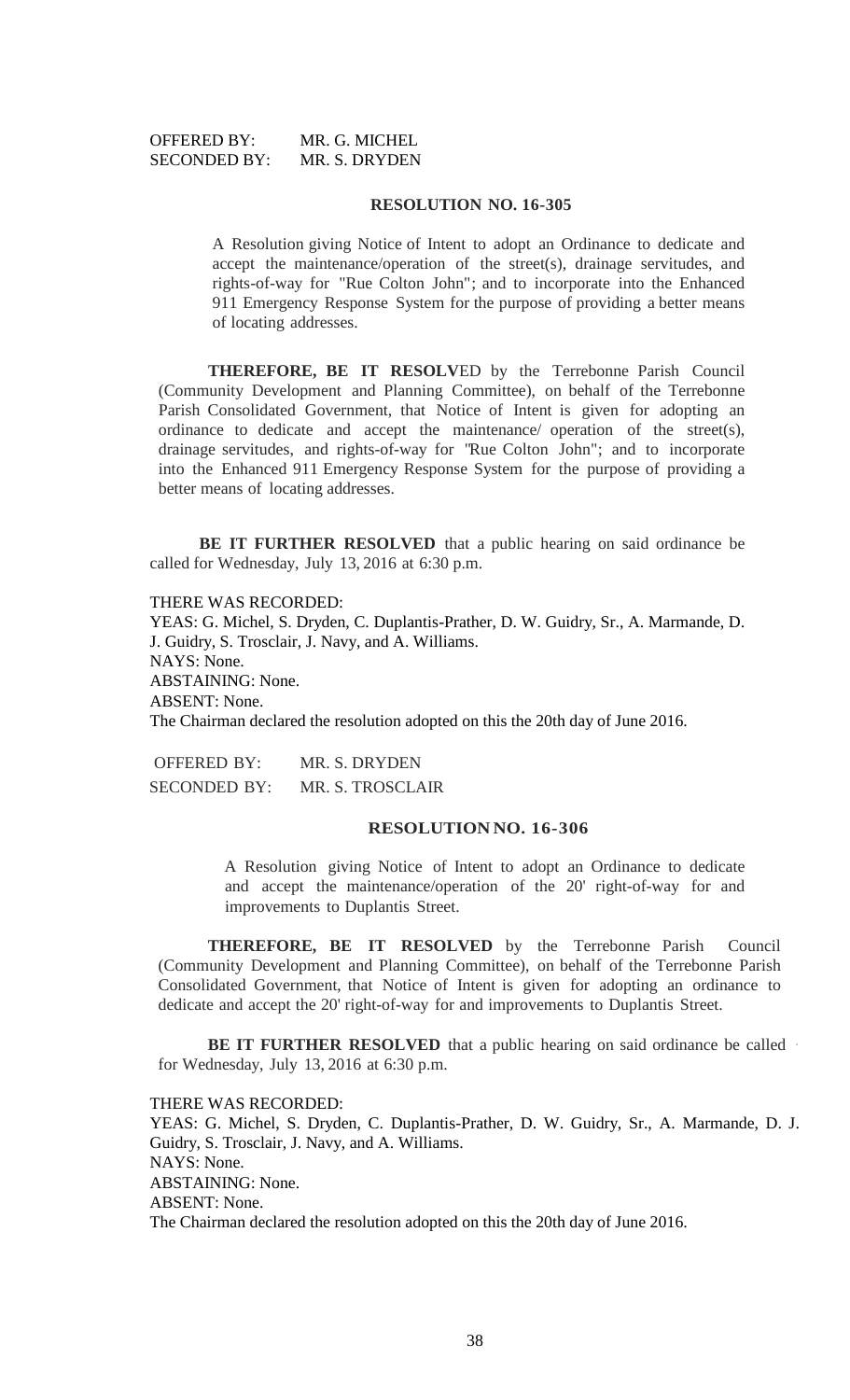OFFERED BY: MS. A. WILLIAMS SECONDED BY: MR. J. NAVY

#### **RESOLUTION NO. 16-307**

A Resolution Authorizing the Parish President to execute all necessary documents to submit an application for FY 2016 COLA to the Administration for Children and Families for the Head Start Program in Terrebonne Parish and to execute the contract for funding once approved.

**WHEREAS,** it is necessary that an application be submitted by the governing body and the Head Start Policy Council.

**NOW THEREFORE BE IT RESOLVED** that the Terrebonne Parish Council, on behalf of the Terrebonne Parish Consolidated Government does hereby authorize the Parish President, Gordon E. Dove, to sign and submit the application to Administration for Children and Families to provide Head Start services.

**BE IT FURTHER RESOLVED** that the Terrebonne Parish Council on behalf of the Terrebonne Parish Consolidated Government does hereby authorize the Parish President to sign any certification, modifications, etc. that may be associated with the implementation of this agreement.

THERE WAS RECORDED:

YEAS: G. Michel, S. Dryden, C. Duplantis-Prather, D. W. Guidry, Sr., A. Marmande, D. J. Guidry, S. Trosclair, J. Navy, and A. Williams. NAYS: None. ABSTAINING: None. ABSENT: None. The Chairman declared the resolution adopted on this the 20th day of June 2016.

Upon questioning from Committee member J. Navy, Ms. Diane Powell, Head Start Administrator for Terrebonne Parish, explained that Administration is looking into obtaining grant funding to incorporate an Early Head Start Program in Terrebonne Parish which would help children from ages zero to three.

| <b>OFFERED BY:</b>  | MR. S. TROSCLAIR      |
|---------------------|-----------------------|
| <b>SECONDED BY:</b> | MR. D. W. GUIDRY, SR. |

#### **RESOLUTION NO. 16-308**

A RESOLUTION OBLIGATING THE NECESSARY FUNDING UNDER THE TERREBONNE PARISH SEVERE REPETITIVE LOSS PROGRAM, PROJECT NO. SRL-PJ-06-LA-2011-002, TO COMPLETE THE STRUCTURE ELEVATION OF 6925 DRIFTWOOD DRIVE, CHAUVIN, LA 70344.

**WHEREAS**, the Terrebonne Parish Consolidated Government has been formally notified by FEMA that the Severe Repetitive Loss Program (SRL), Project No. SRL-PJ-06-LA-2011-002 can proceed with the mitigation of the following property: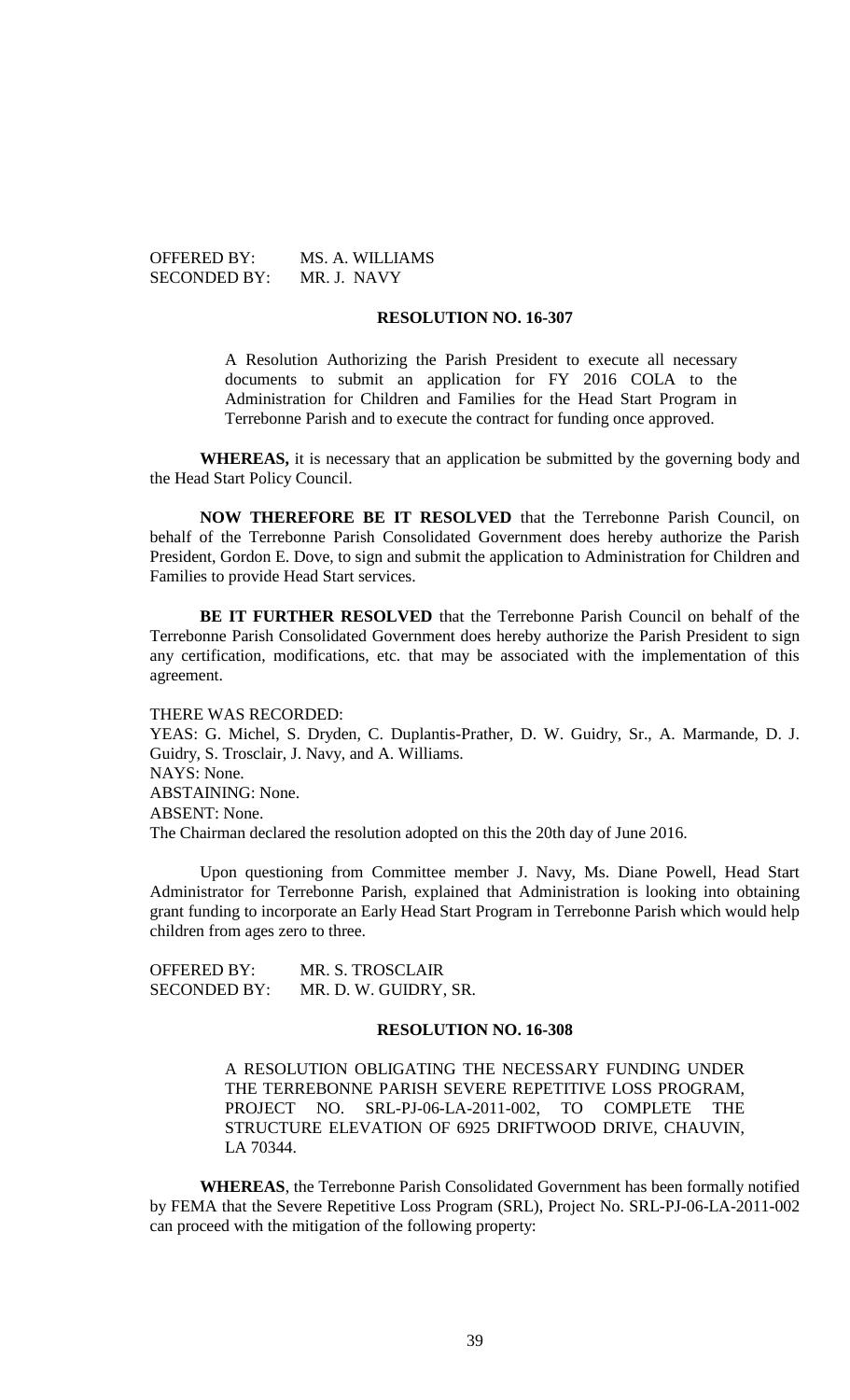| Address: | 6925 Driftwood Drive |
|----------|----------------------|
|          | Chauvin, LA 70344    |

Owned by: Robert and Rita Moate;

**WHEREAS**, under the administrative guidance of Solutient, the required "elevation packet" has been prepared and executed for the property owner recommending elevation through the SRL program.

**NOW, THEREFORE, BE IT RESOLVED**, by the Terrebonne Parish Council that, the necessary funding under the Terrebonne Parish Severe Repetitive Loss Program, Project No. SRL-PJ-06-LA-2011-002, be hereby obligated to mitigate the property above.

THERE WAS RECORDED:

YEAS: G. Michel, S. Dryden, C. Duplantis-Prather, D. W. Guidry, Sr., A. Marmande, D. J. Guidry, S. Trosclair, J. Navy, and A. Williams. NAYS: None. ABSTAINING: None. ABSENT: None. The Chairman declared the resolution adopted on this the 20th day of June 2016.

| <b>OFFERED BY:</b>  | MR. S. TROSCLAIR |
|---------------------|------------------|
| <b>SECONDED BY:</b> | MR. S. DRYDEN    |

#### **RESOLUTION NO. 16-309**

A Resolution calling for a public hearing to gather facts, opinions and other input regarding a Waste Storage Facility applied for by American Recovery, LLC, and to address other matter relative thereto.

**WHEREAS**, on May 18, 2016 American Recovery, LLC submitted application for a permit to operate a Type I-A and Type II-A facility in Terrebonne Parish, Range 17E, Township 17S, Section 12, at 2296 Denley Road which is approximately 1,500 feet southwest of the intersection of Grand Caillou Road and Redmond Road in Houma, LA, and

**WHEREAS**, Terrebonne Parish Code of Ordinance, Chapter 11 "Garbage, Trash, Hazardous Waste and Weeds", Article III, "Hazardous Waste", Section 11-58 "Permit Application", states that "any person desiring to store or dispose of hazardous waste in a facility or at a site where such storage or disposal is not prohibited hereunder, and any person desiring to develop any waste site or facility, shall submit an application in triplicate for a permit to the Parish Council", and

**WHEREAS**, Section 11-59 "Public Hearing Required" states that "a public hearing shall be called within sixty (60) days of the submission of the permit application".

**THEREFORE, BE IT RESOLVED** by the Terrebonne Parish Council, on behalf of the Terrebonne Parish Consolidated Government, a public hearing be called to gather facts, opinions and other input regarding a Hazardous Waste Permit Application applied for by American Recovery, LLC.

**BE IT FURTHER RESOLVED** that a public hearing on said matter be called for on Wednesday, July 13, 2016 at 6:30p.m.

## THERE WAS RECORDED: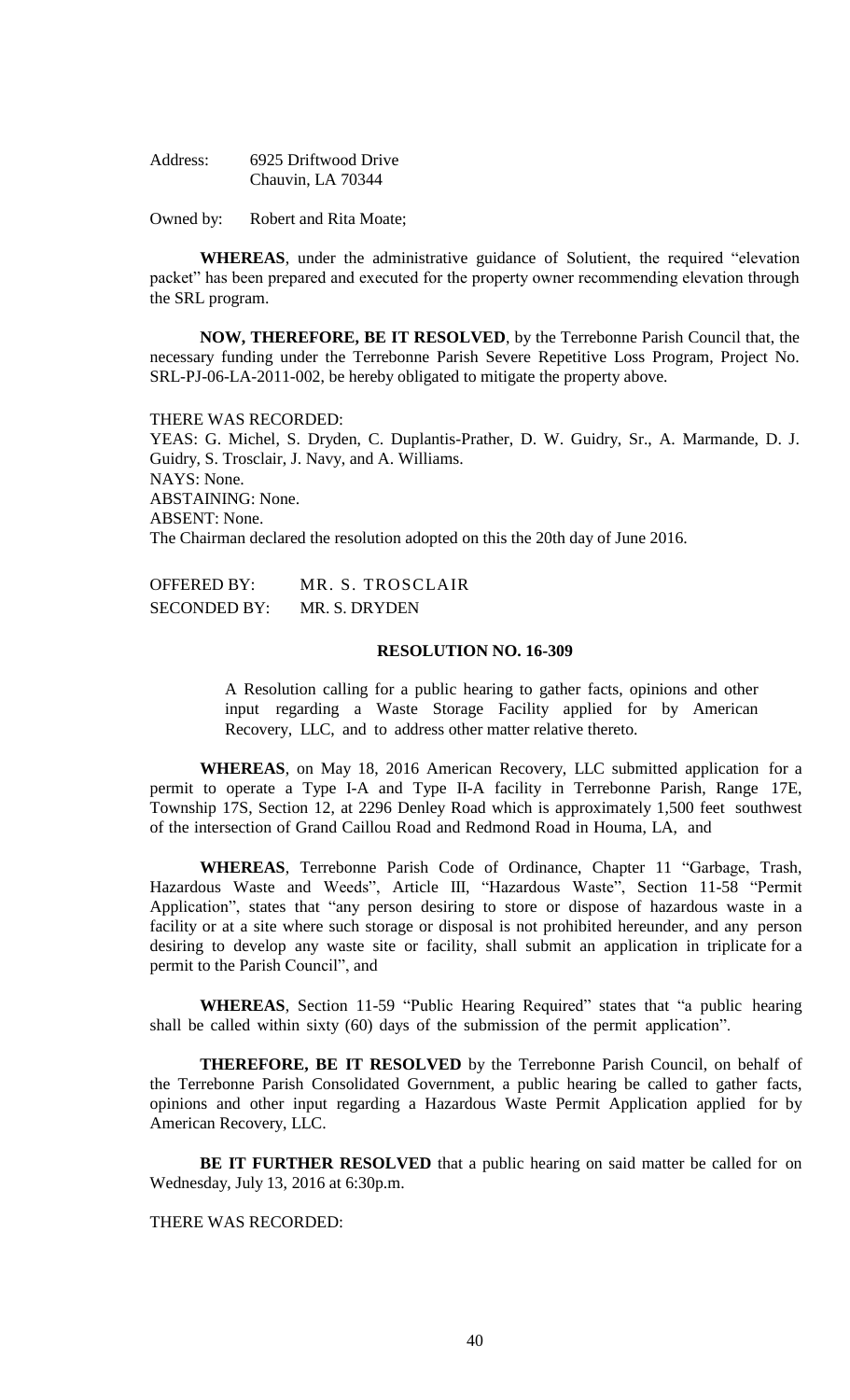YEAS: G. Michel, S. Dryden, C. Duplantis-Prather, D. W. Guidry, Sr., A. Marmande, D. J. Guidry, S. Trosclair, J. Navy, and A. Williams. NAYS: None. ABSTAINING: None. ABSENT: None. The Chairman declared the resolution adopted on this the 20th day of June 2016.

Mr. S. Trosclair moved, seconded by Mr. S. Dryden, "THAT, there being no further business to come before the Community Development & Planning Committee, the meeting be adjourned."

The Chairman called for the vote on the motion offered by Mr. S. Trosclair. THERE WAS RECORDED:

YEAS: G. Michel, S. Dryden, C. Duplantis-Prather, D. W. Guidry, Sr., A. Marmande, D. J. Guidry, S. Trosclair, J. Navy and A. Williams.

NAYS: None.

ABSENT: None.

The Chairwoman declared the motion adopted and the meeting was adjourned at 5:59 p. m.

Dirk J. Guidry, Chairman

Tammy E. Triggs, Minute Clerk

Mr. D. J. Guidry moved, seconded by Mr. S. Trosclair, "THAT, the Council accept and ratify the minutes of the Community Development and Planning Committee meeting held on 06/20/16."

The Chairman called for a vote on the motion offered by Mr. D. J. Guidry. THERE WAS RECORDED: YEAS: G. Michel, S. Dryden, C. Duplantis-Prather, D. W. Guidry Sr., A. Marmande, D. J. Guidry, S. Trosclair, J. Navy and A. Williams. NAYS: None. ABSENT: None. The Chairman declared the motion adopted.

The Chairman called for a report on the Budget and Finance Committee meeting held on 06/20/16, whereupon the Committee Chairwoman noting ratification of minutes calls a public hearing on July 13, 2016 at 6:30 p.m., rendered the following:

# **BUDGET & FINANCE COMMITTEE**

# **JUNE 20, 2016**

The Chairwoman, Arlanda Williams, called the Budget & Finance Committee meeting to order at 6:00 p. m. in the Terrebonne Parish Council Meeting Room with an Invocation offered by Committee member D. Duplantis-Prather and the Pledge of Allegiance led by Committee member D. W. Guidry, Sr. Upon roll call, Committee Members recorded as present were: G. Michel, S. Dryden, C. Duplantis-Prather, D. W. Guidry, Sr., A, Marmande, D. J. Guidry, S. Trosclair, J. Navy and A. Williams. A quorum was declared present.

Mr. A. Marmande moved, seconded by Mr. G. Michel, "THAT, the Budget & Finance Committee introduce an ordinance to declare as surplus tax property located at 307 Palm Avenue that was adjudicated to the Terrebonne Parish Consolidated Government (99% interest) and to acquire authorization to dispose of said property in accordance with LA R.S. 47:2196; and call a public hearing on said matters on Wednesday, July 13, 2016 at 6:30 p.m."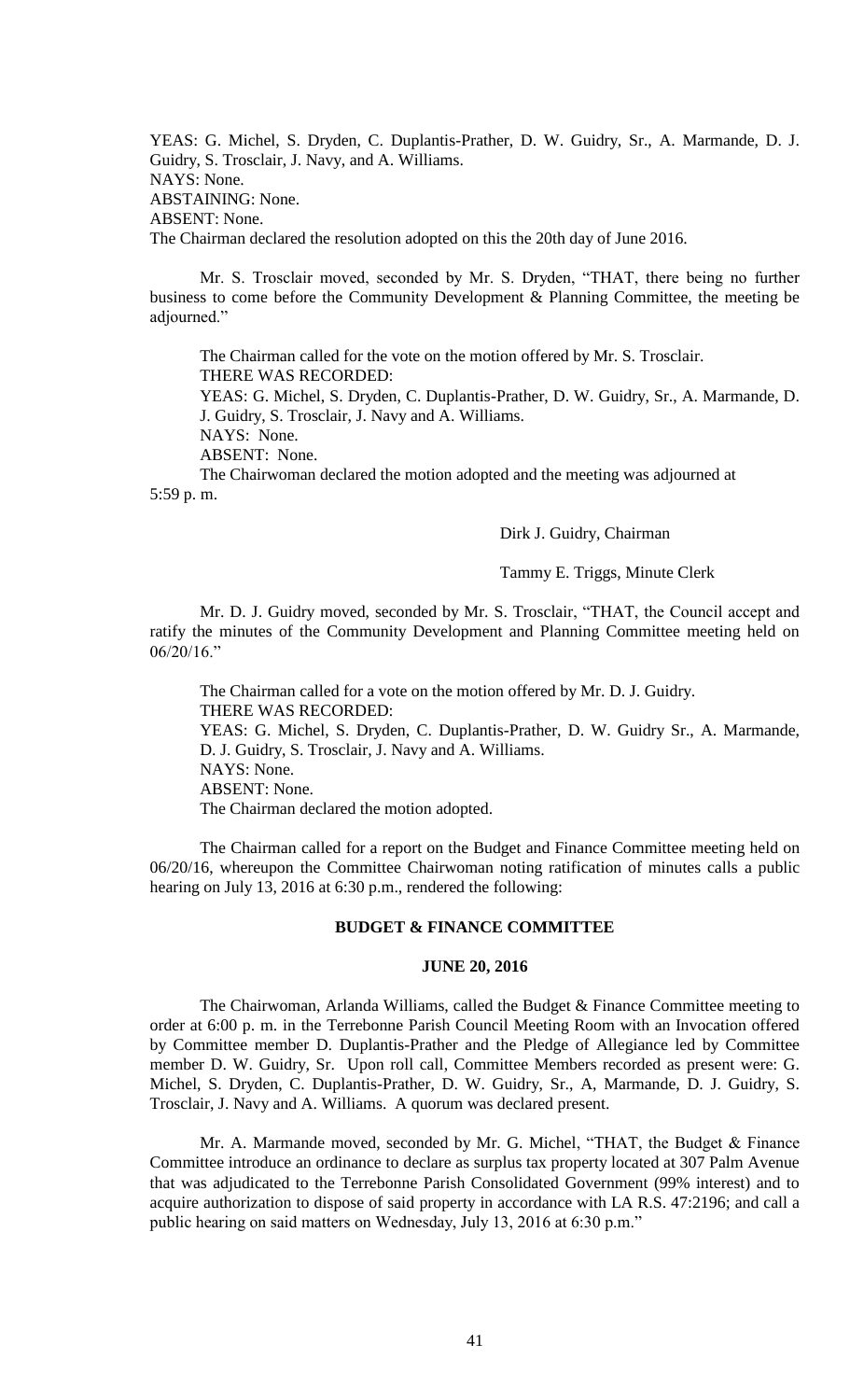The Chairwoman called for the vote on the motion offered by Mr. A. Marmande. THERE WAS RECORDED: YEAS: G. Michel, S. Dryden, C. Duplantis-Prather, D. W. Guidry, Sr., A. Marmande, D. J. Guidry, S. Trosclair, J. Navy and A. Williams. NAYS: None. ABSENT: None. The Chairwoman declared the motion adopted.

Upon questioning from Committee member D. W. Guidry, Sr., Parish Manager A. Levron explained that 1% of the property is owned by LTD Assets Management.

OFFERED BY: MR. D. J. GUIDRY SECONDED BY: MR. S. TROSCLAIR

# **RESOLUTION NO. 16-310**

**WHEREAS**, on May 2, 2016 bids were received by the Terrebonne Parish Consolidated Government for Bid 16-OEPEMG-20 Sanitary Services in Support of Emergency Operations, and

**WHEREAS,** after careful review by the Purchasing Division and Earl Eues, Director of the Office Homeland Security and Emergency Preparedness, it has been determined that the lowest qualified bids for emergency activated rentals for sanitary services are that of Bush Fire Services, Inc. for mobile showers trailers, mobile restroom trailers and hand washing units and Active Deployment Systems, Inc. for mobile laundry trailers, and

**WHEREAS**, Parish Administration concurs with the recommendation to award Bid 16- OEPEMG-20 Sanitary Services in Support of Emergency Operations to Bush Fire Services, Inc. and Active Deployment Systems, Inc. as per attached documents, and

**NOW, THEREFORE BE IT RESOLVED,** by the Terrebonne Parish Council, on behalf of the Terrebonne Parish Consolidated Government, that the recommendation of the Parish Administration be accepted for sanitary services in support of emergency operations, as per attached documents

THERE WAS RECORDED:

YEAS: G. Michel, S. Dryden, C. Duplantis-Prather and D. W. Guidry, Sr., A. Marmande, D. J. Guidry, S. Trosclair, J. Navy, and A. Williams. NAYS: None. ABSTAINING: None. ABSENT: None. The Chairman declared the resolution adopted on this the 20th day of June 2016.

OFFERED BY: MS. C. DUPLANTIS-PRATHER SECONDED BY: MR. D. W. GUIDRY, SR.

## **RESOLUTION NO. 16-311**

A RESOLUTION AUTHORIZING THE PARISH PRESIDENT TO EXECUTE AN INTERGOVERNMENTAL AGREEMENT BETWEEN TERREBONNE PARISH CONSOLIDATED GOVERNMENT AND TERREBONNE PARISH SHERIFF'S OFFICE TO FACILITATE THE DUAL EMPLOYMENT OF THE JAIL MEDICAL ADMINISTRATOR BY BOTH PARTIES, AND TO PROVIDE FOR RELATED MATTERS

**WHEREAS,** LA R.S. 33:1324 and 1324.1, also known as the Local Services Act, provides that any parish or political subdivision of the state may make agreements between or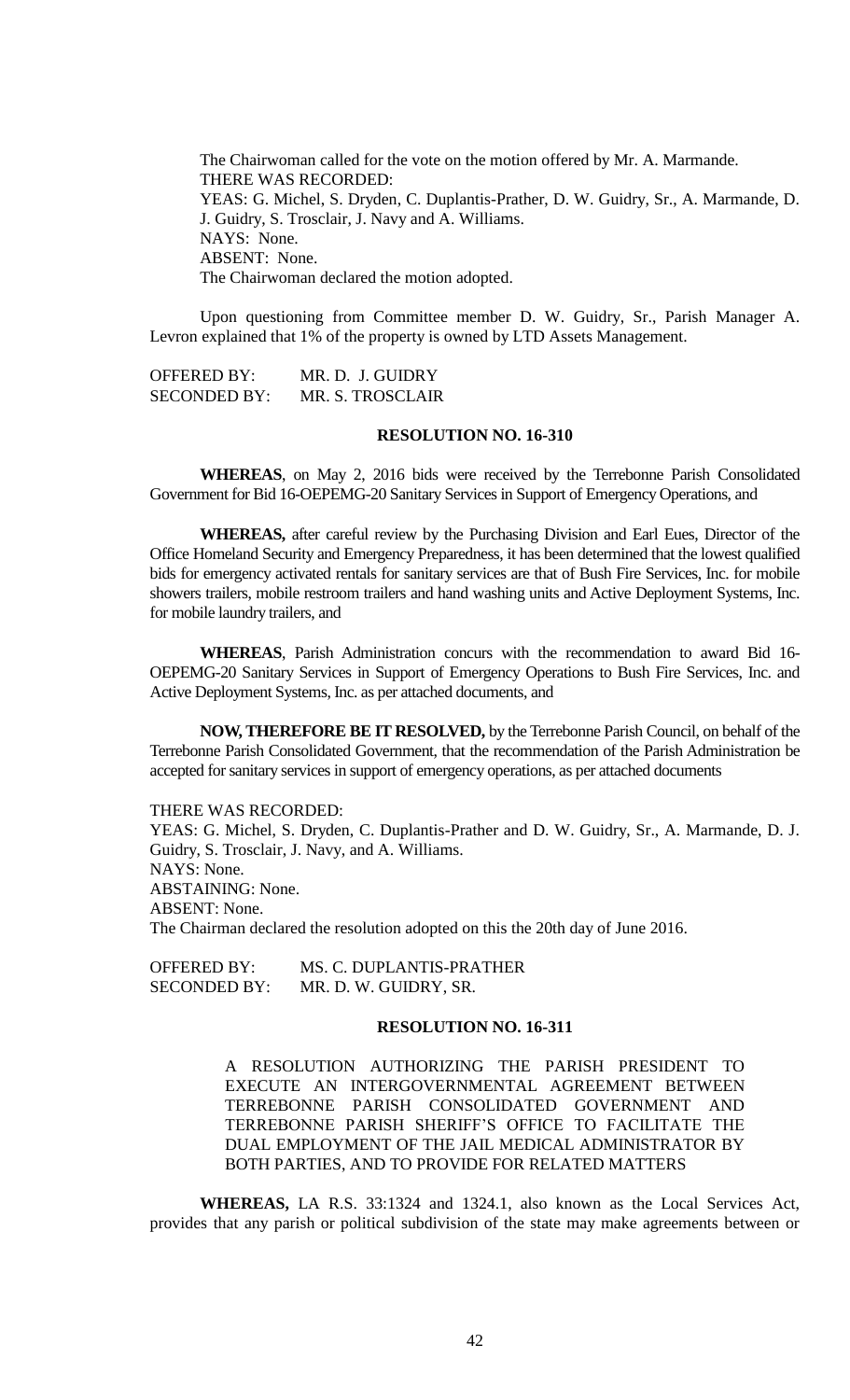among themselves to engage jointly in the exercise of any power, provided that at least one of the participants to the agreement is authorized under a provision of general or special law to exercise such power, including the joint use of personnel necessary to accomplish the purposes of the agreement; and

**WHEREAS**, under the authority of La. R.S. 15:705 the TPSO is the keeper of the Terrebonne Parish Criminal Justice Complex and is tasked with preserving the peace and apprehending all disturbers thereof, and other public offenders; and

**WHEREAS**, under the authority of La. R.S. 15:703, TPCG maintains a medical staff at the Terrebonne Parish Criminal Justice Complex to conduct daily operations necessary to provide health care services to parish prisoners confined therein; and

**WHEREAS**, the TPCG desires to have assigned to its Medical Staff at the Terrebonne Parish Criminal Justice Complex (hereinafter TPCJC) an employee of the TPSO, who will serve as the Medical Administrator for the medical staff at said TPCJC, with specific duties assigned to him by TPCG, including but not limited to, overseeing the daily operations of the medical department at said TPCJC, as well as maintaining all medical records of inmates who are incarcerated at said TPCJC and/or have been incarcerated at said TPCJC, as well as such duties and responsibilities said TPCG deems necessary for the operation of the Medical Department at the TPCJC; and

**NOW THEREFORE, BE IT RESOLVED** by the Terrebonne Parish Council on behalf of Terrebonne Parish Consolidated Government that Parish President Gordon E. Dove is hereby authorized to execute an intergovernmental agreement for and on behalf of the Terrebonne Parish Consolidated Government with the Terrebonne Parish Sheriff's Office containing substantially the same terms as those set out in the attached agreement, subject to approval by legal counsel for TPCG; and

#### THERE WAS RECORDED:

YEAS: G. Michel, S. Dryden, C. Duplantis-Prather and D. W. Guidry, Sr., A. Marmande, D. J. Guidry, S. Trosclair, J. Navy, and A. Williams. NAYS: None. ABSTAINING: None. ABSENT: None. The Chairman declared the resolution adopted on this the 20th day of June 2016.

OFFERED BY: MS. C. DUPLANTIS-PRATHER SECONDED BY: MR. G. MICHEL

#### RESOLUTION NO. 16-312

A resolution authorizing the Parish President to execute an application form to the U.S. Department of Justice, Office of Justice Programs 2016 Edward Byrne Memorial JAG Grant for the Houma Police Department of the Terrebonne Parish Consolidated Government; and to address other matters relative thereto.

**WHEREAS,** the Houma Police Department of the Terrebonne Parish Consolidated Government has been approved to implement an application for a grant from the U.S. Department of Justice, Office of Justice Programs Fiscal Year 2016 Edward Byrne Memorial JAG Fund in the amount of Seventeen Thousand One Hundred and Forty One dollars (\$17,141.00) for the Terrebonne Parish Consolidated Government, The Fiscal Year 2016 Edward Byrne Memorial JAG Fund will provide grant funding to improve the effectiveness and safety of our Police Officers by providing them with overtime, Traffic Enforcement, improving Police Officer Safety, community policing and Terrebonne Young Marines Recruitment training Camp,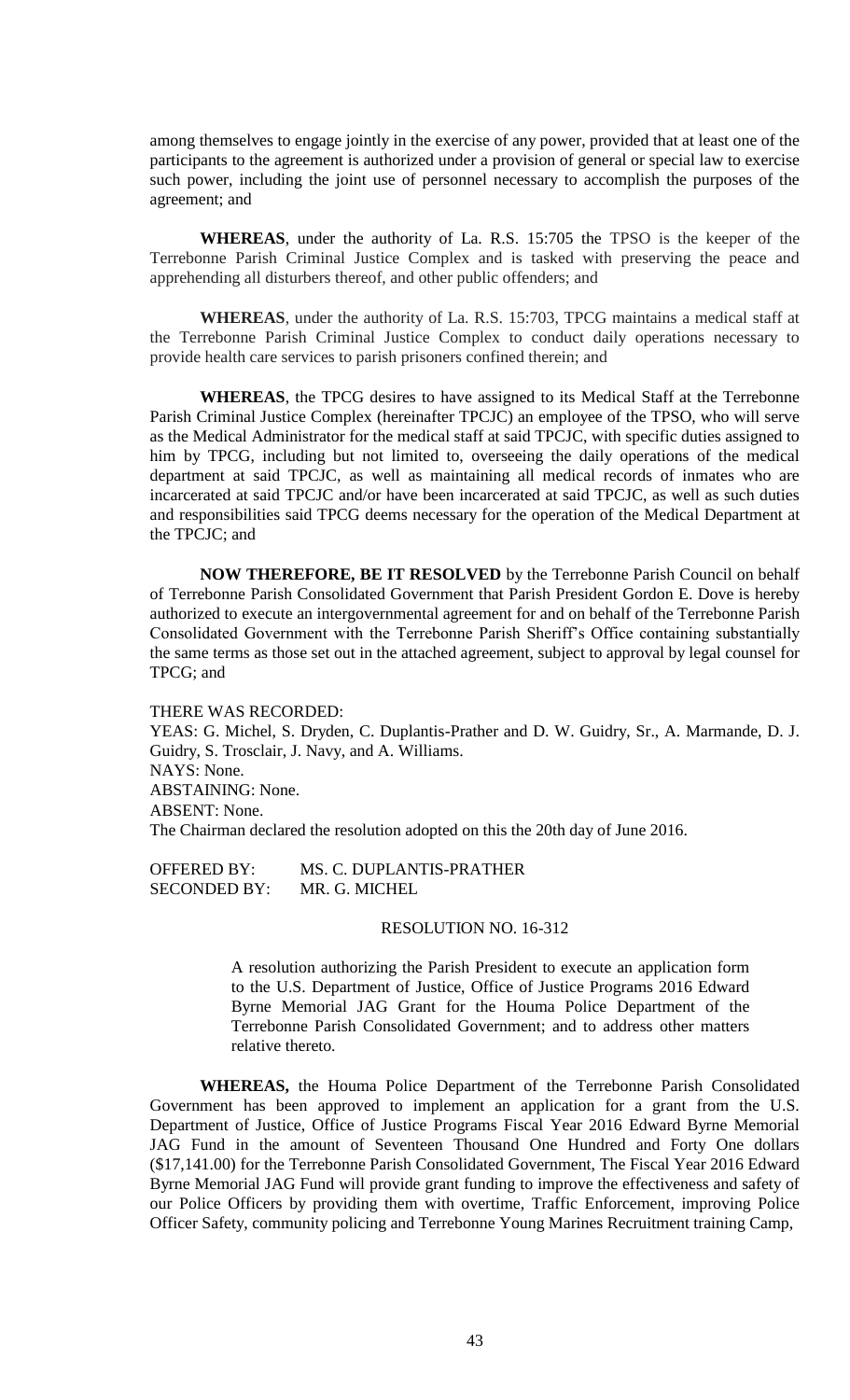**WHEREAS,** the Parish Administrative staff and the Parish Finance Department will oversee the application process in the implementation and meeting all the requirements set forth by the United States Department of Justice, Office of Justice Programs and,

**NOW, THEREFORE BE IT RESOLVED,** that the Terrebonne Parish Council on behalf of the Terrebonne Parish Consolidated Government, authorizes the Parish President to execute any and all necessary documents to implement the grant from the United States Department of Justice, Office of Justice Programs and to address other matters relative thereto.

THERE WAS RECORDED:

YEAS: G. Michel, S. Dryden, C. Duplantis-Prather and D. W. Guidry, Sr., A. Marmande, D. J. Guidry, S. Trosclair, J. Navy, and A. Williams. NAYS: None. ABSTAINING: None. ABSENT: None. The Chairman declared the resolution adopted on this the 20th day of June 2016.

Committee Chairwoman A. Williams announced that a meeting will be held at the New Mount Pilgrim Baptist Church located at 146 Banks Street, Houma, LA beginning at 5:15 p.m. All interested citizens are invited to attend this important meeting to discuss important community issues such as crime, gunfire, curfew, etc. For more information, contact Councilman J. Navy at (985) 873-6427.

Ms. C. Duplantis-Prather moved, seconded by Mr. D. W. Guidry, Sr., "THAT, there being no further business to come before the Budget & Finance Committee, the meeting be adjourned."

The Chairwoman called for the vote on the motion offered by Ms. C. Duplantis-Prather. THERE WAS RECORDED:

YEAS: G. Michel, S. Dryden, C. Duplantis-Prather, D. W. Guidry, Sr., A. Marmande, D. J. Guidry, S. Trosclair, J. Navy and A. Williams. NAYS: None.

ABSENT: None.

The Chairwoman declared the motion adopted and the meeting was adjourned at 6:09 p.m.

Arlanda J. Williams, Chairwoman

Tammy E. Triggs, Minute Clerk

Ms. A. Williams moved, seconded by Mr. D. J. Guidry and Mr. S. Trosclair, "THAT, the Council accept and ratify the minutes of the Budget and Finance Committee meeting held on 06/20/16."

The Chairman called for a vote on the motion offered by Ms. A. Williams. THERE WAS RECORDED: YEAS: G. Michel, S. Dryden, C. Duplantis-Prather, D. W. Guidry Sr., A. Marmande, D. J. Guidry, S. Trosclair, J. Navy and A. Williams. NAYS: None. ABSENT: None. The Chairman declared the motion adopted.

Mr. S. Trosclair moved, seconded by Mr. D. J. Guidry, "THAT, the Council approve the following street light list: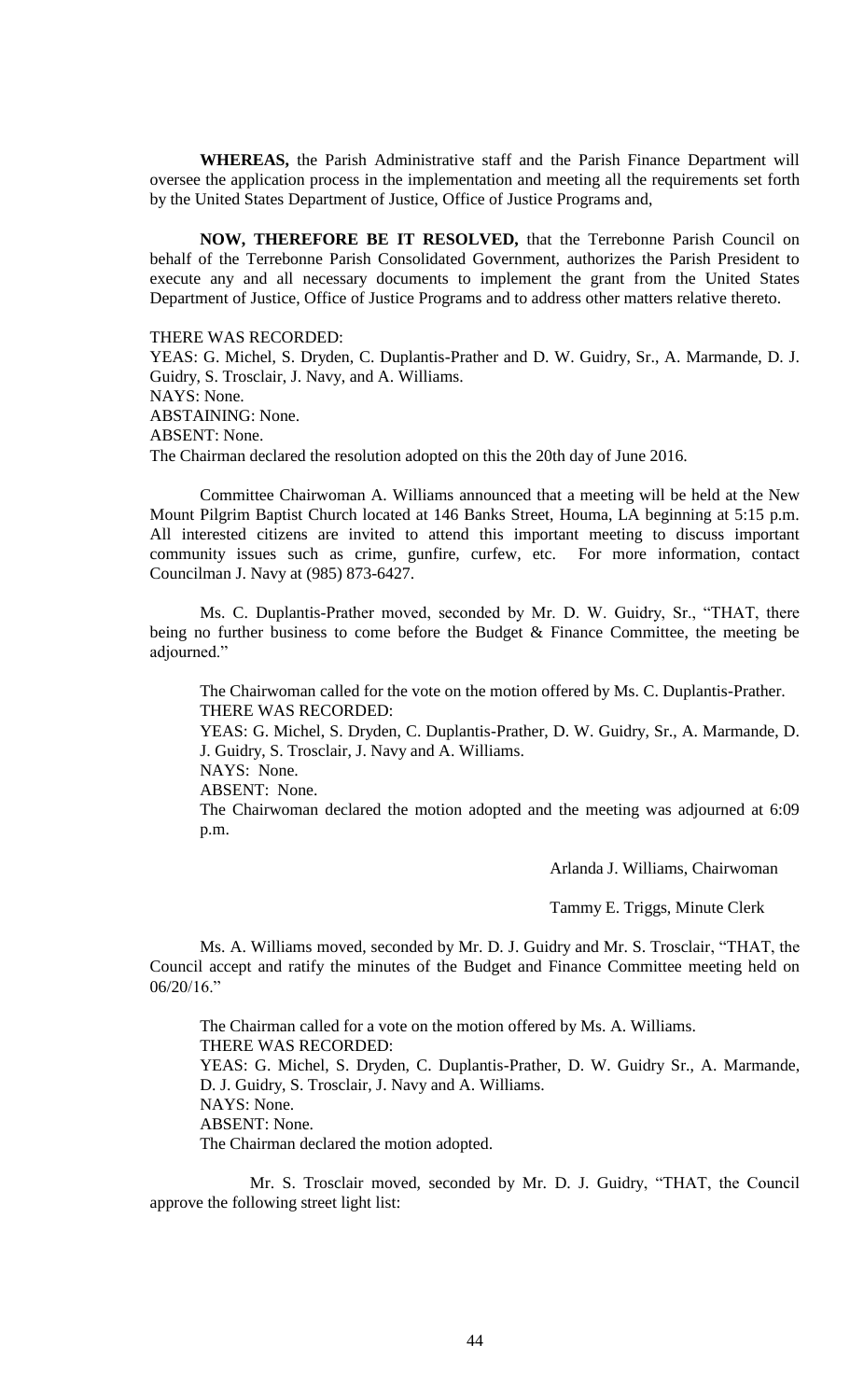INSTALL 16 POLES (TPCG UTILITIES WITH INSTALL POLES SINCE SERVICE IS UNDERGROUND) AND INSTALL & ENERGIZE LIGHTS ON ALL THE POLES (ENTERGY WILL INSTALL AND ENERGIZE LIGHTS); ENTERGY; RLD #3A; GERALD MICHEL."

The Chairman called for a vote on the motion offered by Mr. S. Trosclair. THERE WAS RECORDED: YEAS: G. Michel, S. Dryden, C. Duplantis-Prather, D. W. Guidry Sr., A. Marmande, D. J. Guidry, S. Trosclair, J. Navy and A. Williams. NAYS: None. ABSENT: None. The Chairman declared the motion adopted.

Ms. A. Williams moved, seconded by Mr. S. Dryden, "THAT, the Council hold nominations open for the one expiring term on July 9, 2016 on the Library Board of Control until the next Council meeting."

The Chairman called for a vote on the motion offered by Ms. A. Williams. THERE WAS RECORDED: YEAS: G. Michel, S. Dryden, C. Duplantis-Prather, D. W. Guidry Sr., A. Marmande, D. J. Guidry, S. Trosclair, J. Navy and A. Williams. NAYS: None. ABSENT: None. The Chairman declared the motion adopted.

Ms. C. Duplantis-Prather moved, seconded by Ms. A. Williams, "THAT, the Council open nominations for the one vacancy due to a resignation on the Recreation District No. 3A Board, nominate Mr. Mr. Gordon Fitzgerald, close nominations and appoint Mr. Gordon Fitzgerald to serve a term on said board."

The Chairman called for a vote on the motion offered by Ms. C. Duplantis-Prather. THERE WAS RECORDED: YEAS: G. Michel, S. Dryden, C. Duplantis-Prather, D. W. Guidry Sr., A. Marmande, D. J. Guidry, S. Trosclair, J. Navy and A. Williams. NAYS: None. ABSENT: None. The Chairman declared the motion adopted.

Mr. D. J. Guidry moved, seconded by Ms. A. Marmande and Mr. S. Trosclair, "THAT, the Council open nominations for the two terms expiring on July 1, 2016 on the Recreation District No. 11 Board, nominate Mr. C. J. Stoufflet and Ms. Arleen Simmons, close nominations and re-appoint Mr. C. J. Stoufflet and Ms. Arleen Simmons to serve another term on said board."

The Chairman called for a vote on the motion offered by Mr. D. J. Guidry. THERE WAS RECORDED: YEAS: G. Michel, S. Dryden, D. W. Guidry Sr., A. Marmande, D. J. Guidry, S. Trosclair and J. Navy. NAYS: None. ABSENT: None. ABSTAINING: Ms. C. Duplantis-Prather and Ms. A. Williams. The Chairman declared the motion adopted.

Ms. A. Williams moved, seconded by Mr. S. Dryden, "THAT, the Council open nominations for the three terms in Council Districts 1, 2 and 4 expiring on June 24, 2016 on the Waterworks District No. 1 Board, nominate Mr. Vincent Celestin - District 1, Mr. David Lee Mosely - District 2 and Mr. Kenneth Pitre - District 4, close nominations and re-appoint Mr.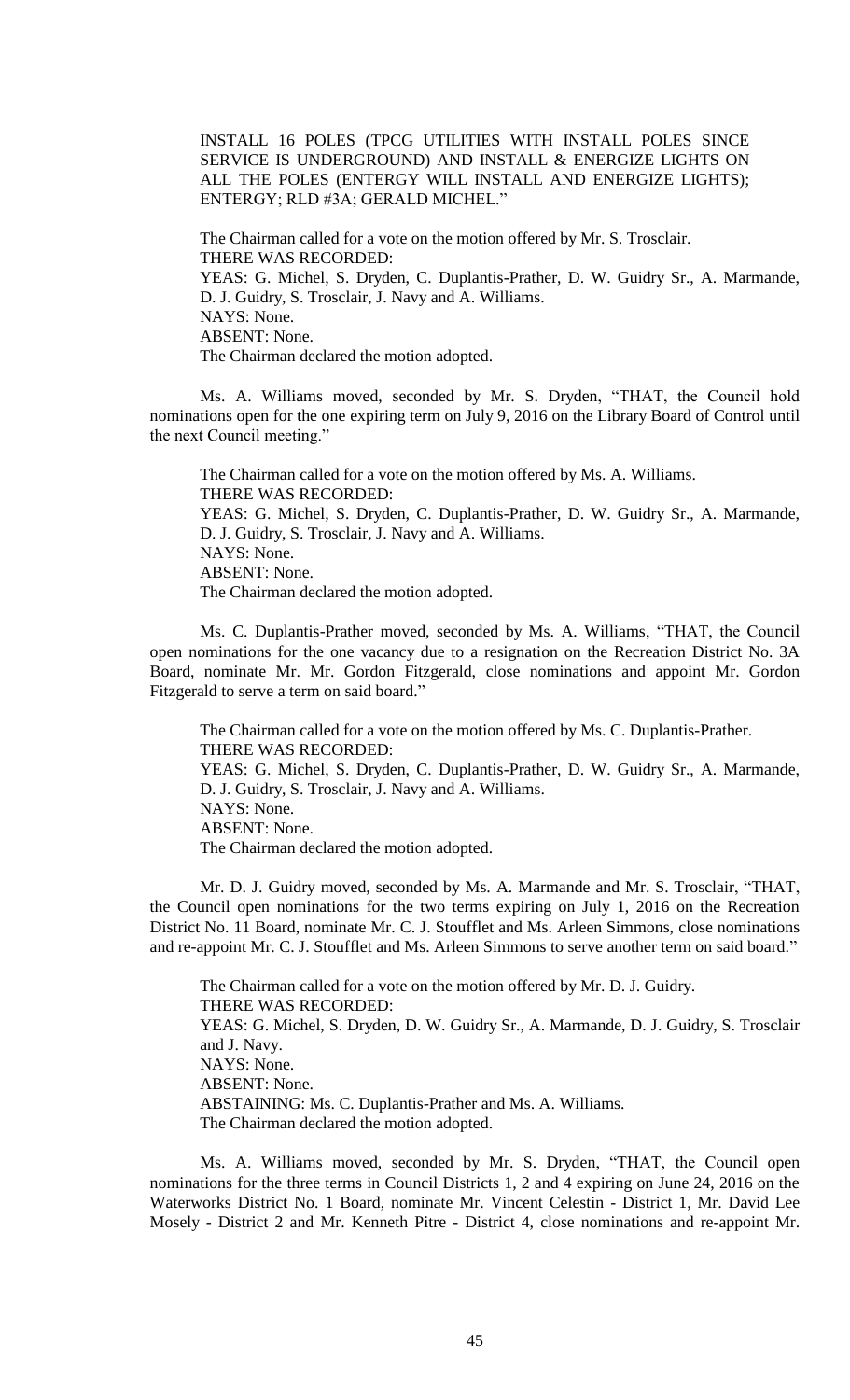Vincent Celestin - District 1, Mr. David Lee Mosely - District 2 and Mr. Kenneth Pitre - District 4 to serve another term on said board."

The Chairman called for a vote on the motion offered by A. Williams. THERE WAS RECORDED: YEAS: G. Michel, S. Dryden, C. Duplantis-Prather, D. W. Guidry Sr., A. Marmande, D. J. Guidry, S. Trosclair, J. Navy and A. Williams. NAYS: None. ABSENT: None. The Chairman declared the motion adopted.

Mr. Kenneth Pitre thanked the Council for the re-appointment and informed the Council that the Health and Hospitals Department has tested the water system throughout the parish and has deemed that Terrebonne Parish is currently free of brain eating Amoeba.

Mr. S. Trosclair moved, seconded by Mr. D. J. Guidry, "THAT, the Council open nominations for the one vacancy on the Recreation District No. 6 Board due to a resignation, nominate Mr. Teddy Billiot, close nominations and appoint Mr. Mr. Teddy Billiot to serve a term on said board."

The Chairman called for a vote on the motion offered by Mr. S. Trosclair. THERE WAS RECORDED: YEAS: G. Michel, S. Dryden, C. Duplantis-Prather, D. W. Guidry Sr., A. Marmande, D. J. Guidry, S. Trosclair, J. Navy and A. Williams. NAYS: None. ABSENT: None. The Chairman declared the motion adopted.

The Chairman announced the following vacancies, which he noted will be handled as per usual procedure:

- TGMC Hospital Service District No. 1 Board: Three terms expiring 7/31/16, representing the Medical Society, General Public and Chamber of Commerce.
- Recreation District No. 6 Board: One expiring term on  $7/31/16$ .

Ms. A. Williams moved, seconded by Ms. C. Duplantis-Prather and Mr. D. J. Guidry, "THAT, the Council hold for Agenda Item 6A - Discussion and possible action regarding existing parish ordinances on loitering and curfew in high crime areas to be held over until the next Council meeting."

The Chairman called for a vote on the motion offered by A. Williams. THERE WAS RECORDED: YEAS: G. Michel, S. Dryden, C. Duplantis-Prather, D. W. Guidry Sr., A. Marmande, D. J. Guidry, S. Trosclair, J. Navy and A. Williams. NAYS: None. ABSENT: None.

The Chairman declared the motion adopted.

Under Agenda Item 8A - Announcements, Council members

- Councilwoman A. Williams announced that the United Way for South Louisiana will be collecting school supplies throughout the month of July. Donations may be dropped off in supply bins located on the 1st and 2nd floor of the Government Tower and will be collected July 27-29.
- Councilman S. Trosclair announced that the Sheriff along with the Houma Police Chief will be holding their 4th annual critical training workshop for teachers. The workshop will be held at H. L. Bourgeois High School on June 2nd, 9th, 12th and 29th from 8:00 a.m. until noon.